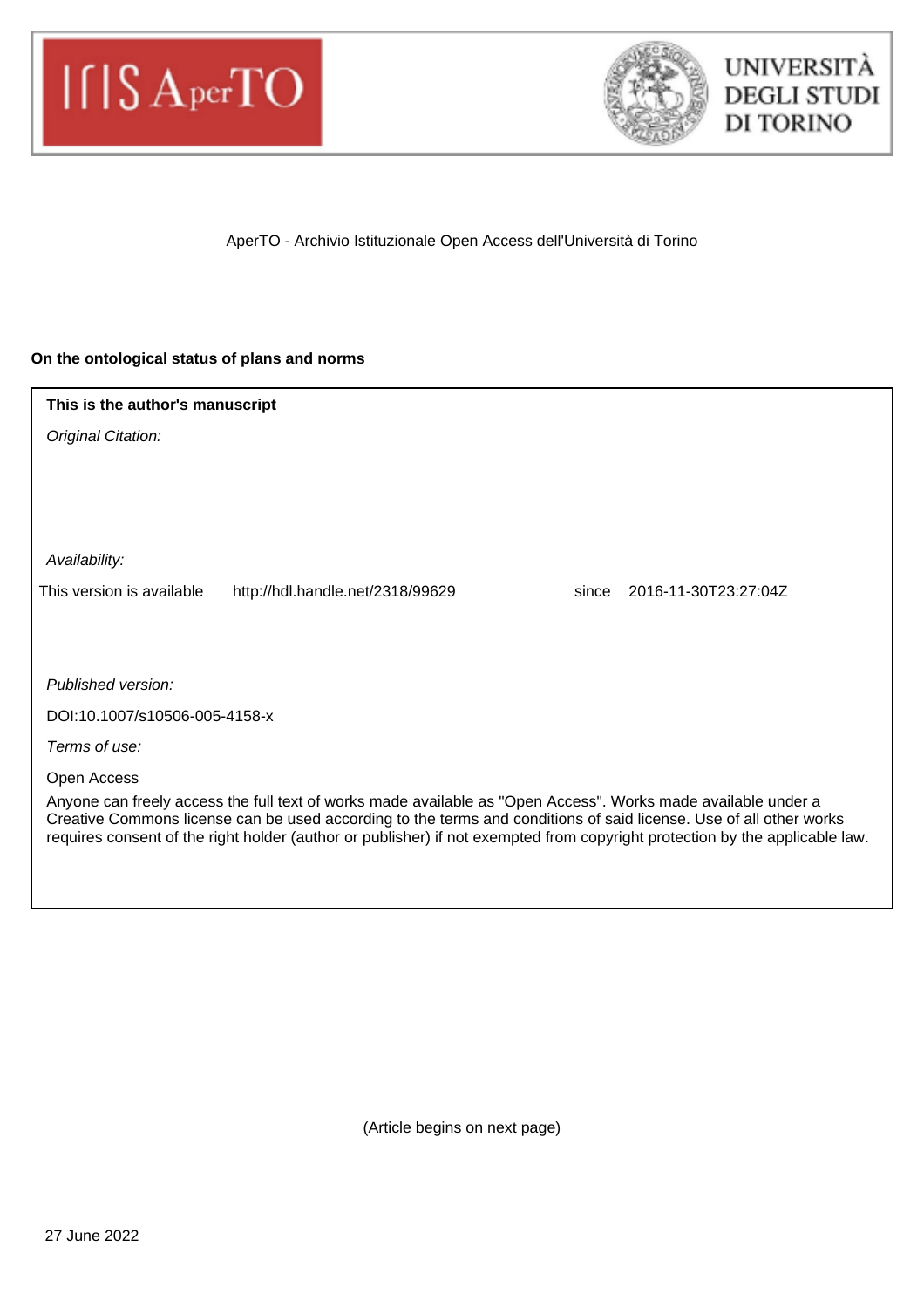Artificial Intelligence and Law  $(2004)$  12:  $317-357$   $\circ$  Springer 2006 DOI 10.1007/s10506-005-4158-x

# On the ontological status of plans and norms

GUIDO BOELLA, LEONARDO LESMO and ROSSANA DAMIANO Dipartimento di Informatica, Centro di Scienze Cognitive, Centro per l'Ontologia Teorica e Applicata, Universita` di Torino, Torino, Italy

E-mail: guido@di.unito.it

Abstract. This article describes an ontological model of norms. The basic assumption is that a substantial part of a legal system is grounded on the concept of *agency*. Since a legal system aims at regulating a society, then its goal can be achieved only by affecting the behaviour of the members of the society. We assume that a society is made up of agents (which can be individuals, institutions, software programs, etc.), that agents have beliefs, goals and preferences, and that they commit to intentions in order to choose a line of behaviour. The role of norms, within a legal system, is to specify how and when the chosen behaviour agrees with the basic principles of the legal system. In this article, we show how a model based on plans can be the basis for the ontological representation of norms, which are expressed as constraints on the possible plans an agent may choose to guide its behaviour. Moreover, the paper describes how the proposed model can be linked to the upper level of a philosophically well-founded ontology (DOLCE); in this way, the model is set in a wider perspective, which opens the way to further developments.

Key words: legal knowledge representation, ontologies, planning, BDI agents

## 1. Introduction

The role of ontologies in computer science is to provide a formal description of the world. They aim at enabling a machine to find out relevant information from documents, to recognize described situations, to draw conclusions on the basis of known facts, etc. In this context, it is not relevant that the description refers to the world 'as it is' (true ontology, in the classical view), but what is important is that it represents the world as it is conceived by sentient beings (epistemology): so far as an ontological structure is embodied in a computational agent, it represents the way that agent sees the world, but to the extent where that structure is shared among a community of agents, it represents the way the community sees the world, and if the ontology is also used in man/machine communication, it must share with humans some basic ideas about the way the world is organized (Breuker and Winkels In press).

So, an ontology must be properly founded, in order to make possible this multiple sharing. But often ontologies are used in applications concerning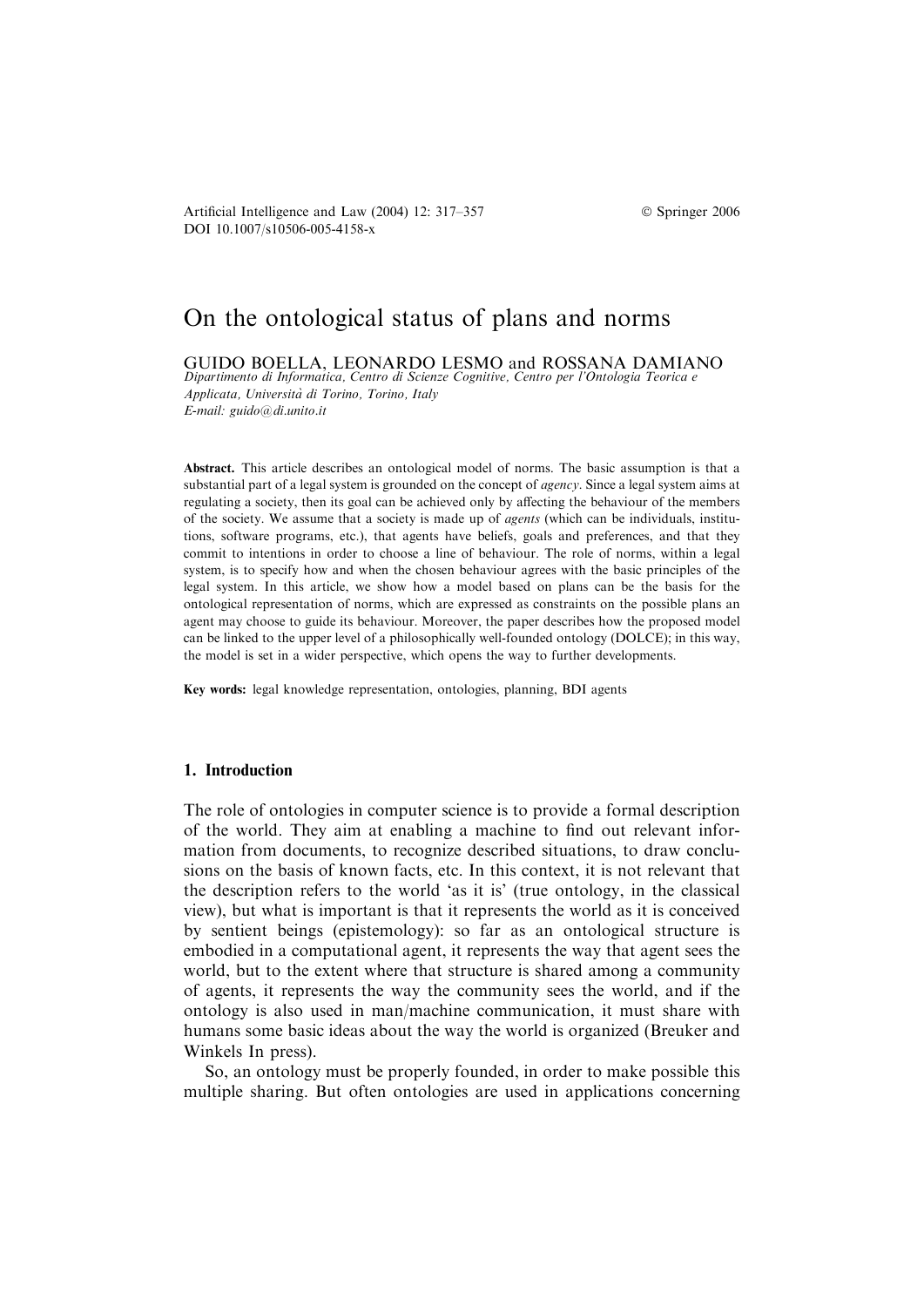specific domains, so that the proper foundations must be linked to domain conceptualizations. However, it is not clear how this link can be achieved. A first problem concerns the layman/expert point of view. Obviously, a physician has a very different view of what is a human body (and how it works) than a non-physician. So, it may be assumed that an ontology devoted to the medical field must be able to express the view of the physician, in order to put at her/his disposal, when needed, the vast body of knowledge concerned, for instance, with the liver, or with what an illness is.<sup>1</sup> On the other hand, a physician must be able to talk with her/his patients: this often requires a rephrasing of complex medical descriptions in (possibly imprecise, but understandable) non-technical terms. And s/he must also be able to understand what are the symptoms, even if they are not described by the patient in the most proper way. This happens in many fields, and it is especially important in the legal field, where many legal concepts are inextricably linked to the commonsense view of the world. This produces two, partially related, effects: first, in legal documents, as well as in the Statutes, there may appear terms (as window, water, tree), which are not defined in the legal systems, so that it is assumed that the definition is borrowed from a general ontology; second, some concepts, which are of common use (such as property, person, duty), are changed by a legal system by means of a body of definitions and norms appearing in the system, so that the jurist's view of a 'person' is not exactly the same as the layman's view.

The goal of this paper is twofold: first, to show how commonsense concepts (in particular, action and behaviour) can be linked to legal concepts (in particular, norms and rules); second, to show how the resulting structure can be linked to a properly founded top-level ontology. It must be clear that we do not aim at covering the ontological status of all types of rules. For instance, in a legal system, there are rules concerning the definition of concepts (e.g. Non Governative Organization) and rules concerning the way a given institutional role can be established (e.g. the Secretary of an NGO), and which are its attributions. We are not concerned with definitions, since we assume they are given in advance, and already included in the ontology. But we are (at least partially) concerned with institutional roles and their attributions, since institutional roles, as authorities, are a (predefined) category of people, and their attributions define what they can and cannot do. Also, we are not concerned with the way a Court gives a verdict, which is a very complex process, but we are concerned with the presence, in the ontology, of all the concepts required to describe the facts and the evidence available to the court. In other words, this paper faces a small but relevant fraction of the legal knowledge:<sup>2</sup> it covers the norms of conduct, i.e., the norms that specify what a legal actor can and cannot do. The claim is that these rules express constraints on actions, and their relevance stands on the view that a legal system aims at organizing a society in such a way that the rights and duties of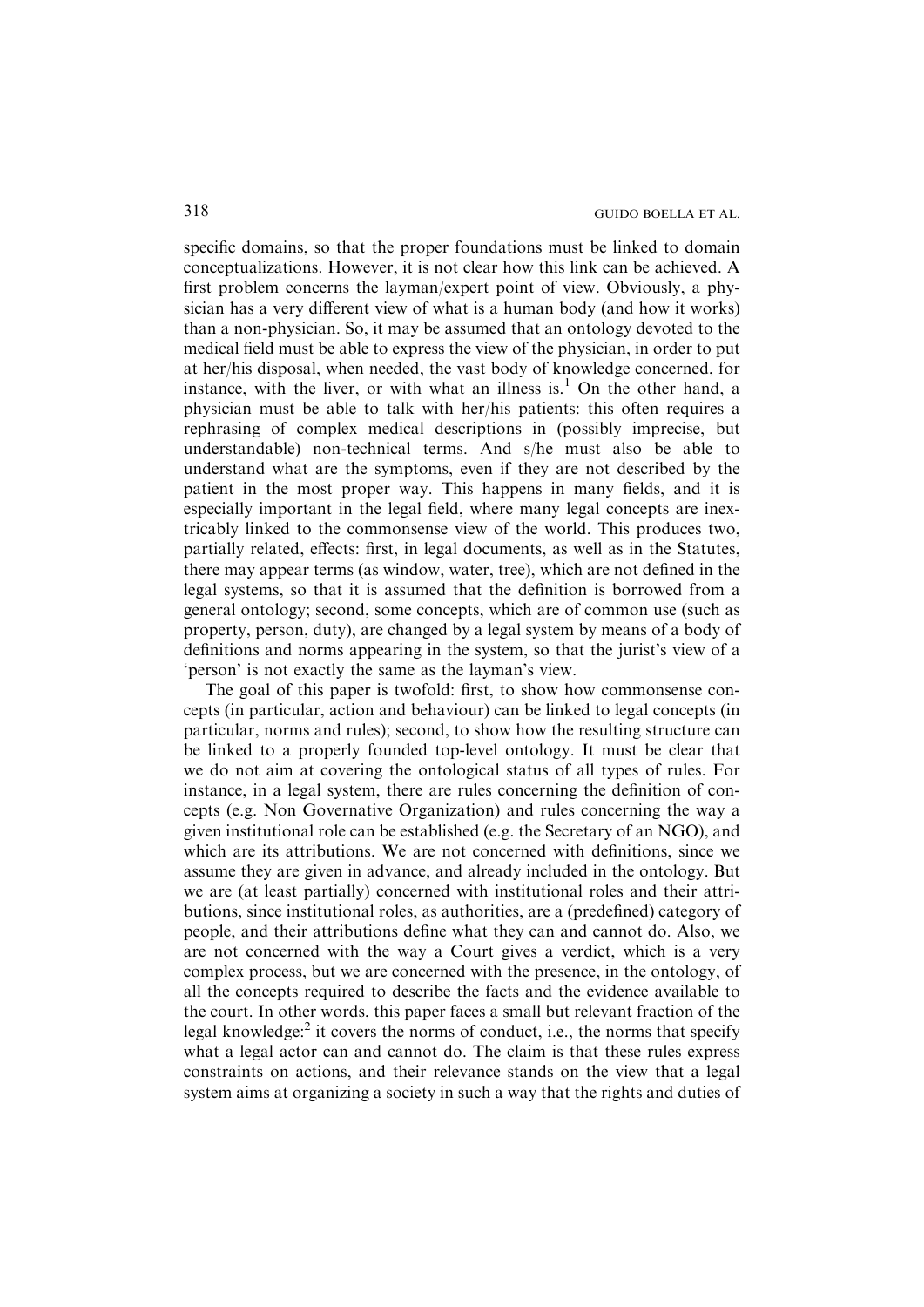individuals and organizations are properly balanced, on the basis of superior principles. And these rights and duties are expressed in terms of norms of conduct. The article shows that the same approach can be applied to the modelling of legal powers; in this case, the constraints refer to the plans that must be executed to establish new rights and duties.

We must point out that we do not aim just at describing norm-related concepts, but also at showing how norms affect behaviour. In other words, the formalization of prescriptive rules is assumed to be available to an agent that must do things, and that must choose what to do: this agent uses the rules to decide what he will do next; in principle, he will choose a line of action that complies with the existing rules, but in some cases he may decide that a rule is not worth being respected, either because it is in conflict with other norms, or because the risk of being sanctioned is low. Although this behaviour is only partially moral, it is the way many rational agents choose to act: it must be properly modelled, since it explicitly includes the concept of sanction, and, implicitly, guides the legislator to properly choose the sanction associated with a given rule.

The paper is organized as follows: the next section presents the upper-level of the ontology (DOLCE), and our formalization of plans; in the third section, the representation of norms is described; the fourth section shows how power and authorities fit our approach; in Section 5, we present a case study addressing the legal concept of 'fruit'; then, we compare our approach with other ontological models of the legal systems and, in Section 7, we present some ontological models of plans; the conclusions close the paper.

## 2. The upper-level of the ontology, and the plans

In order to introduce our model of plans and norms into a well-founded ontology, we have chosen, as our starting point, the DOLCE ontology (Gangemi et al. 2002). The main advantage of DOLCE is the clear philosophical foundation of its basic categories: they have been selected as the result of a research effort that has lasted for some years, and the motivations for the final choices can be found in the referenced papers, and can be traced back to various previous proposals (Guarino 1998; Gangemi et al. 2001; Welty and Guarino 2001; Guarino and Welty 2002). Most of the structures addressed in the paper are based on the KIF implementation reported in (Masolo et al. 2003).

## 2.1. DOLCE

Without entering in any detail (the interested reader is addressed to the original papers), we report here some brief comments on the top-level of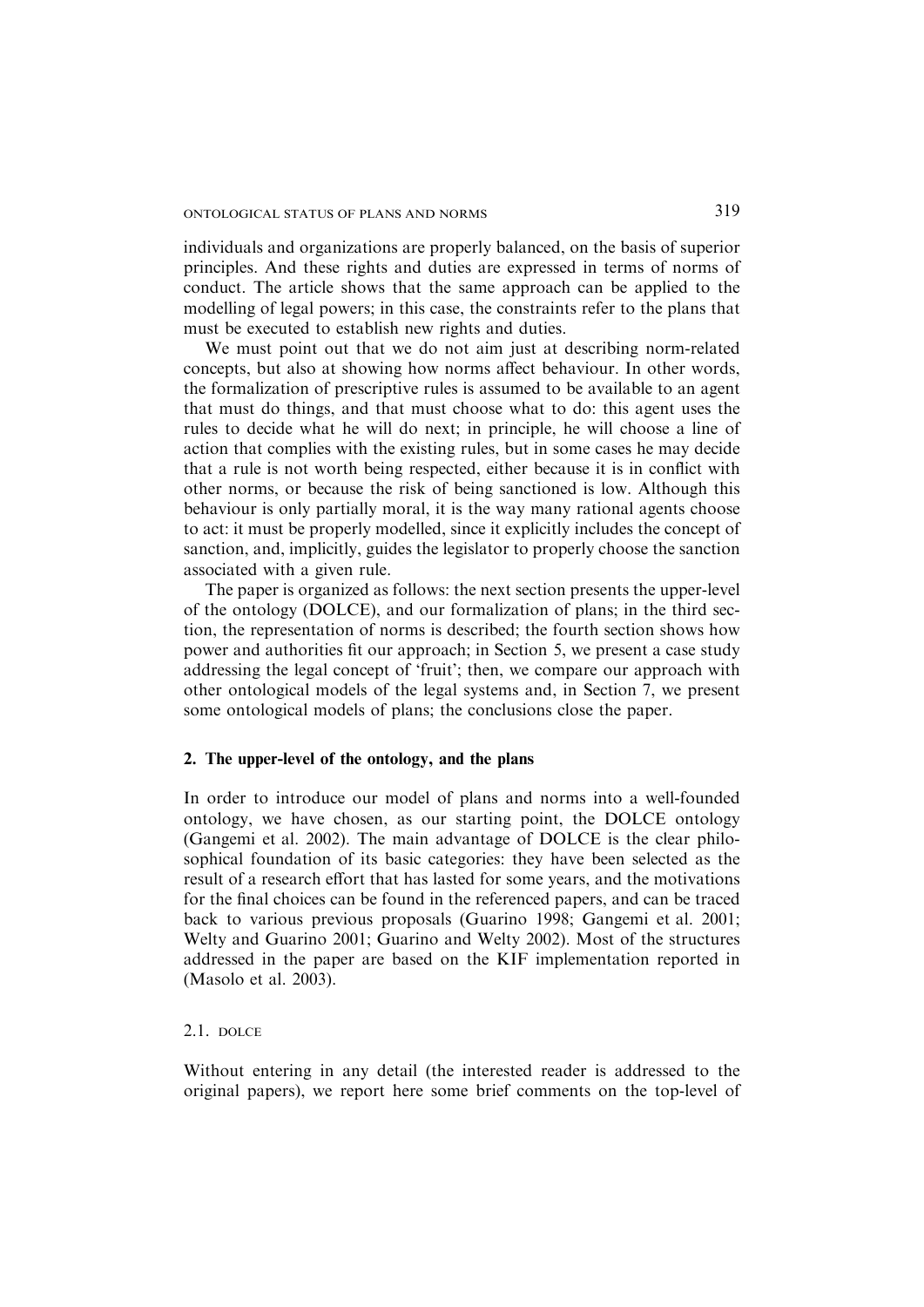DOLCE, which seem necessary in order to explain the connections to plans and norms. Some of the concepts defined in DOLCE are depicted in Figure 1.

The upper-level categories are Abstract, Quality, Situation, Endurant, and Perdurant. The assumption about the existence of abstract entities and qualities is rather common (with the known philosophical intricacies). The distinction between  $Endurants<sup>3</sup>$  and *Perdurants* can be specified by citing the authors:

''Endurants are wholly present (i.e., all their proper parts are present) at any time they are present. Perdurants, on the other hand, just extend in time by accumulating different temporal parts, so that, at any time they are present, they are only partially present, in the sense that some of their proper temporal parts (e.g. their previous or future phases) may be not present'' (Gangemi et al. 2002, Section 2.1).

In our words, which could not be shared by the authors, this means that the most relevant structuring of endurants is in space (so they extend in full across time), while the most relevant structuring of perdurants is in time (so they are cut in parts by the flow of time).

Situation refers to states of affairs (SOA). According to the authors, other names used in the literature for a Situation are setting, Gestalt, or configuration. Example of Situation are a clinical condition, a murder, and a speed excess case. It is interesting to note that in the Documentation of Situation [in the KIF knowledge base (Gangemi et al. 2003, p. 195)], it is stated that situations "could be equivalently modelled as a special complex perdurant defined through its relations to qualities, regions, and endurants''. Situations satisfy *Descriptions*, in particular *S-Descriptions* (situation description), see



Figure 1. A portion of the upper level of DOLCE [from Masolo et al. (2003)].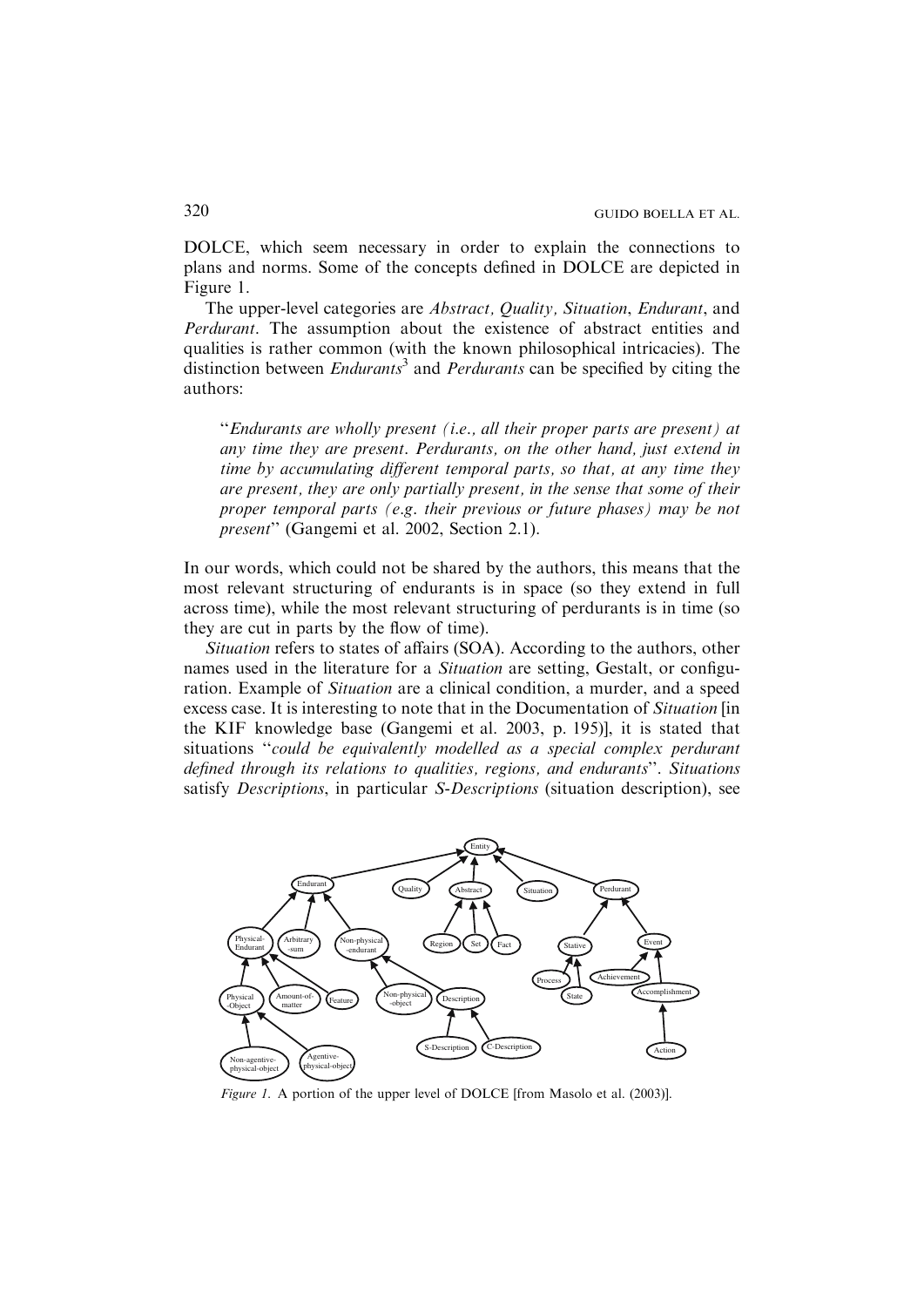Figure 1. In our interpretation, a situation is the 'actual' counterpart of a representation (description), i.e., a piece of reality, if one is a realist.

### 2.2. PLANS

Descriptions, which are non-physical endurants, are particularly important in this article, since, in DOLCE, plans are S-Descriptions (see Figure 2). So, Plans are particular descriptions of situations. This placement reflects a view where plans describe something; although we would rather take a plan as the situation which is described, in order to maintain the compatibility with DOLCE, we focus in this article on the description view. However, we must point out that we do not consider an actual plan as something occurring in the world, but rather as a 'mental' situation. It consists in the abstract object (the 'idea') that is associated with 'potential' occurrences of events. Consequently, DOLCE's Plan is taken as the mental description of this object, a description which (in DOLCE's terms) is represented-by a MentalInformationObject which, in its turn, is realized-by a given configuration of brain neurons. This is a very strong ontological commitment, which would require a lengthy discussion which, for the sake of brevity, we must omit here.

What is known about Plans in DOLCE is that they are composed of Tasks and include some Functional-Roles; moreover, there is a Planning-activity, which is *sequenced-by* various types of *Tasks*. Actually, we must be clear about what we mean by Plan. In particular, we must keep apart three different views on plans:

- 1. The description(s) which an agent is reasoning about while he is trying to decide what to do (one or more partially specified plan schemas).
- 2. The intention, i.e., a single, possibly still underspecified, sequence of steps which the agent has decided will drive her/his behaviour.
- 3. The execution of a plan, i.e., the actual, real-world, events that the agent carries out.



Figure 2. The placement of *Plan* in the ontology.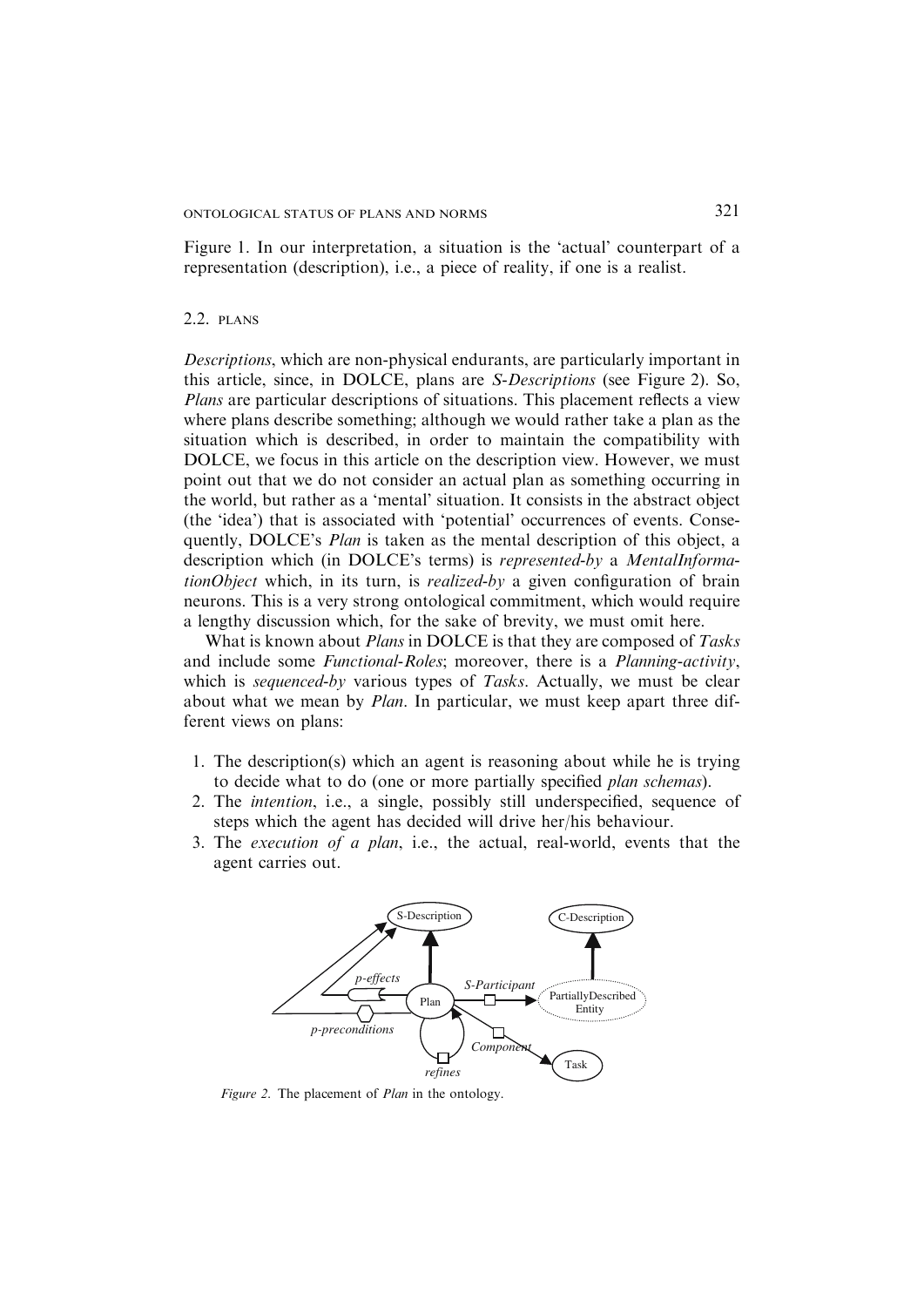What appears in Figure 2 is the first view of plans, so that it can be imagined as a tree-like structure, where some decisions have been already taken, while others are suspended. For example, I may know about plans for travelling to far cities. And I may have the goal of being in Rome tomorrow. So I can examine the plans ''go to a far city by train'' and ''go to a far city by plane'' (two different plan schemas). If I have chosen the second schema, then I have certainly fixed the 'airport of arrival' and the 'airport of departure' (i.e., two of the participants in the plan), but, possibly, the departure time is just given as 'some time in the morning of tomorrow before 8.00 a.m.', i.e., an underspecified description of the 'departure time' participant. Also note that a different plan is obtained when I have reserved the seat, since at that time the "departure time" has been fixed: this new plan is a plan 'more specific' than (*refines*, in DOLCE's terms) the original one (see Figure 3).

With respect to Figure 2, we note that:

• Apart from the standard *subcategory* arcs (thick arrows), some other arcs have been introduced. They refer to relations in the definition, and are shown as thin arrows with a small box. The shapes that substitute the boxes in p-preconditions and p-effects are just a shorthand, to keep more compact the next figures. Each relation has a name shown near the box; the arrow enters a category, which specifies the range of the relation; this is an adaptation of the KL-One notation (Brachman and Schmolze 1985), which complies with the KIF implementation of DOLCE; in Appendix A, we report an example of how a standard ontological language (i.e., LOOM MacGregor 1991; MacGregor and Brill 1991) can be used to express the concepts and relations appearing in the drawings.



Figure 3. Plans and more-specific plans.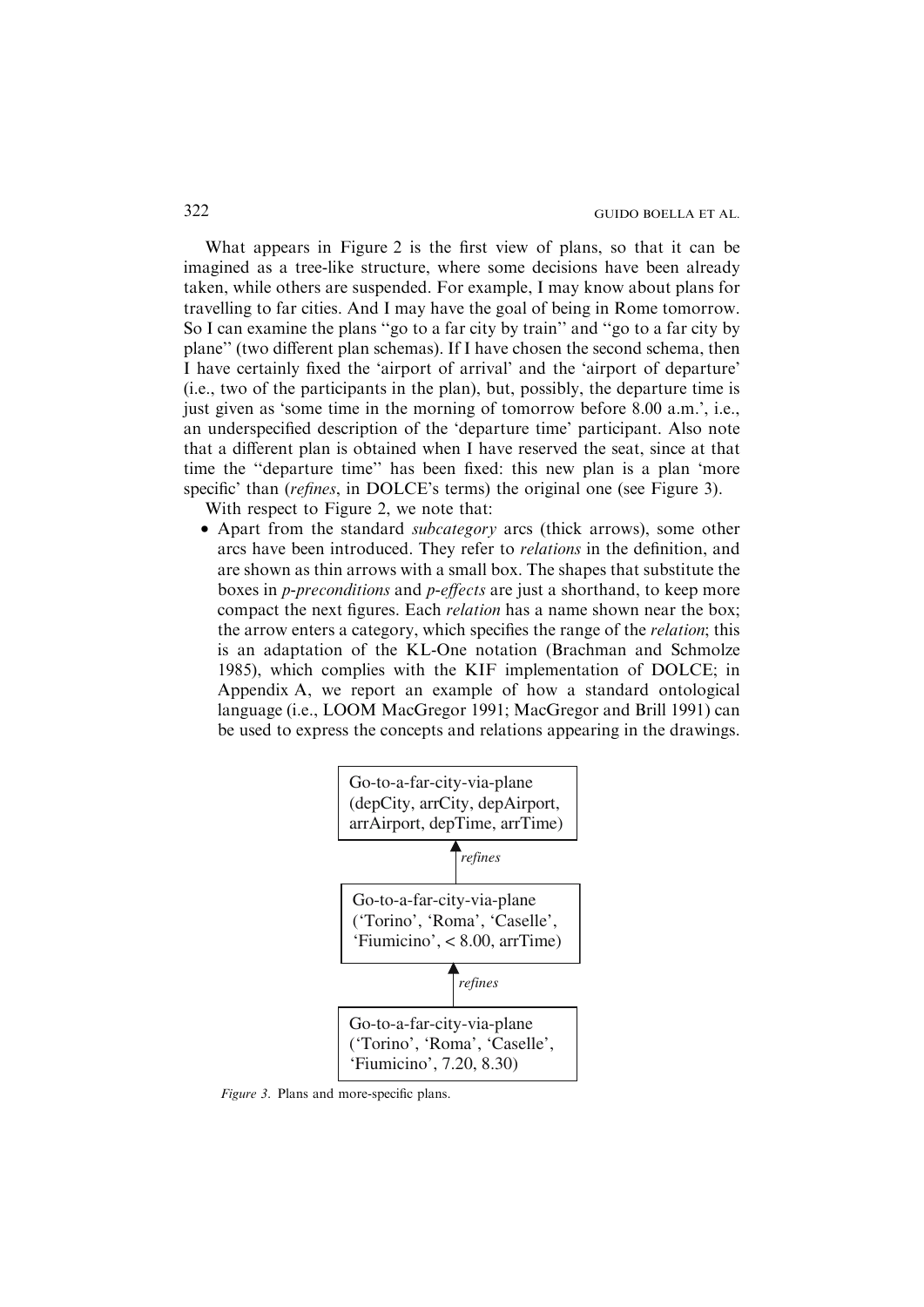ONTOLOGICAL STATUS OF PLANS AND NORMS 323

- The range of *p-preconditions* and *p-effects* is *S-Description*. This is a partial description of a state; it can be seen as an underdetermined state, where some characteristics are fixed, while others are left unspecified. In DOLCE, *precondition* is a relation between *S-Descriptions* and *situa*tions. We believe that is more homogeneous to maintain a relation between S-Descriptions; of course, the S-Description which acts as p-precondition will be satisfied-by DOLCE's precondition. For example, the plan of going Rome by plane is executable if the S-Description ''The Rome Airport is open'' is satisfied by the current Situation.
- *s-participant* specifies the entities involved in the plan; its range is PartiallyDescribedEntity. This is the role taken by a C-Descriptions (i.e., the Descriptions which describe anything which is not a Situation) in a planning context; C-Descriptions describe entities having some properties, or being in some relations with other known entities (the event that happened to me in some place at a given time, the platypus I saw in the Sydney park). Participants in plans need not be completely specified (I will take *a taxi*), but they can be described more or less precisely (I will take a yellow taxi with an old, experienced driver). The extension of a PartiallyDescribedEntity is a set of Endurants, such that the actual participant in the plan must belong to this set. The dotted oval associated with PartiallyDescribedEntity refers to its being a material role (see Guarino and Welty 2000): no new entity has come into being, but an existing one plays a new role (as when a person enrols in a University s/he takes the material role of student).

Of course, many features of the plan ontology have been left out, but the goal of this paper is mainly to address the role of norms in the planning framework, so only the concepts necessary to enable us to specify the relationship between plans and norms have been described.

## 2.3. PLANNING

As stated above, plans are the objects that are managed in the process of planning. In Appendix B, the interested reader may find a sketch of an ontological representation of how planning may be carried out. In Figure 4, instead, we refrain from going into the structure of the planning action, but we simply represent the elements that affect that action. Intuitively, the idea is that *Thinking* is a *Perdurant* which has as participants the descriptions embodied in the brain. In particular, Planning is that type of Thinking that works upon the mental representation of plans. It produces new Plans by considering<sup>4</sup> known Plans (going to Rome by bus), by specializing existing Plans (the taxi company has been chosen), or by discarding Plans (see the comments about the PLANET system in Section 7).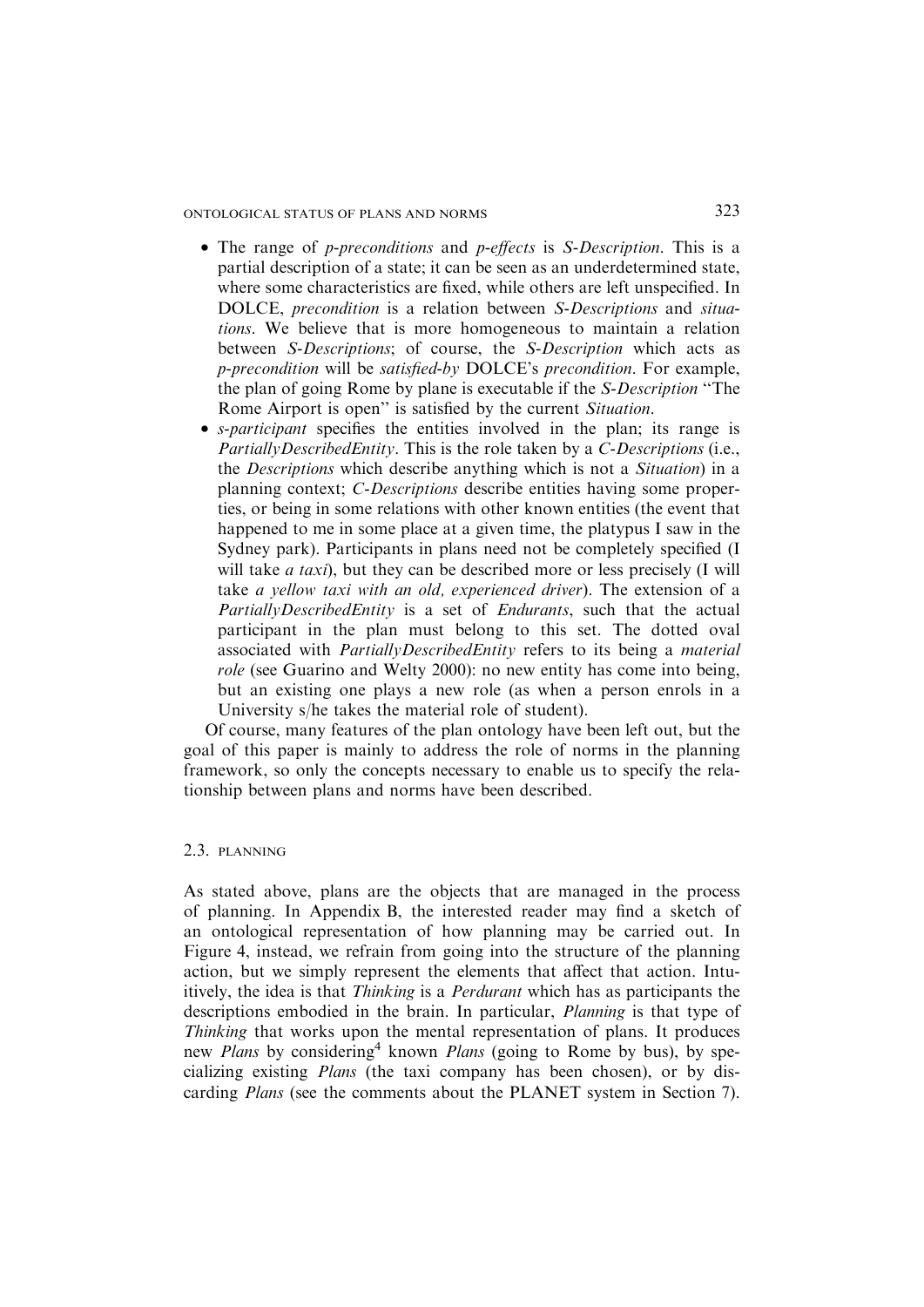

Figure 4. The Planning activity.

What is shown in Figure 4 is just the final outcome of this process, i.e., the fact that a plan has become an Intention. No Intention concept is currently defined in DOLCE, but has-BDI-on is a modality-target relation holding between an Agent-role and a course (of events). Since Plans are composed of Tasks, i.e., a specific type of Course, and who plans plays an Agent-role with respect to the planning action, we call *Intention* the role assumed by the sequence of Tasks which the planning agent has chosen. Correspondingly, we call *has-intention-on* the subrelation of *has-BDI-on* which refers to intentions (wrt. beliefs and desires). Although this is the actual picture in DOLCE (and we comply with it in Figure 4), in order to simplify the subsequent figures, we will merge the *Plan* and the associated *Complex*-Task. Consequently, in the following, we assume that *Plan* embodies also the Tasks it is composed of.

Notes to Figure 4:

- There are two effects of *Planning*: a *Complex-task* associated with a *Plan* has become an Intention, and the planning agent holds that intention (has-intention-on). The black rectangle on the *effects* arc is just used to keep together the various effects (it is just a logical And); the " $+$ " on the arcs exiting the black rectangle mean that these are positive effects: they did not hold before the action, and they hold after the action.
- The *in-mind-of* relation holds among a (mental) *C-description* and an Agent-role. It means that the *Endurant* playing that role has in its brain a physical representation of that description.
- Intention is a material role that is played by the  $ComplexTask$ . The circle on the arc has no special function, except as a graphical means to specify that that arc is one of the effects.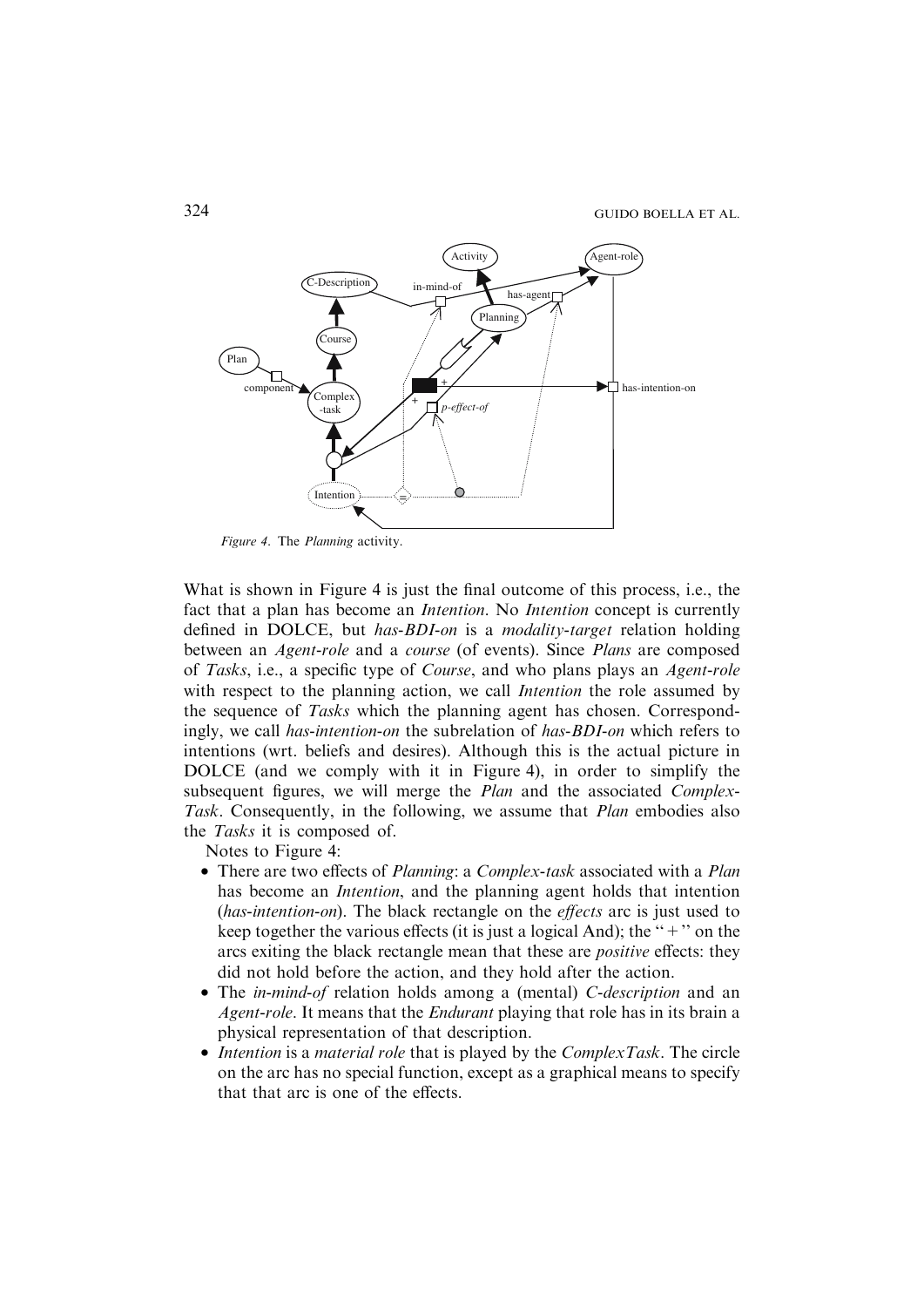• The diamond on the arc exiting from *Intention* is a constraint on the relations: it specifies that the two elements identified by the dotted arrows exiting the  $\prime$  =  $\prime$  box must be the same individual. The first of them is the Agent-role such that the entity playing that role 'has in mind' the Intention, and the second is the Agent-role of the Planning which has produced that *Intention*.<sup>5</sup> In other word, in this model, agents plan for themselves (p-effect-of is just the inverse relation of p-effects).

What is not represented in Figure 4 is the role of *Intention* in driving behaviour: agents always act; so, if the current time is  $t_i$ , then agent A is doing something at  $t_i$  and will try to do something at  $t_{i+1}$ ; what is that something is specified by A's current intention.

## 2.4. UTILITIES

Since, during planning, an agent considers many Plans, but just one of them becomes his Intention, he needs some way to decide which one of two (or more) Plans is the best. The model presented here is based on the assumption that:

- The choice is based on the agent's *preferences*;
- The preferences are applied to states that can be originated (either directly or indirectly) by the execution of the plan;
- From a computational point of view, applying the preferences to a state amounts to evaluating the *utility* of that state:

In our view, these three criteria characterize the rationality of agents. The use of utilities in the planning activity has been described elsewhere (Boella and Lesmo 2002). Here, some comments are needed on the second point. In fact, the reason why the preferences are not necessarily applied to (i.e., the utility is not necessarily evaluated on) the state directly resulting from the execution of the plan, is one if the key features of our approach to norms.

In general, the execution of a plan has certain effects on the environment (as specified by the plan  $p$ -effects). But the new situation that obtains can also produce further foreseeable changes. This is especially true in case the world is populated by other agents, who may interact with the planning agent. So, it seems reasonable to try to imagine how the world would be after some sequence of reactions from the environment. This is similar to what happens (in a very simplified way) in two-players games, where a player must evaluate his moves in terms of the subsequent possible moves of the opponent; it is clear that the ability of foreseeing in advance the evolutions of the game (for two or more moves) is one of the keys for finding a successful strategy.

So, the utility of a plan is evaluated on the basis of the state that obtains after the execution of the plan, and after some re-actions of the environment to the state that obtains (we assume here a two-level lookahead: plan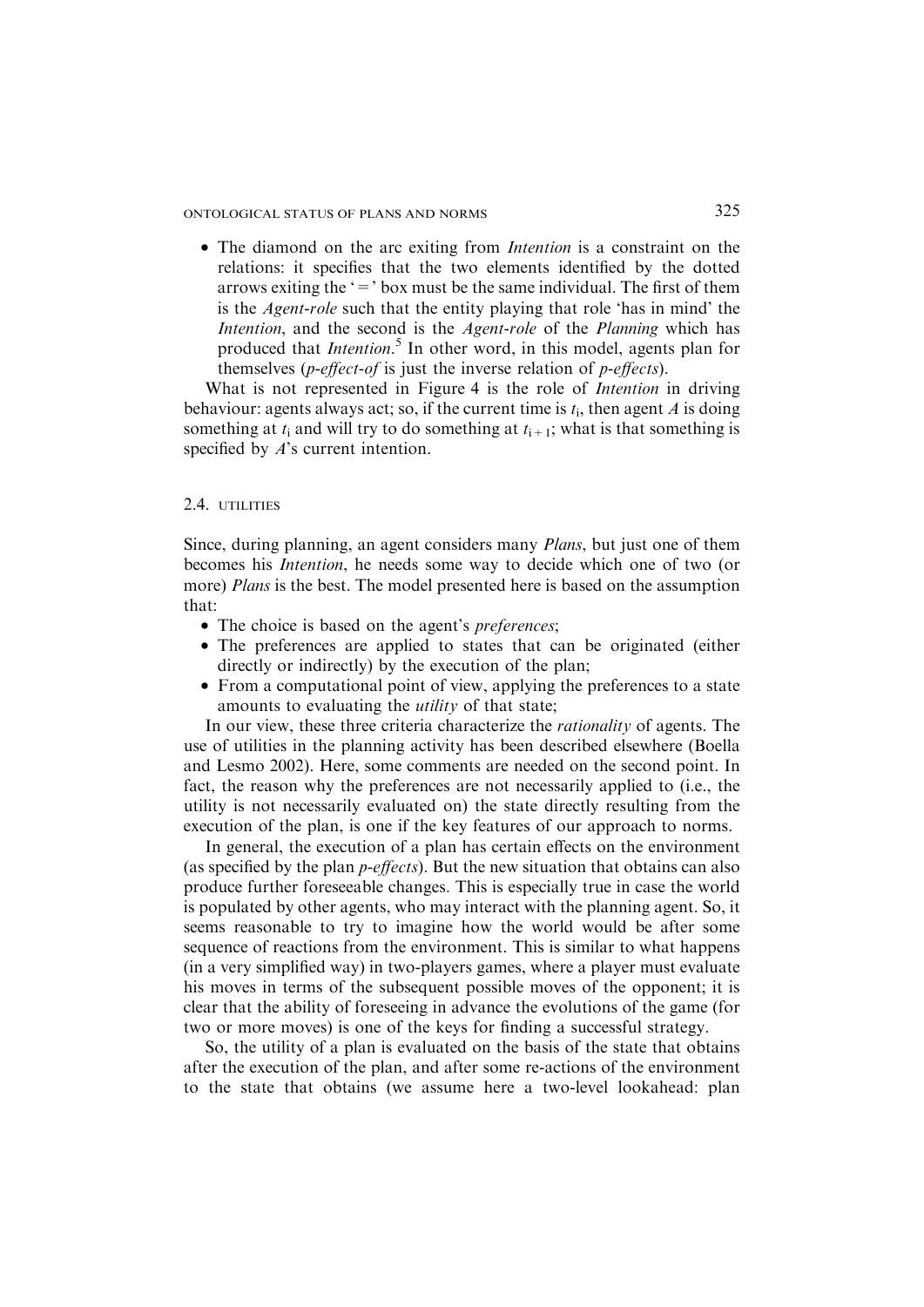execution  $+$  reaction). The major point is that the environment is assumed to be able to react to the breach of norms; so, in order to model the behaviour of an agent, what is needed is a way to specify how the environment reacts to such a situation. Note that we have used the very general term 'environment'; this leaves unspecified which are the relevant component of such an environment. Currently, we assume the existence of a Normative-Agent-Role, who has to enforce the respect of law. However, this agent can be a single individual (a policeman) or a social body (the set of other agents surrounding the planning agent). Moreover, the presence of normative agents does not exclude that the respect of a norm is a value 'per se', i.e., it is embodied in preferences of the agent.

## 3. Norms

Since law is a social construction, its bases lie on the interaction among agents. It has convincingly been argued that these interactions can be governed by some 'legal relations', and that all legal relations can be expressed in terms of four basic relations (Hohfeld 1919; Allen and Saxon 1995). So, we start our presentation by showing how the basic legal relations fit our overall framework (see also Boella et al. 2001). The four legal relations are: DUTY, RIGHT, NO-RIGHT, and PRIVILEGE. They are defined in terms of two interacting agents and of an action, in the following way:

- 1. X has the RIGHT that Y performs A, iff in case Y does not perform A, X may react with an action R such that Y is negatively affected by R.
- 2. Y has the DUTY to perform A for X, iff the same condition as the one above holds (i.e., DUTY is the ''opposite'' of RIGHT, where the roles of the two agents are interchanged).
- 3. X has NO-RIGHT that Y performs A, iff in case Y does not perform A, X may not react with an action R such that Y is negatively affected by R (so NO-RIGHT is the ''inverse'' of RIGHT, where the possible reaction is not allowed, i.e., negated).
- 4. Y has the PRIVILEGE to perform A with respect to X, iff in case Y does perform A, X may not react with an action R such that Y is negatively affected by R (so, PRIVILEGE is the ''converse'' of the ''inverse'' of the ''opposite'' of RIGHT, where we take ''converse'' to refer to the execution of A by Y, instead to the failure to execute A, as in all other relations).

Three comments. First, there are three parameters that come into play: the perspective (i.e., if we look at the relation from the point of view of X or Y;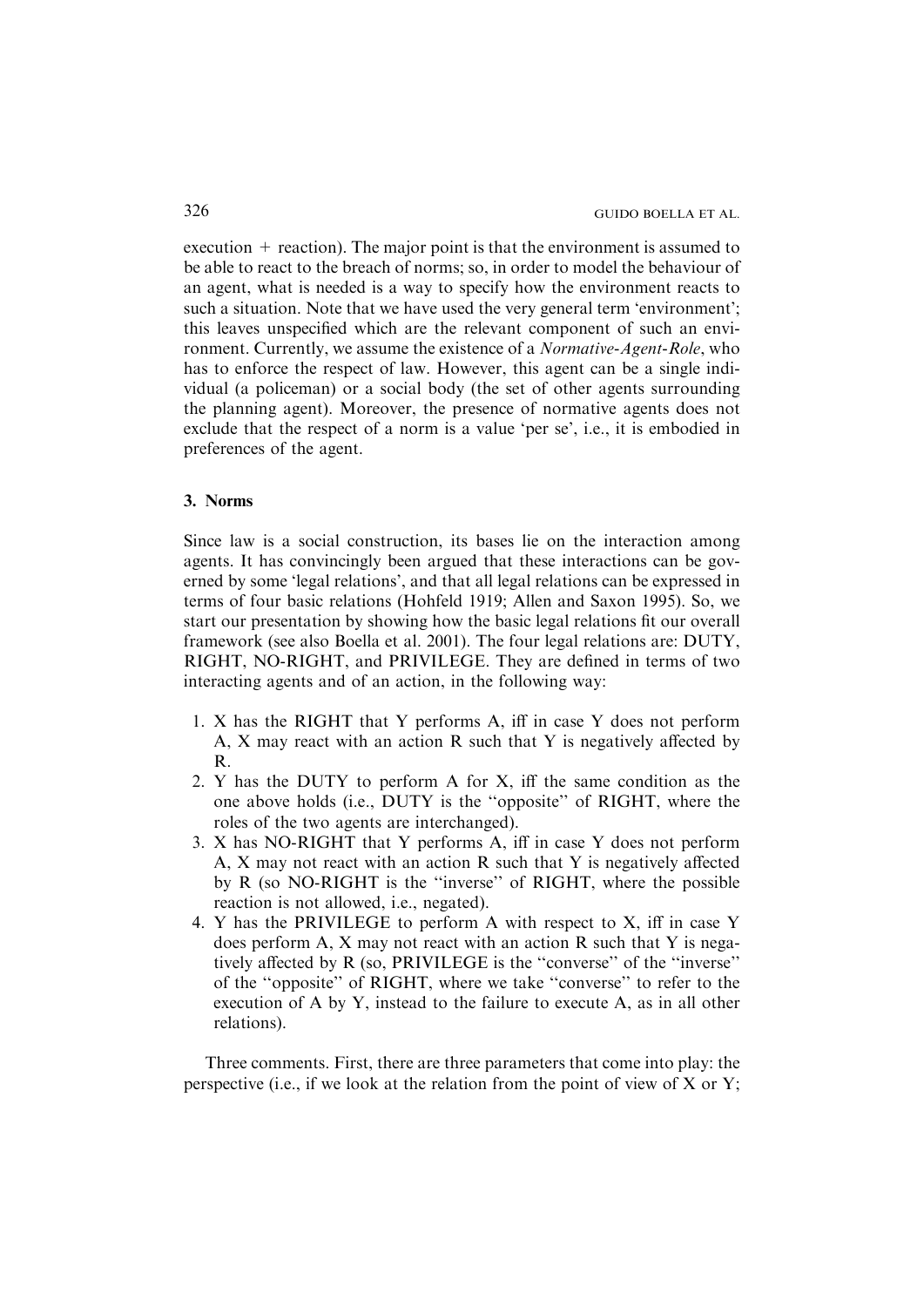what Hohfeld calls "opposites"), the possibility to react ("inverse"), and the fact that the definition refers to Y doing or not A (what we have called "converse"). It seems that "converse" is not strictly required, and it is introduced just to conform to a linguistic view (the existence of the term "privilege"). And in fact, just four relations are defined and not all eight combinations. Second, what can be done and what cannot be done have to be interpreted in terms of legal rules. This can be extended to general moral rules, but cannot be interpreted in terms of factual ability of agents. So, nobody has the RIGHT to rob you just because if you don't give him the money, he ''can'' react by hurting you. Furthermore, also in case you actually have a RIGHT towards somebody, your reaction to non-compliance may not be ''any'' reaction, but it is further constrained. Third, in the common use of the terms that refer to the legal relations, they are not always 'directed' (Herrestad and Krogh 1995), i.e., they do not involve two agents, but just one. The correct interpretation of single-agent relations is obtained from DUTY and PRIVI-LEGE by quantifying over X: for DUTY, there exists an X that may react (or a set of X's, having predefined features, e.g. policemen); for PRIVILEGE no such X does exist (notice that the negation has wider scope than the quantifier). What one should not say is ''I have the right to do that'', since in this context the correct expression is ''I have the privilege to do that''.

We can now return to our planning-intention perspective. From this perspective, Hohfeld's approach tells us that, in case an action is a single actor one there are two possibilities: constraints and absence of constraints (DUTY and PRIVILEGE). But duties can also be 'directed' (and in such a case, they can be called 'rights' from the perspective of the other agent) and negated (no-rights): again, constraints and absence of constraints, although expressed in a slightly different way. It may be argued that privileges<sup>6</sup> are useless (although it is useful to have a linguistic term for them, of course): if no constraint exists about an action, then the privilege is automatically obtained, without having to state it explicitly: privileges should not be part of legal (or moral) systems. However, they are useful for at least three reasons. First, they help in determining if an agent is liable for having done something: if the privilege is stated explicitly, then one does not need to search for all possible constraints related to the involved action. Second, rules are often organized in a taxonomy; so a rule could state that all agents of a given category (call it C) and being in a given situation type (S), have the duty to do A; but it may be the case that the rule does not apply to a specific subcategory of C (i.e., C') or does not apply in a given subtype of S (i.e., S') or both (Lex Specialis). So, one can say that, although, in general, the members of C have the duty to do A, the members of  $C'$  (or the members of  $C$ , if they are in a situation of type S') have the privilege not to do A. Note that we are not claiming this is the way an actual legal system works, but rather an idealization of it. In general there could not be an exhaustive coverage of all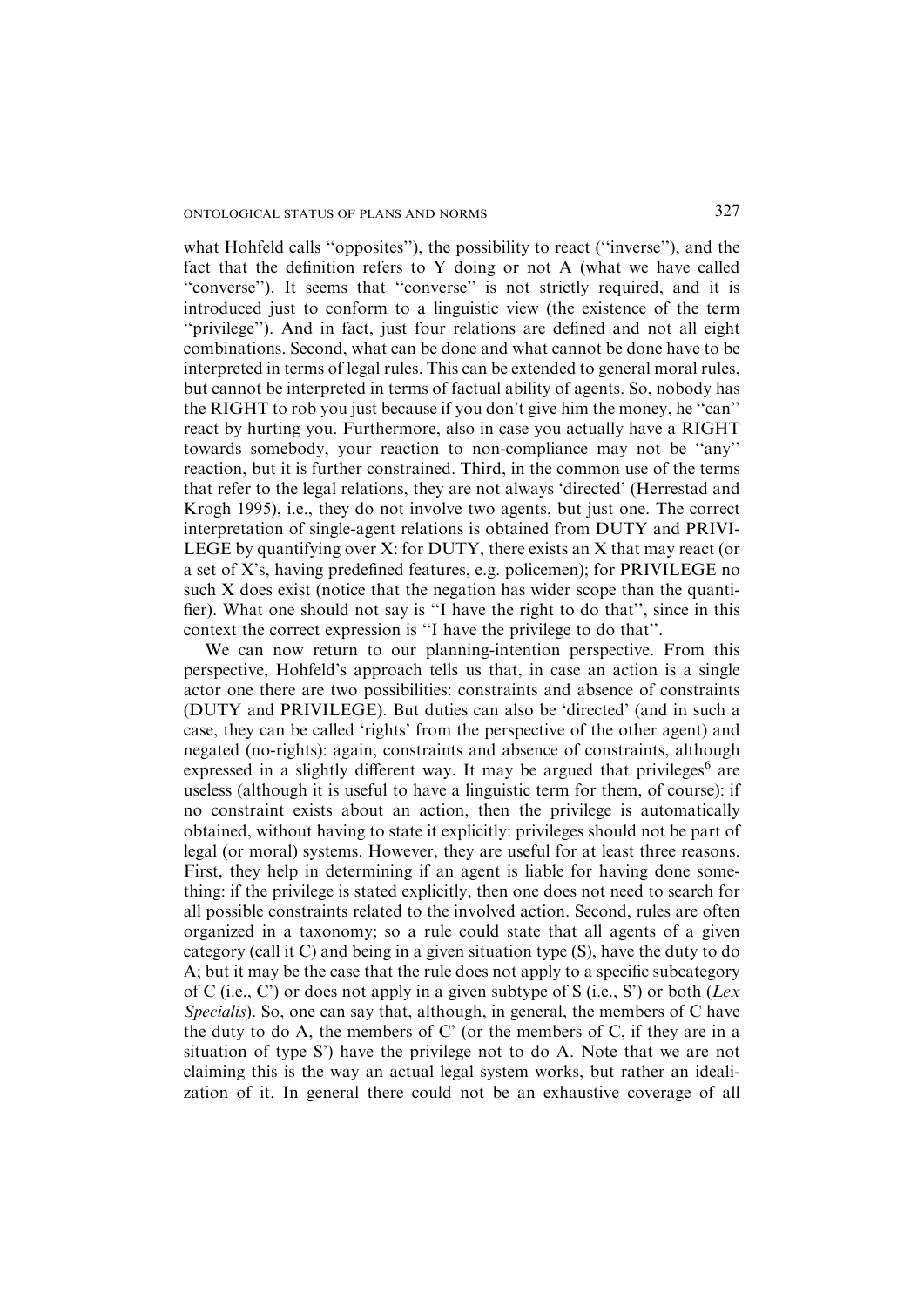situations, so that in real systems, privileges are even more important than in their idealized counterparts. The third, and perhaps the most important reason for the explicit statement of privileges depends on the hierarchical organization of the authorities able to enact laws: if a higher power wants to prevent that a lower power unduly constrains the behaviour of the entities subject to the law, it can state that these entities have some privileges: if the Constitution states that citizens have the privilege to express freely their political opinion, then no state or regional law can state the opposite (at least in principle).

With respect to the placement of the legal relations in the ontology, DOLCE states that they are subcategories of Modal-Description (which are S-Descriptions), and have as a component a *Functional-role* (e.g. an *Agent*role), which is in a specific Modal-relation with some Course (i.e., a course of events). The modal relations are *has-right-on, has-not-right-on, has-duty-of*, has-privilege-of. All *Modal-Descriptions* are parts of an *S-Description* including two components: the first of them is a Functional-role and has as Modality-Target the second one (a Course). In other words, a Duty, for instance, is the description of a situation involving some action (a course of events is something that describes an action) which an agent (role) has the duty to perform.<sup>7</sup> This approach seems to be logic-biased, where a *Modal*-Description recalls a formula in deontic logic. On the contrary, we are more agent-oriented, so that we need to associate with legal relations some more information, i.e., the author of the norm and the sanction. Also, the relation between *Norm* and *Plan* has to be made more explicit. Moreover, powerrelated relations (see Section 4) are also viewed as Modal-Descriptions, while it seems more reasonable, according to the usual analyses, to take them as relating an agent to another legal relation, which is the p-effect of the associated plan.

With respect to norms, in DOLCE, Norm is a subcategory of Regulation; Norms have the function of constraining Perdurants, and their relationship with legal relations is rather indirect. In our model, we assume that the legal relations are subcategories of Norm in that they specify (describe) particular constraints on behaviour (activities).

Let us now introduce an example. As we have seen, a Plan has  $p$ preconditions and p-effects. Let's consider a plan schema. Its p-preconditions pose some constraints on the applicability of the plan. Therefore, the p-preconditions for cooking spaghetti with garlic, oil, and chili pepper (GO&CP), is to have spaghetti, oil, chili pepper, water (to boil the spaghetti), a pan, and some fire (a very easy recipe). As it is usual, p-preconditions are conditions that prevent the action from being executable (physical, or practical conditions). But it could happen that the King of That Kingdom has prohibited this recipe. Or, perhaps, this prohibition applies just to dinners with more than seven participants, or to dinners served after midnight, and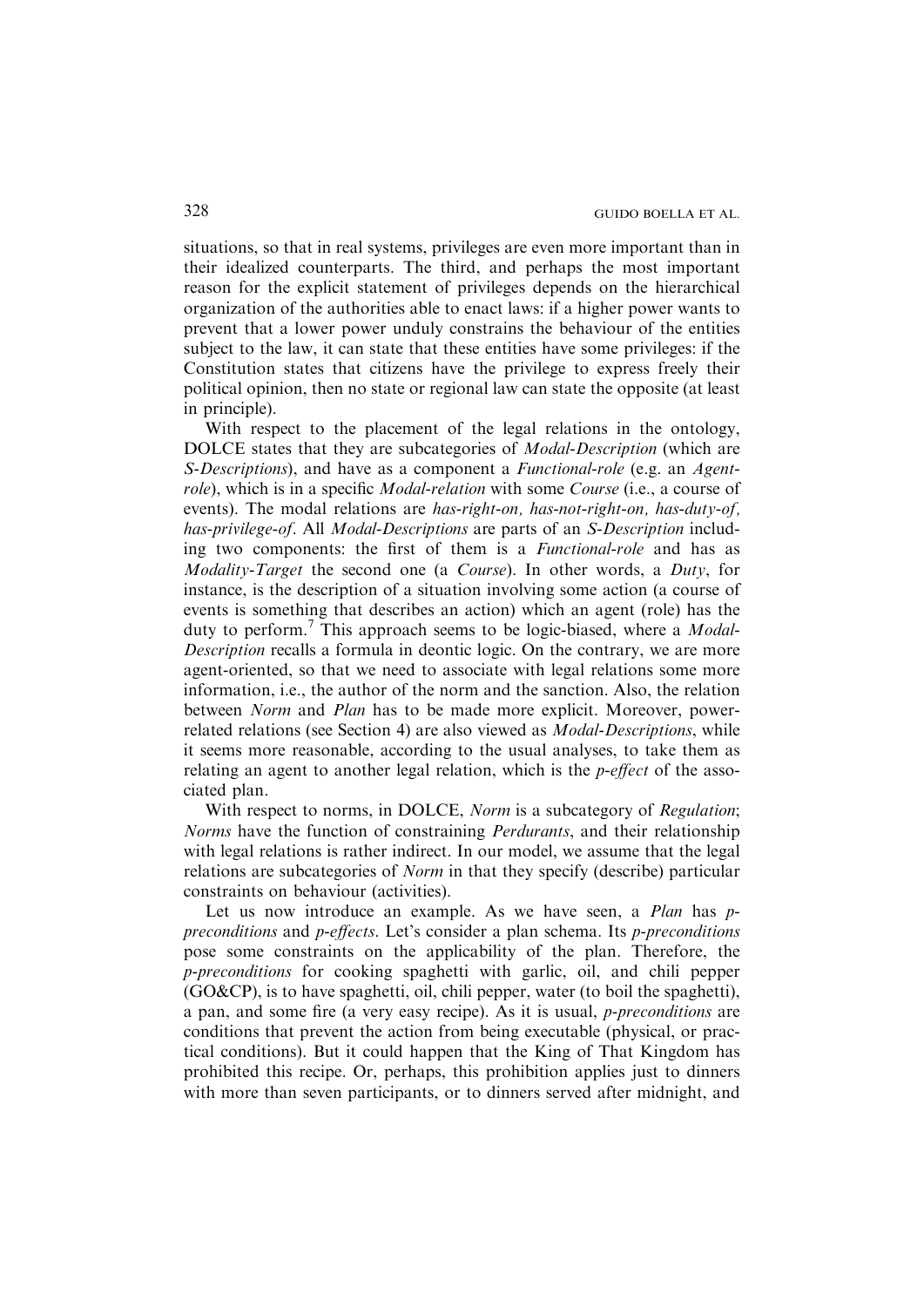so on. Also, in some situations (here and now) garlic could not be a nice ingredient (because of its side-effects on your breath); or you know that one of your guests does not like chili pepper. All of these are not p-preconditions: if you have all the things you need, you can cook them in all situations described above (may be you are a spaghetti revolutionary, or you are not very polite). Anyway, these rules constrain your freedom to cook spaghetti GO&CP; you can pay for that: the King may imprison you, you may lose a kiss from your love (who does not appreciate, for this night, the smell of your mouth), or your guests may decide that they will never accept another invitation from you.

The "norms" we have exemplified above are not *p-preconditions*, but constraints on plans. We stress that in all of these examples, the utility of that recipe is reduced by the presence of the norm, so, it is possible that in absence of the norms, your intention for tonight dinner is to cook spaghetti GO  $\&$ CP, but in presence of one or more of these norms, your intention is to prepare rice with mushrooms: you have chosen a different plan, whose utility is lower than the plan of spaghetti without norms, but is higher than the plan of spaghetti with norms (since the norm reduces the utility). The problem, now, is how to express the norms.

Let us consider the case of the King's prohibition in its basic form (independent of the number of participants and of daytime). The rule involves three or four elements: the involved plan, the authority who posed the norm, and the agent who is taken as responsible for the execution of the action; the fourth element is not strictly required, but it is very common: it is the sanction<sup>8</sup> the agent will undergo in case he does not respect the rule. So, a norm is not a plan, but 'refers' to a plan, in the sense that it (as a description) includes (is related to) a description of the action (i.e., the plan) which is forbidden (or permitted).

In Figure 5, we introduce the basic notions related to norms, and apply them to our spaghetti example. In this example, we introduce instances. They are represented as rectangles. However, see below for some comments on the distinction between classes and instances. Instances are linked to the category which they belong to via a thick dotted arrow. In the figure, it is stated that

- 1. Norms are a subcategory of S-Description. This should not be confused with the written law which is just a physical way to express the description: it is a medium for communicating the norm, not the norm itself. In fact, not all norms are written: they can be transmitted via verbal traditions and customs.
- 2. *Norms* have a *topic*,<sup>9</sup> the *Plan* the norm is about.
- 3. Norms have a polarity. Its range is the abstract set composed of the two elements pos and neg. If the value of polarity is pos, then the norm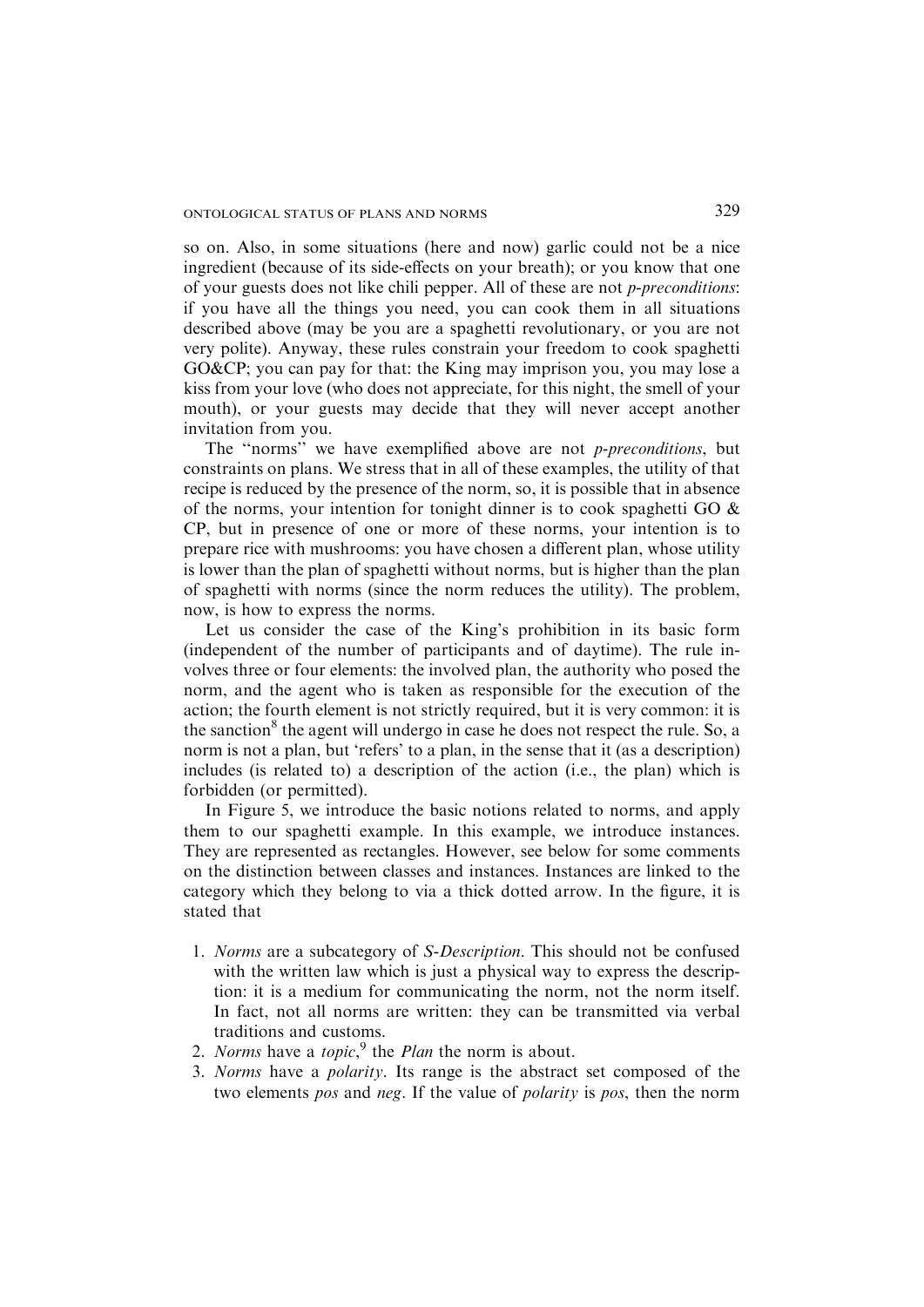

Figure 5. Norms and plans.

refers to something an agent must do, otherwise (as in our example), it refers to something he must not do. In other words, if the polarity is pos, an agent X has the  $DUTY$  to do the action; if it is neg, it has the  $DUTY$  not to perform the action.<sup>10</sup>

- 4. Every Norm has a bearer. More precisely, it has a set of bearers: usually, norms apply to categories of agents, and not to single individuals. As usual, a relation arc enters another concept: that concept is associated to the set of potential bearers of the given norm.
- 5. Every Plan has an actor, who is the 'main character' of the plan. Although the actor of the plan is conceptually distinct from the planning agent, we assume, in the current model, that the two roles are played by the same individual (see Figure 4, and the comments in the text).<sup>11</sup> In the present example, we assume that the host of the dinner is the actor of the plan of serving GO&CP; so, he also is the agent that must decide about the recipe for the dinner (the planning agent).
- 6. The actor of a plan, if that plan happens to be the topic of the Norm, and if that actor is of the right category, becomes an (individual) bearer of the rule. Of course, this applies also during the planning phase, so that the planning agent, which is a potential bearer, may discard the plan not to become an actual bearer. The identification of the actor with the bearer may appear as an oversimplification, but see (Kralingen et al. 1999, p. 1136): ''The fourth slot is reserved for the agent who performs the act (the agent and the norm subject must be the same person)''.
- 7. Every Norm is associated with a sanction,<sup>12</sup> which is a PlanWith Patient, i.e., belongs to that subclass of Plan which is in some has-patient relation with an individual playing a Patient-Role.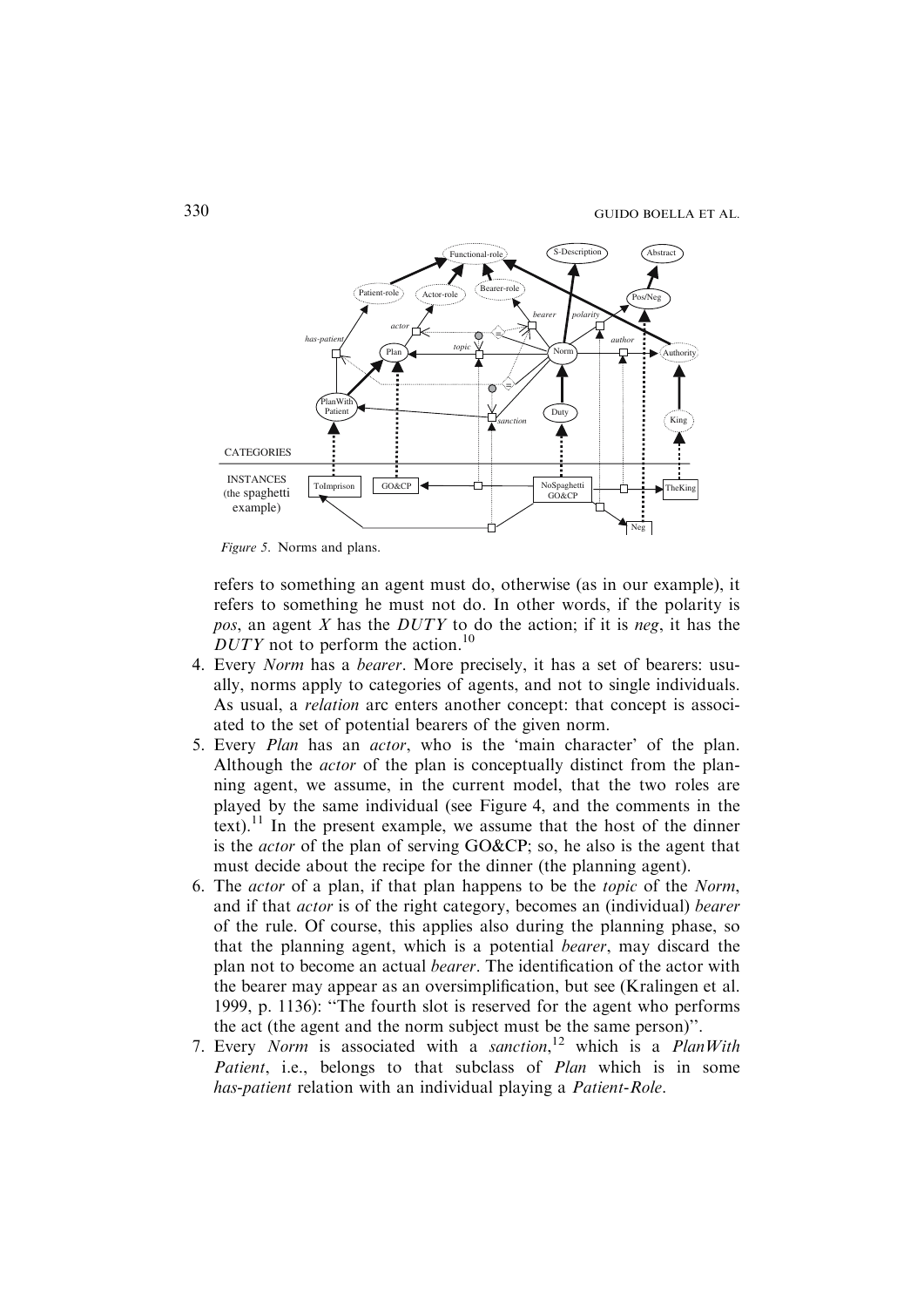ONTOLOGICAL STATUS OF PLANS AND NORMS 331

- 8. The bearer of the Norm is the has-patient of its sanction. Of course, this does not take into account the notion of responsibility, but we assume that being an agent who freely chose a given line of behaviour is the basis for further elaborations of this concept.
- 9. The author of a norm is an Authority (see Section 6).

With respect to the distinction between categories and instances, a few words are in order. The intuition is rather simple, and well known from decades of research on AI and KR: in standard model theory there are individuals and relations; an instance is an individual of the model, while a category corresponds to a one-place relation (expressed in logics as a oneplace predicate). So, we have to define the individuals in our model. Clearly enough, the King is an individual (in particular, an *Endurant*), as well as the abstract entity neg. What about norms and plans? Is the single norm NoSpaghettiGO&CP an individual? It depends on the way we use it in a reasoning framework. If we have to discuss a case, then we have to apply the norm to the description of the case; in doing that, we must bind the variables (roles) associated with the norm; in particular, we must bind the bearer. In doing that we obtain an entity which is more specific than  $No Spaghetti GO\& CP$ , but seems to be of the same 'type'. So, it seems more appropriate that  $NoSpaghettiGO\& CP$  be a category, whose instances are the various applications of the norm to real cases. However, if we refer to the norm as a description, then  $NoSpaghettiGO\& CP$  is an individual, i.e., a single individual description, which may be in a *refines* relation to another individual norm description. The case of plans is even more striking: is the plan GO&CP an individual or a set, i.e., the set of all executions of the plan? The solution we propose is the same as above, but here we have three levels, instead of two: there are various descriptions of the  $GO\&CP$  plan (instances of Plan); there is the execution of the plan (an instance of a Perdurant); but we also have the particular plan the planning agent has chosen (its Intention, which is a *Complex-Task*; see Figure 4).

## 4. Authorities: the legal relations concerning Power

Traditionally, law scholars like (Hart 1961) distinguish between primary laws, whose purpose is to direct the behaviour of citizens, and secondary laws, which, among other functions, serve to the maintenance and dynamic management of the normative system. These rules form a ''subsystem of rules for change'': rules which have legal effects and which are instrumental to the primary system, in that they regulate the regulation [e.g., art. 2 of Italian Civil Code: ''the creation of laws [...] is regulated by constitutional laws (Cost. 70)'']. This subsystem, according to Hart, does not include only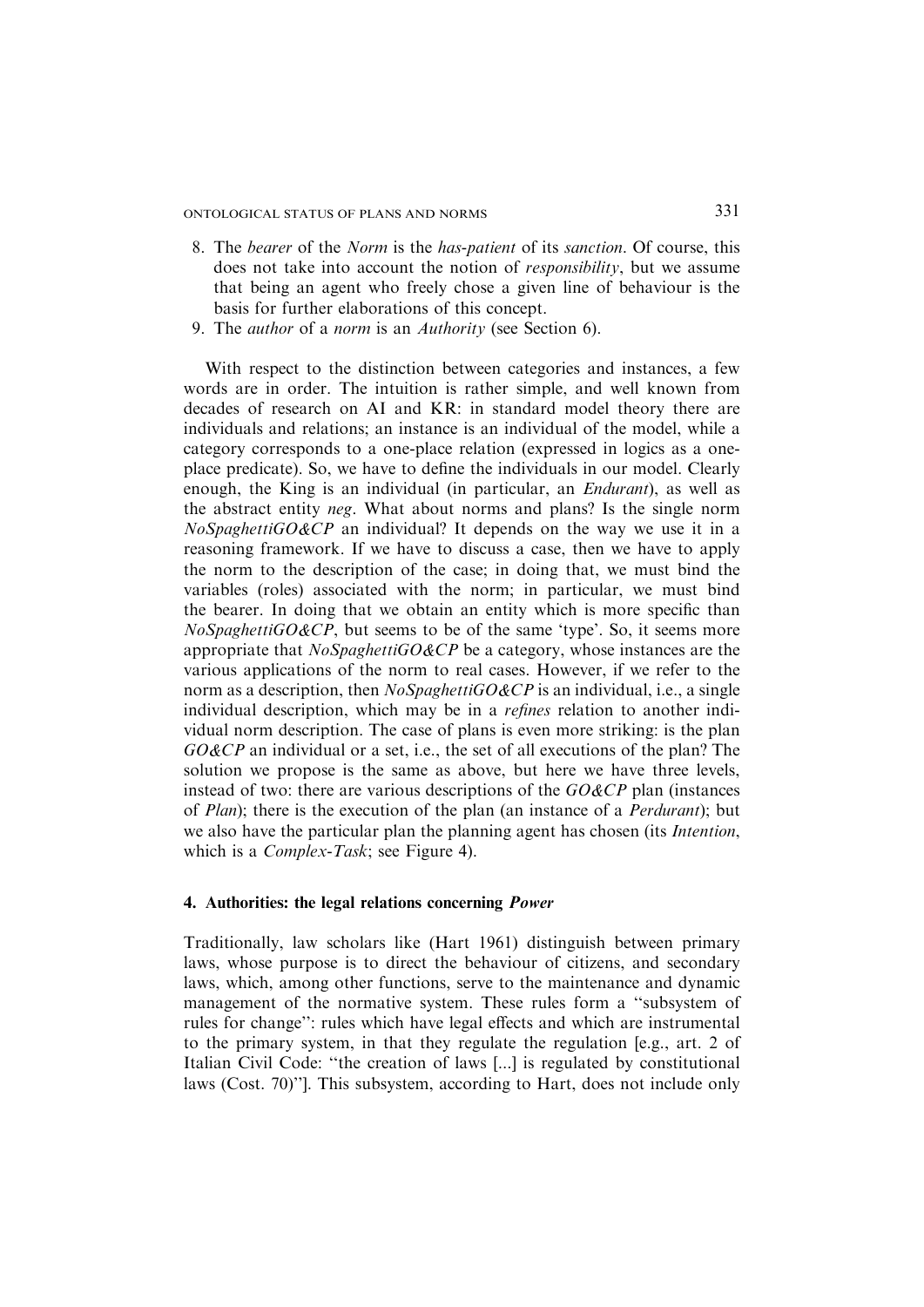the rules of change which specify how new laws are introduced or old ones removed, but it also includes rules about ''powers for the private citizen''. These rules are at the basis of civil code and regulate testaments and contracts; for Hart they allow the exercise of limited legislative powers by the citizens. These rules do not create or remove general laws but they introduce and remove individual obligations and permissions: e.g., in the Italian Civil Code, art. 1173 (sources of obligations) specifies that obligations are created by contracts (a contract being an agreement among two or more parties to regulate a legal relationship about valuables by art. 1321).

In Hohfeld's framework, this distinction is reflected by the introduction, beyond the four Legal Relations we discussed in Section 3 (RIGHT, DUTY, NO-RIGHT, PRIVILEGE), of the relations of POWER, INABILITY, LIABILITY, IMMUNITY. They concern actions affecting the existing Legal Relations. In our terms, the topic of this particular type of rules is that subcategory of Plan whose instances have, among their effects, a modification of a Legal Relation. As we have seen in Figure 5,  $Duty$  is viewed as a special subcategory of Norm. Accordingly, it seems reasonable to assume that alsoPowers are particular subcategories of Norm. So, we get:

- 1. Duty, Right, No-Right, Privilege, Power, Inability, Liability, Immunity are specific subcategories of Norm ( just Duty, Privilege, and Power are shown in the figure).
- 2. Some Plans have as their effect ConstraintsOnBehavior, which is a specific subtype of *S-Description*. They are JurPlans and LawPlans.<sup>13</sup> The difference is that JurPlans establish new IndividualConstraintsOnBehavior, while LawPlans establish new Norms. An example of JurPlan is 'renting a car', where, if the plan is executed correctly and by a person who can do it (according to an existing *BasicPower* norm), new *Indi*vidualConstraintsOnBehavior are set up, regulating the behaviour of the two parties (duties and privileges of the renter and of the client). On the contrary, the introduction of a new norm stating that car rental may be made just to people older than 20 is the execution of a Law-Plan.
- 3. Not every agent may execute JurPlans or LawPlans. An agent who can do that is said to have Power. For example, the owner of a car rental agency has the Power to rent a car, and, according to the hypothetical rule mentioned above, anybody older than 20 (possibly, with a driving license) has the Power to hire a car from an agency. Both of these Powers are BasicPowers, since they enable the execution of plans that establish individual duties. On the contrary, only people (or institutions) having some LawPower can modify the minimal age for renting a car, since this implies a modification of the legal system.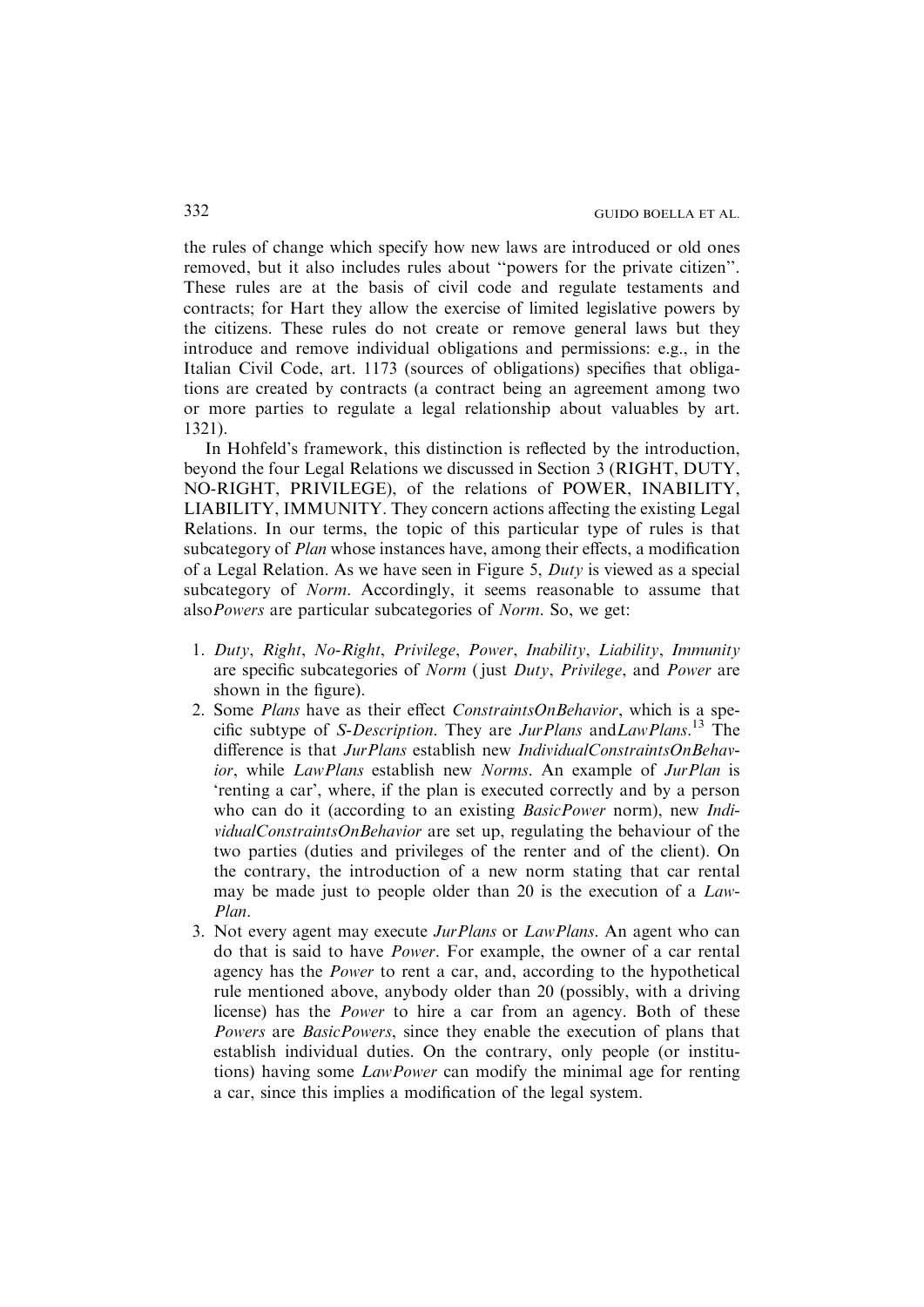

Figure 6. Norms concerning Power.

The result of this conceptual analysis is depicted in Figure 6. The ontological modelling of point 3 above does not appear in the figure, but it is (partially) reported in Figure 7.

We can now turn to the four Legal Relations concerning Power. Their interconnections seem less clear than the ones among non-powers.



Figure 7. Authorities: what they do: the author of the Norm is the same as the actor of the LawPlan that brought about (effect-of) the Norm. This is obtained by exercising some LawPower, which has as topic the executed LawPlan. Note that there are two Norms involved here: the first one is the LawPower (a specific type of Norm) which has been executed; the second one is the 'new' Norm that has been created.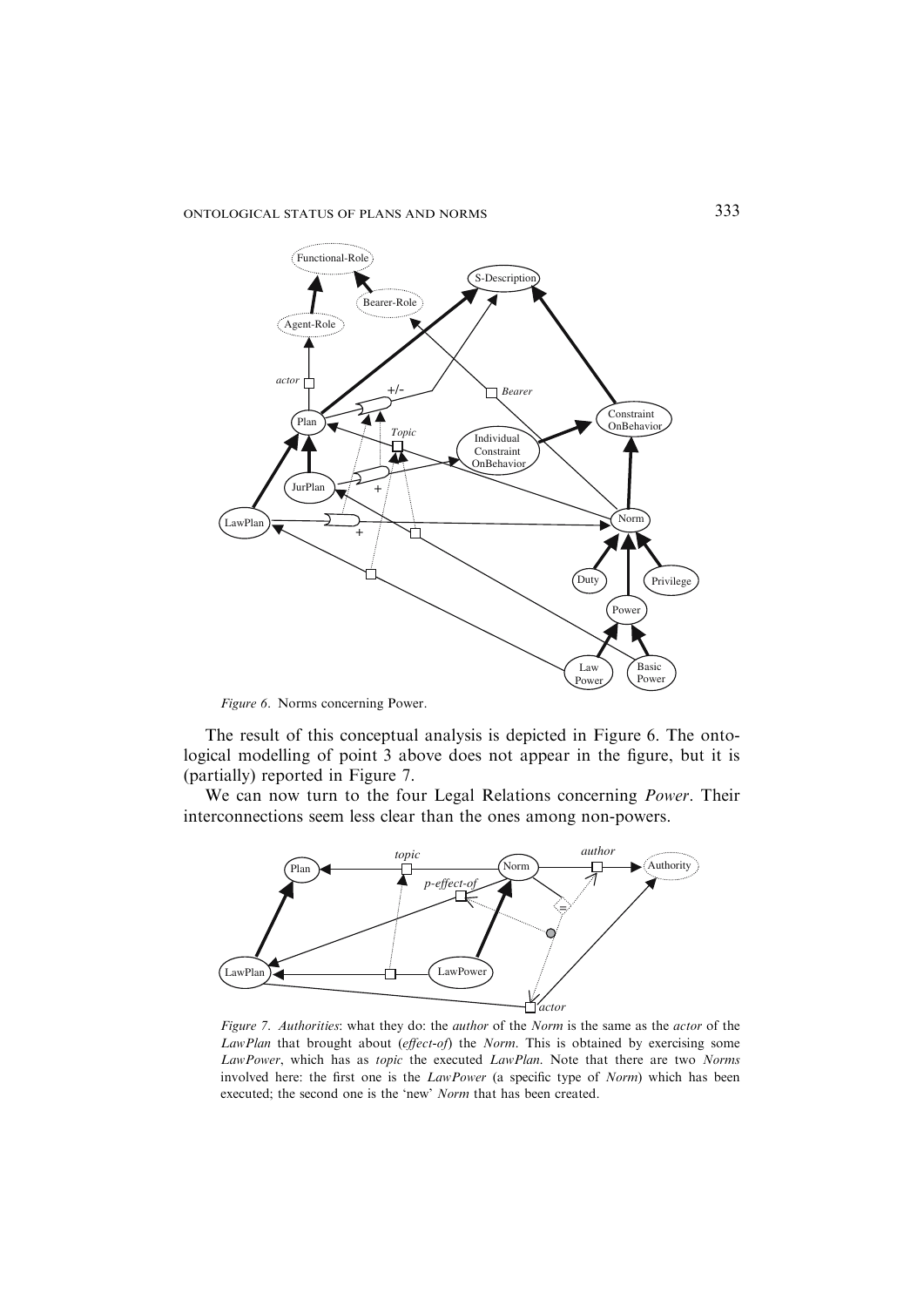- 1. X has the POWER to bring about that P (where P is some Legal Relation), iff there exists an action A such that in case X does perform A, P is established. In other words A has among its effects P.
- 2. X has the INABILITY to bring about that P (where P is some Legal Relation), iff there exists no action A such that in case X does perform A, P is established.
- 3. P has the LIABILITY of being brought about by X iff there exists an action A such that in case X does perform A, P is established.
- 4. P has the IMMUNITY of being brought about by X iff there exists no action A such that in case X does perform A, P is established.

Although the picture is simpler than in case of non-power relations (2 is the 'inverse' of 1, 3 is the 'opposite' of 1, and 4 is the 'opposite-inverse' of 1), there is just one agent involved, and the terms LIABILITY and IMMU-NITY apply to Legal Relations, while in ordinary language they are more commonly used to refer to agents. When one says that agent Y is 'liable', it must be assumed that the speaker refers to a legal relation P involving Y, so that 'Y is liable to P' is interpreted as 'there is some agent X and some action Act, such that if  $X$  performs Act, then a Legal Relation (P) involving  $Y$  is established' (or, alternatively, Y is liable to P iff there exist an agent X such that P has the LIABILITY of being brought about by X; remember that P 'involves' Y).

Consequently, since all other relations are easily defined in terms of POWER, we can now focus on it. In principle, Power does not tell us very much: there is some action that an agent can perform that has some effect concerning Legal Relations. But, apart from the final qualification about the type of effect, this is true for every action: this is the very definition of an action (or a plan, if the action is complex): a plan is something an agent may execute to achieve some effect.

So, it is sufficient that such an action be defined, in order to obtain Power: if the action does not exist, then no Power exists; if the action does exist, then there is the Power; but provided that the preconditions are satisfied! And the origin of Power seems to be in the preconditions. As we have already noticed, usually, preconditions express factual constraints for the execution of an action: if there is no lamp, you cannot turn on the light. But in this case, something different is involved: there are some preconditions that are 'conventional', in the sense that even if they do not hold, the action appears to be executable. So, if a judge looks at a person while walking in the street, and tells him: ''I condemn you to two years'', the 'condemn' action seems to have been executed, but, of course, this is not so. But where do these further constraints come from? The answer is that there needs to be some Norm (or a set of norms) that defines the action. So, a Power depends on the existence of norms defining an action modifying a Legal Relation. Under this reading, the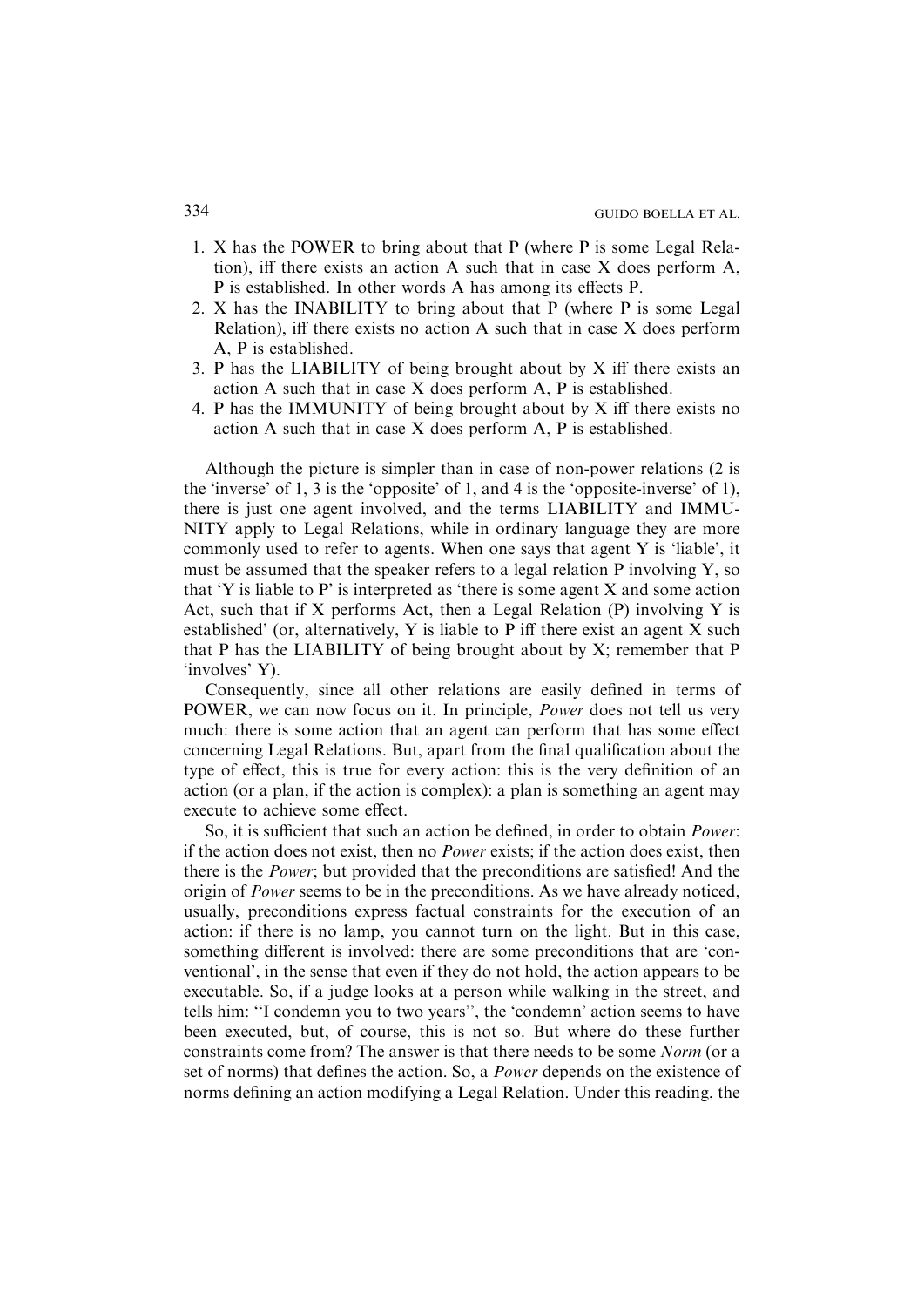Hohfeldian definition applies without changes: what is important is just to note that the action A, whose execution can bring about P, is not a 'natural' action, but it is a 'conventional' action suitably defined.

We must remark that what is in order here is not the introduction of a Norm (an action which always require an Authority), but the introduction of a Plan, as, for instance, the 'selling and buying' plan. The fact is that, according to the previous discussion, there is no way to define this plan, other than having a (set of) norm introducing it, i.e., no JurPlan or LawPlan can exist, unless it is the topic of some *Norm*. In other words, an agent cannot 'invent' the plan 'selling and buying', as he could 'invent' a new plan for organizing a party: the latter can be invented, because its effects are factual effects (if the party comes out to be a nice party, the plan is a good plan, since it has achieved the effects it was invented for); but the former cannot be invented, since it will never have any effect at all, unless some authority establishes which are these effects, and under which conditions they are achieved (see Figure 6).

For instance (see Figure 6), a *LawPlan* for the definition of new types of contracts can be executed for defining UnsafeContract. This execution has as its effect the creation of a Norm (the one ruling UnsafeContract). This is a Power (the one that is possessed by those who can use *UnsafeContract*) i.e., a type of Norm, but it does not seem that there is a newly defined Plan involved. However, each *Norm* refers *(topic)* to a *Plan*; so, the same holds for Power; in our example, it is the Plan that must be executed for entering a UnsafeContract. In general, it is not possible to introduce a Norm without the associated topic, and the topic of a Power is the Plan that must be executed to exercise the *Power*. Note also that we are referring to the *creation* of norms, but of course nothing changes substantially in case of *modification* or *can*cellation of norms.

The definition of UnsafeContract was an example of application of Law-Power. On the contrary, the execution of the Plan associated with Unsafe-Contract is just an application of a JurPower. In this case, what come to existence are just one or more *instances of* Legal Relations (e.g. new *Duties* and Privileges). It is clear that the first type of Power has a much greater impact on the society, so that it must be much more constrained. So, the Authority which can do that is restricted to be a carefully defined group of people (or the King, in our spaghetti example). Of course, the degree of impact is different for different laws, so that different levels of authority are usually defined.

The task of determining ''who has power'' is much more complex than it might appear. Each and every institutional organization (ranging from the Constitutional Court to the lowest levels) has received its POWER on the basis of some set of norms, stating which are the attributions of these organizations and how they are composed. So, they find their proper place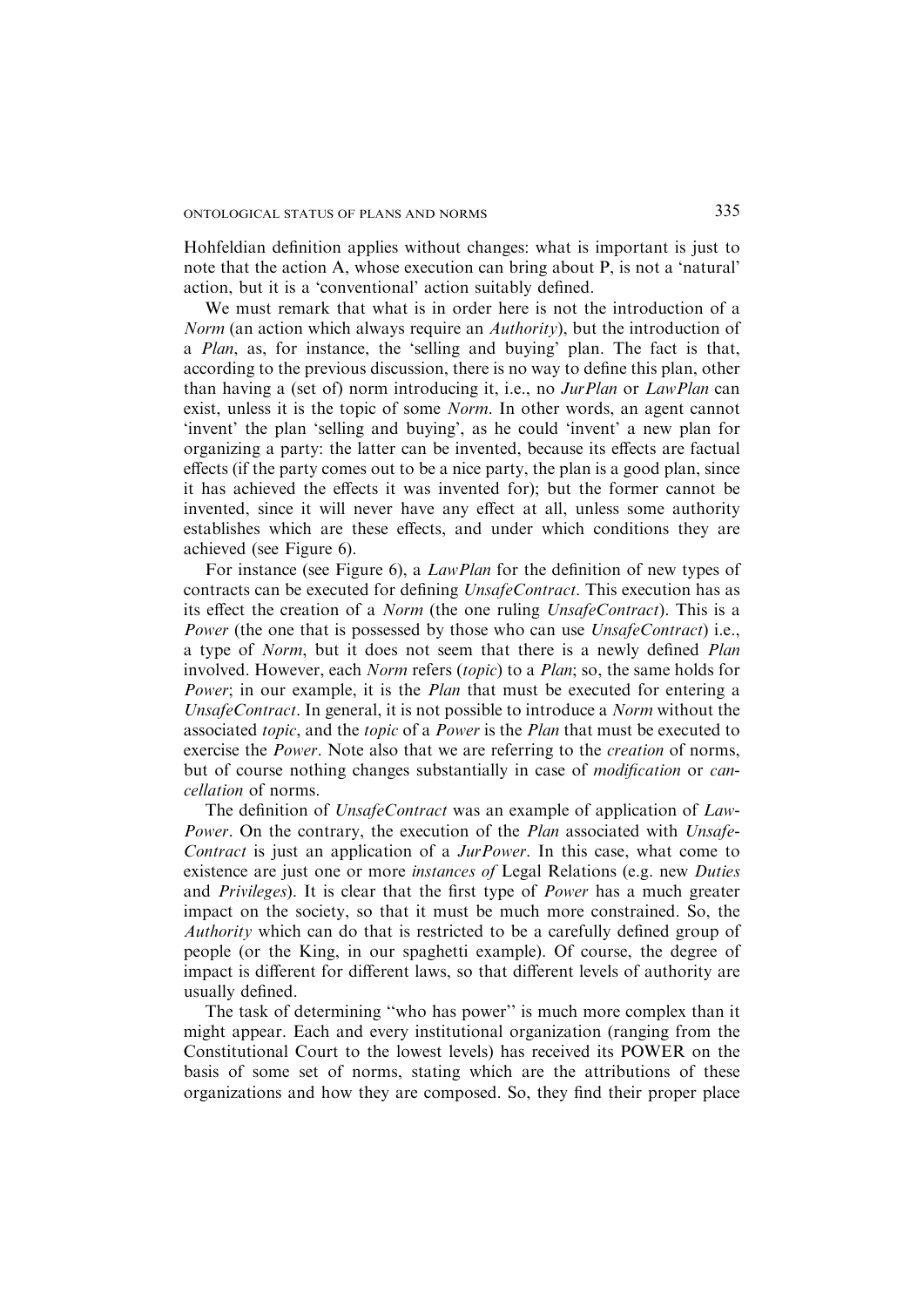within an established social environment. But what about illegal organizations, for instance Mafia? How can we model the fact that a local Boss has established that all food shops of a given area must pay 1000 Euro per month for the protection? It seems that this is not so different, from an ontological point of view: even in this case, a rule has been introduced, together with its restrictions (''food'' shops, ''a given area''), and plan (pay 1000 Euro), in this example with a POS polarity. So, there should have been an exercise of POWER; but which is the source of this POWER? It may be argued that it is force and violence, but perhaps it is more precise to say that it comes from a parallel social organization whose grounding is on force and violence. Of course, the fact that, hopefully, there will be greater resistance to this rule than to legal rules, depends on an evaluation of the source of the POWER (commonly agreed Constitutional origin rather than violence), but this does not affect the ontological status of the rule itself. So, we have that Authority (i.e., the owner of POWER) gets its status from a social body, a source which is something different from the Authority itself.

With respect to *BasicPower*, it must be added that all agents are full of BasicPower. As legal persons, we are owners of some properties, so that we can do things with them, as selling them, whose effects are guaranteed by the legal system, or more precisely, by the *BasicPower* it assigns to us (unfortunately just in most cases, not always, see Sen (1999) and the concept of *capabilities* he introduces). Now, we can decide that Authorities are agents having a Power, in which case all of us are Authorities with respect to our home or our credit card, or that the term *Authority* applies just to agents having some *LawPower*. This latter usage seems more akin to the standard one, so we adopt it.

Before turning back to the technical issues, we must observe that some rules exist independently on any POWER. They are the rules of tradition (not to be confused with the rules coming from written religious texts). They are rules the origin of which is unclear: rules to which everybody in a society usually conforms, just because they exist, and because who does not respect them is not respected by other people. This situation does not seem to pose any special problems for the ontological framework we are proposing: the basic structure of the norm is exactly the same as before. Simply, the author of the rule is undefined. But a sanction usually exists, and it is the probable reaction of the other members of the society (in extreme cases, nobody wants to have any contact with you any more).

Now, we show the placement of Authority in the ontology. Note that Authority is a material role, since individuals or groups can become or cease to be authorities, according to the application of some POWER. The main ideas are depicted in Figures 7 and 8.

In Figure 7, we see that the Author of a Norm is the Actor of the Law-Plan whose effect is that *Norm*. In Figure 8, it is shown how one becomes an Authority, i.e., as an effect of a special type of LawPlan named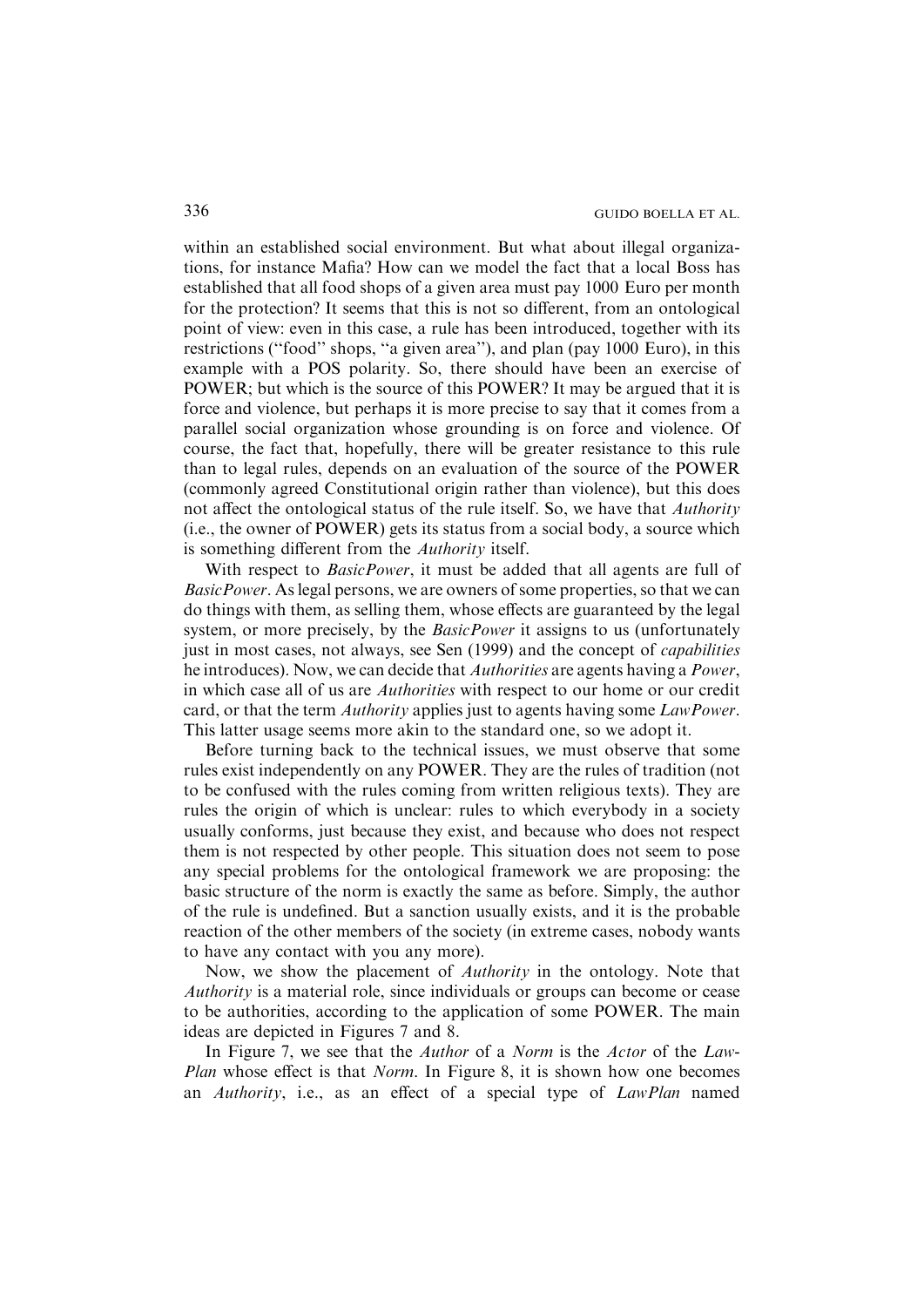

Figure 8. Authorities: how they are created. The fact that some Agent becomes an Authority is the effect of a particular LawPlan (called Authority-Creation-Plan). Another example of LawPower is the ConstitutivePower.

AuthorityCreationPlan. Notice that the second point means that a given material role (in this case Authority) comes to be true for an individual as an effect of some action (as Intention in Figure 4).

What is not represented in the figure is that *Authority* is organized in levels. This could enable us to state that an Authority may be created just by another 'more powerful' authority. However, it may be argued that in many cases the creator of an authority need not be an ancestor in the hierarchy: for instance the commission for the final examination of new judges need not be viewed as more powerful than the judge, if by MorePowerful we intend that the decisions of the first prevail on the decisions of the second.

One can wonder if, as there exist *AuthorityCreationPlans* that create Authorities, i.e., roles able to exercise a LawPower, there also exists something able to create entities to which some *JurPower* is assigned. In fact, they do exist, and could be named ConstitutivePlans. ConstitutivePlans have as their effect the creation of new Legally-Constructed-Person (of a given type). As such, this new *Legally-Constructed-Person* can execute some actions that have legal effects. For instance, if a new company is created as the effect of some legal procedure, the effect is that this new entity inherits all the properties of the general type Company, including their internal composition and their ability to do things (as hiring personnel, signing contracts, etc.). Of course, not everybody has the JurPower to create a new Company, but only some legal entity, to which this *JurPower* was assigned by another, previously established Norm. Notice that we have stated that all of this is an exercise of JurPower, and not of LawPower; accordingly, the entity who can create a company need not be an *Authority*. This may be seen as contrasting the common use of the term 'authority', but it seems to be consistent with the idea that *Authorities* create general rules, which is not the case for the creation of an individual instance of Company. A very different case is the one where some organism created the very concept of *Company*, with all of its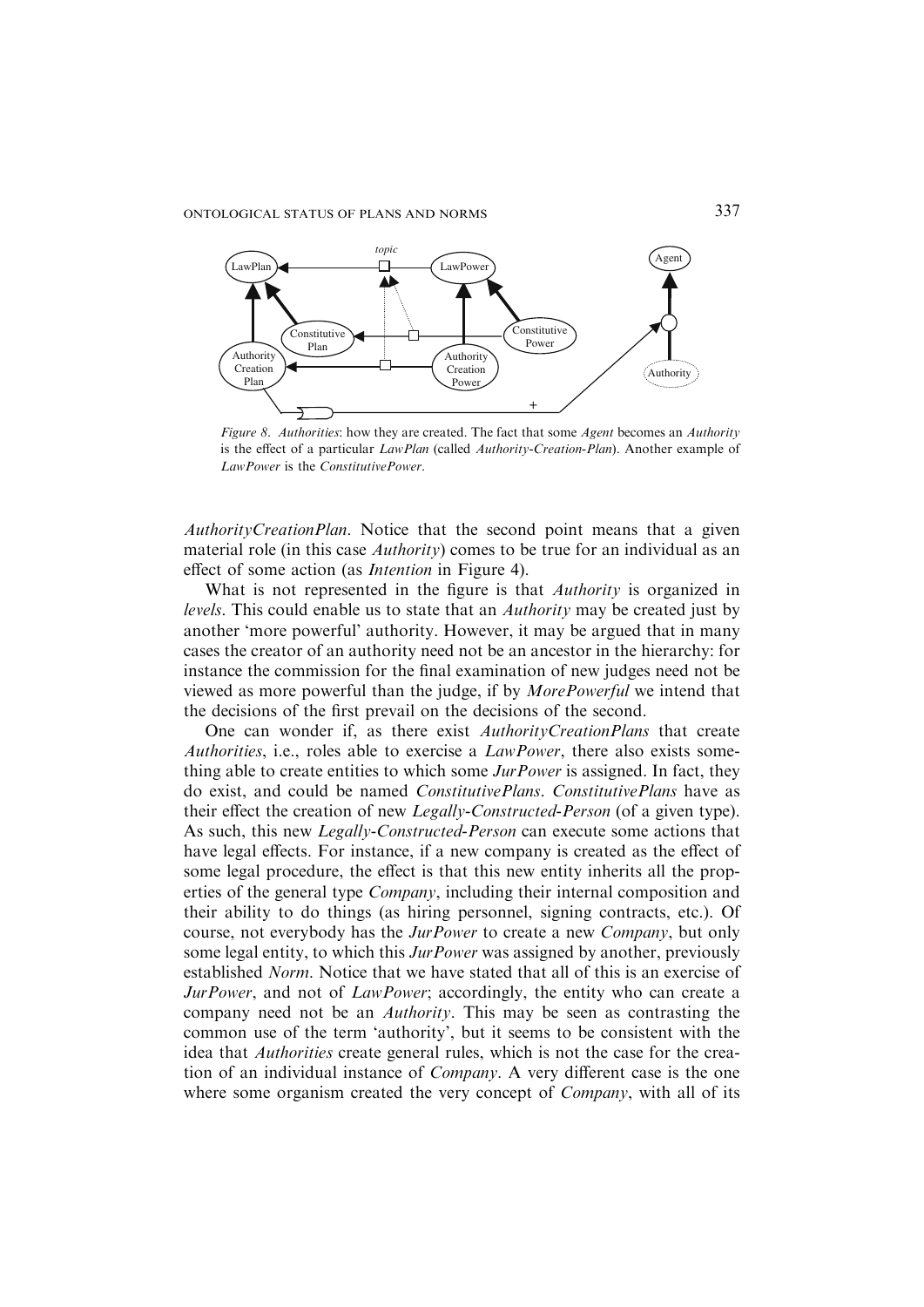attributions (Privileges, Duties, and so on). This is a true application of LawPower, a task of some pre-defined Authority.<sup>14</sup>

## 5. A case study: fruits

In this section, we report the result of a preliminary study on a legal concept, i.e., fruits (see Italian Civil Code, art. 820). A Fruit is something that is obtained by somebody as the result of his ownership of something else. For instance, you obtain the apples if you are the owner of an apple tree, or you obtain some money if you own a house and you rent it out. Notice that the presence of fruits does not affect the ownership of the thing. This section aims at presenting knowledge about fruits appearing in the Italian Civil Code. In the next section, we will report the representation of a norm concerning fruits, in order to get a first rough idea about the impact of norms on the ontology.

## 5.1. GOODS

Goods are defined as a subcategory of  $Endurants^{15}$  (see Figure 9). We partition the goods in two subcategories: the goods that may undergo a property relation (SubjectToProperty), and the ones which cannot (Not- $Subject To Property$ ). The individuals of the first category can play two roles: goods that, at some time, are a property of somebody (Asset), and goods which are temporarily not owned by anybody (ResNullius). The PropertyRel relation involves a Legally-Constructed-Person (the owner) and a Subject-ToProperty good (the owned thing: ownee). An Asset is the object of a Subject To Property good, for which there is a *PropertyRel* relation (i.e., the prop-of role is restricted to have at least one filler: 1,n). On the contrary, a ResNullius is not involved in any PropertyRel: prop-of is restricted to have no filler  $(0,0)$  (Figure 9).



Figure 9. Goods.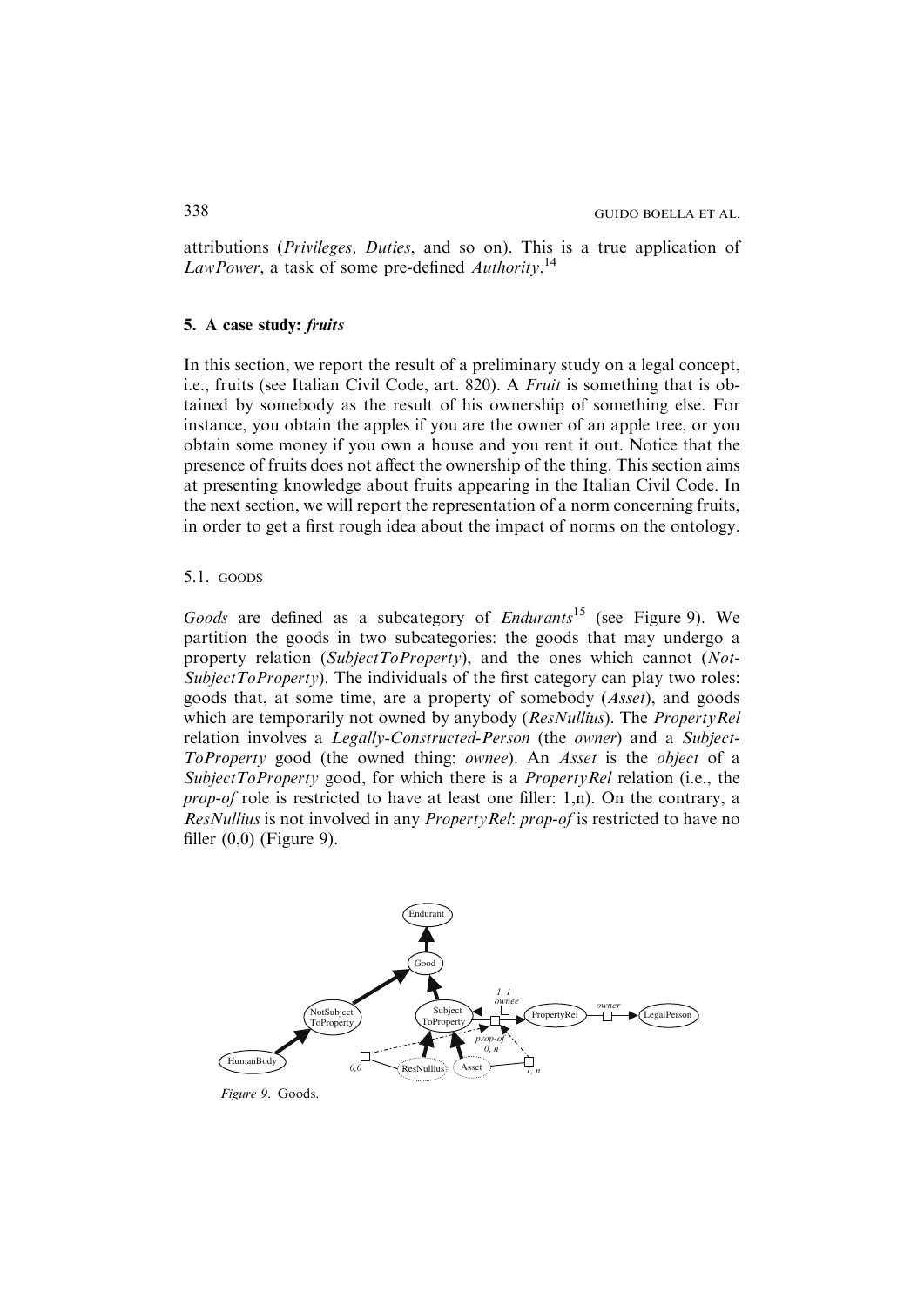## ONTOLOGICAL STATUS OF PLANS AND NORMS 339

## 5.2. FRUITS

Fruits are Goods. There are two types of Fruits: NaturalFruits and CivilFruits. NaturalFruits are goods that are ''detachable'' parts of some ''original'' good, and which originated out of the original good via some natural process (e.g. the growth of real fruits – apples, peaches, etc. – the birth of a lamb out of its mother, etc.). In this paper, we will not discuss natural fruits any more.

On the contrary, CivilFruits are Assets, which have changed their owner, after some more or less complex procedure. The general idea is that some agent A1 owns (and possesses) some Good G1; then, he can decide to exchange the possession (maintaining the ownership) against some Good G2, usually for some limited period of time. A second agent  $A2$  gets the possession of G1 and gives G2 to the first agent. In this situation, G2 is a CivilFruit of G1. The simplest example is the one of (house) rental, where  $GI$ is the rented house, A1 is the owner of the house, A2 is the tenant and  $G2$  (the CivilFruit) is the amount paid for the rent. All of this is ruled by some JurPlan (as a Contract), which must be executed by the involved parties  $(AI)$ and A2). As seen before, in order to be authorized to execute a JurPlan, an agent must have some JurPower. In the example of house rental, this power has been given to the owner A1 by the original act of buying the house. On the contrary, the power exercised by  $A2$  is due just to his being a Legally-Constructed-Person, and to his power on the money he pays for the rental. Of course, all of this produces new legal relations, in particular, new Privileges for A2; these are the Privileges associated with the Possession relation, which has been created as an effect of the execution of the Rent contract.

In Figure 10, we have depicted some of the concepts discussed above. In particular, it has been made explicit that:

- 1. CivilFruit, since it is an Asset, has a owner (linked to it via the PropertyRel concept).
- 2. CivilFruits come from some other Good, which we have called ExploitedGood (which is a role taken by the Good when it is used in a FruitProducingContract; see point 10 below).
- 3. The owner of the ExploitedGood is the same as the owner of the Civil-Fruit.
- 4. There exists a special type of Contract involving exactly two contractors (Contract#2).
- 5. A subtype of type of  $Contract \#2$  is  $FruitProducing Contract$ . The two contractors are called the giver and the receiver.
- 6. FruitProducingContract involves two Goods, called theprimary and the secondary (in this case, the names are not so clear; we had to keep apart the good which change its possession, as the rented house – the *primary* – from the good that changes ownership – the *secondary*).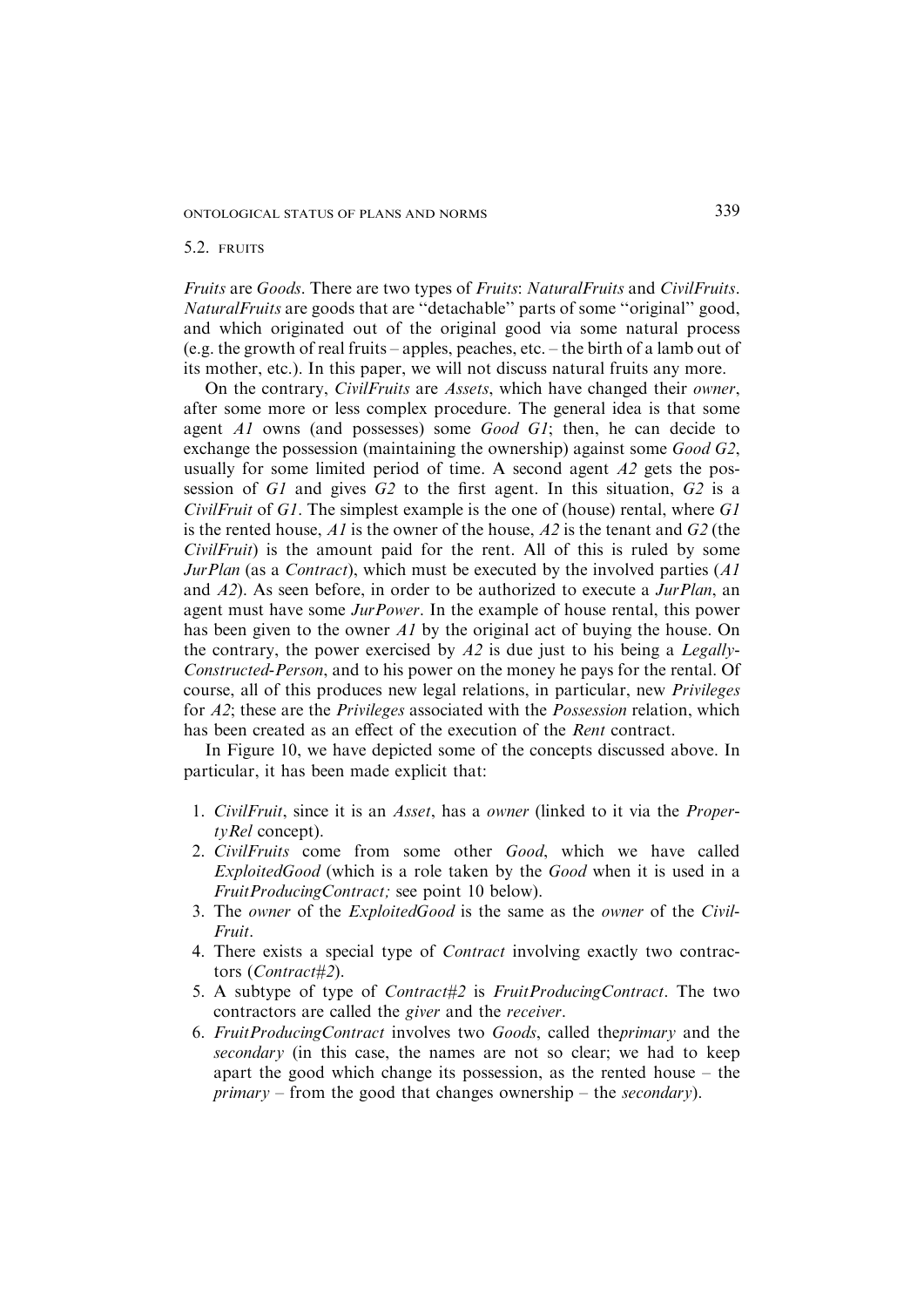

Figure 10. Fruits.

- 7. A first effect of a FruitProducingContract is that a new instance of the Possess relation is created (PossessX in the figure), whose possessor is the receiver of the FruitProducingContract, and whose possessee is its primary.
- 8. A second effect of a FruitProducingContract is that a new instance of PropertyRel ( $Property Y$ ) is established.
- 9. The owner of Property Y is the same as the giver of the FruitProducing-Contract which produced the creation of  $Property Y$ , while the ownee of Property  $Y$  is the secondary of FruitProducingContract.
- 10. The primary of FruitProducingContract, which is an Asset, as an effect of an execution of FruitProducingContract takes the material role of ExploitedGood, as well as the secondary takes the role of CivilFruit.

It is clear that this is just a simple example. However, it makes explicit some interesting features; in particular, items 2 and 10 above. Item 2 implies that there is no CivilFruit without an ExploitedGood; item 10 specifies how CivilFruits come into being; note that this is not a definition, unless one states that the only way for an Asset to become a CivilFruit is as an effect of FruitProducingContract plan, which is not stated here. But apart from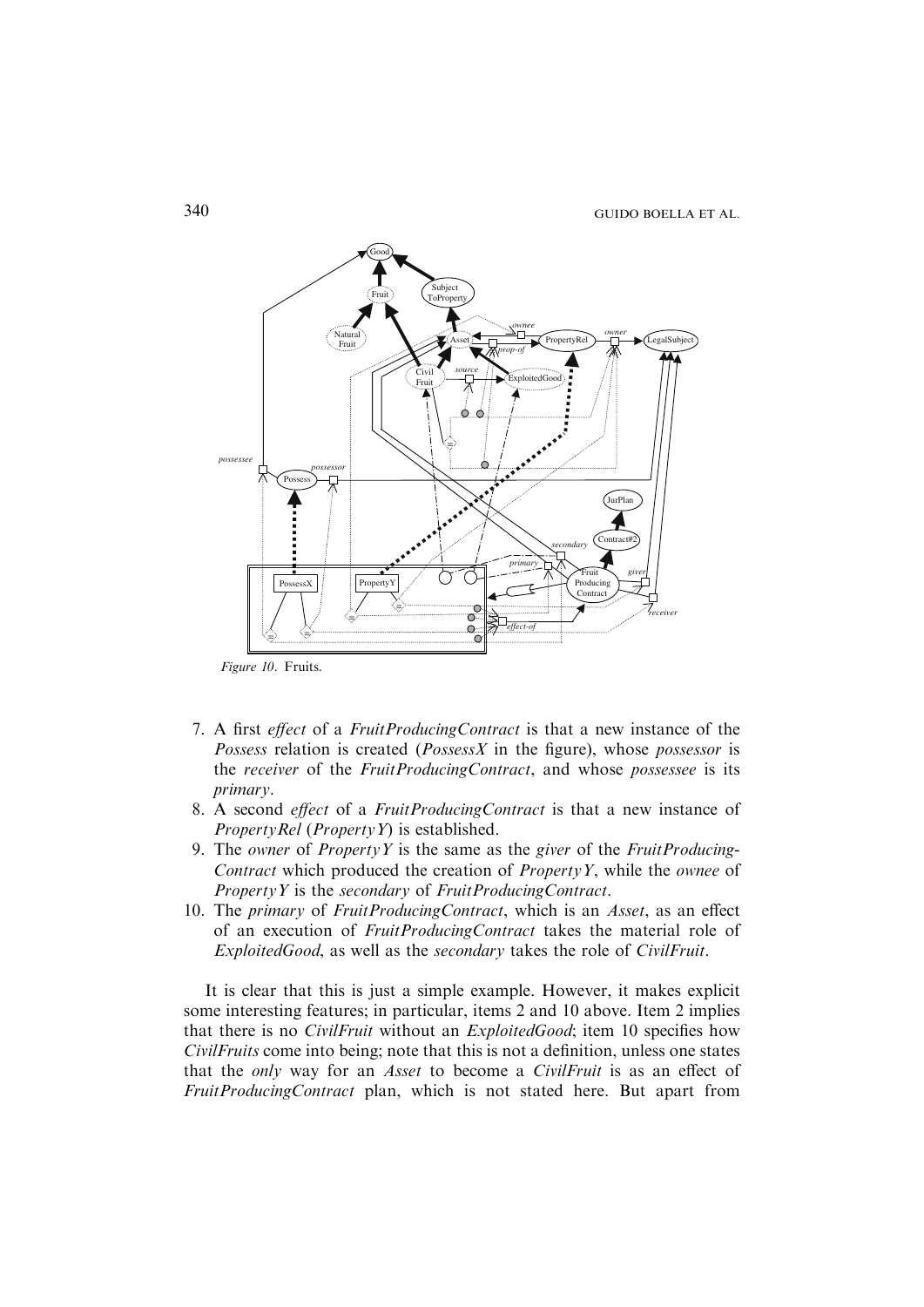contracts other than *FruitProducingContract*, what can easily be made is to introduce *specializations* of *FruitProducingContract*. So, we can have *Apart*mentRental, CarRental, LandRental, BankDeposit, etc. all of which share (inherit) the general features of FruitProducingContract. In particular, all of them have in common the effect that some Asset becomes a CivilFruit.

## 5.3. <sup>A</sup> NORM ON FRUITS

As an example of norms concerning fruits, we consider part of the article 1477 of the Italian Civil Code: the seller must give the buyer the possible fruits produced by the sold asset (the ExploitedGood). More precisely, if the owner of a Good, which is currently playing the role of ExploitedGood sells that Good, then also the associated Fruits must be given to the buyer.

In Figure 11 we show the relevant part of the representation. The focus of the example is the *Norm* instance  $Give-FruitW$ , which is a *Duty* that comes into being as an effect of the execution of SellExploitedGood, which is a JurPlan. This instance is analogous to the instance of *Property* that refers to the fact that the buyer is now the owner of the sold item, in the sense that both of them are effects of a selling action. Note also that the Norm mentioned in the previous paragraph is not represented explicitly, since it is actually part of the definition of the Power associated with the definition of SellExploitedGood. In fact, as stated in Section 4, the issuer of the Italian c.c. article 1477 had the power to (implicitly) define the SellExploitedGood action (although no name was given to it). Within this definition, the effect of



Figure 11. A norm about selling ExploitedGoods.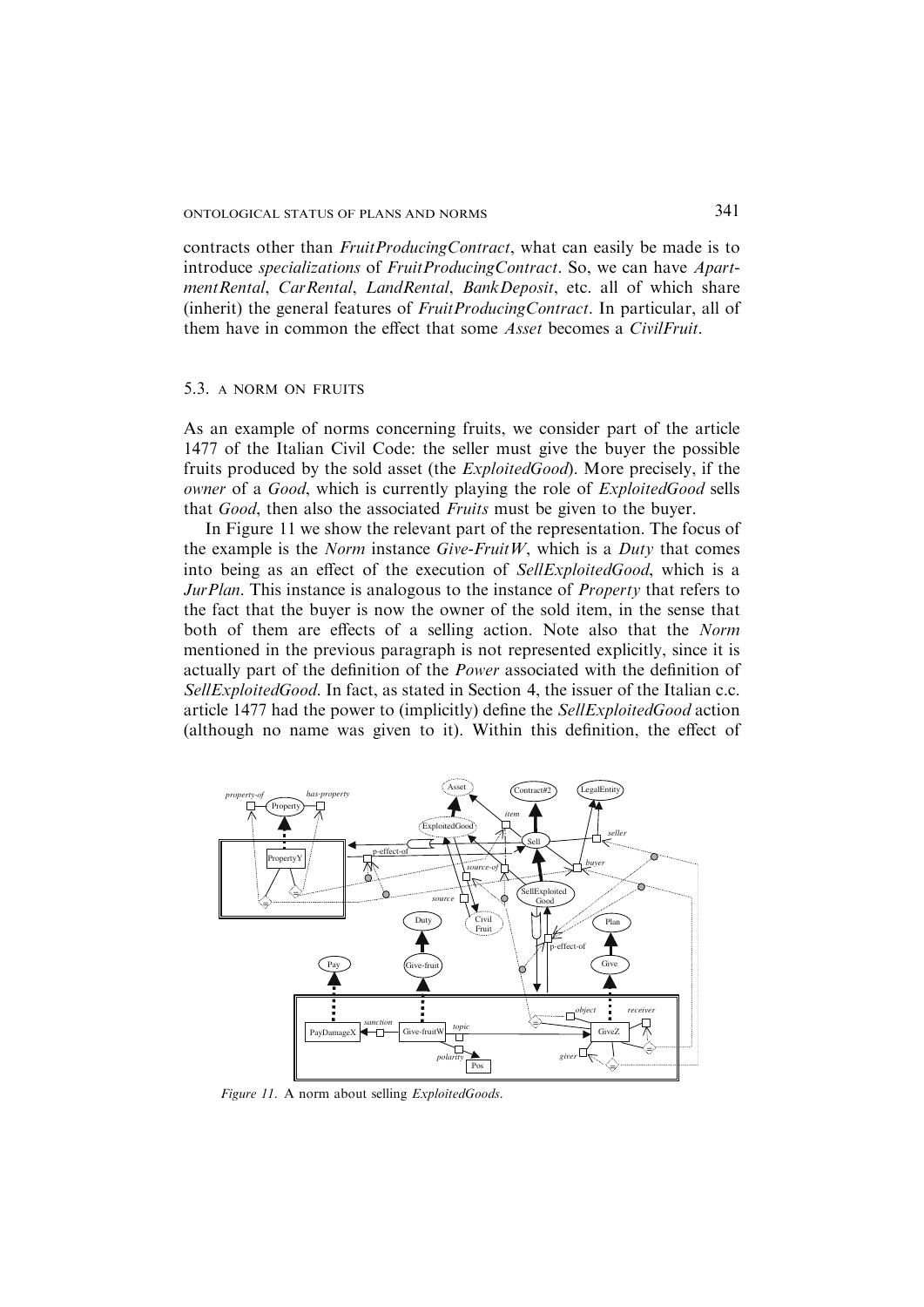creating the Duty of transferring the CivilFruits was included, and this is what is depicted in the figure.

- 1. Selling is a specific type of *Contract*  $#2$  (and hence a *JurPlan*).
- 2. Among the effects produced by Selling there is a change of Property: a new instance of Property is established (shown in the figure) as well a previous property is cancelled (not shown in the figure).
- 3. In case the sold item is an ExploitedGood, a specific subcategory of Sell is defined: SellExploitedGood.
- 4. Beyond the (inherited) effects produced by Sell, SellExploitedGood produces a further *effect*: a new *Duty* (*Give-fruitW*). The *bearer* is the same legal subject who plays the role of seller of the Selling action, but this need not be specified explicitly, since it is inferred from the general rule that the bearer is the has-agent of the topic of the Norm (i.e., the giver).
- 5. On the contrary, it is explicitly stated that the giver of the Civil-Fruit is the same as the seller of the ExploitedGood.
- 6. The Assets which must be given by the seller to the buyer are the Civil-Fruits that are produced by the asset which has been sold.
- 7. According to the Italian civil code, when a duty created by an obligation is violated by an agent, he must repay for the damage created to the beneficiary: the sanction associated to the Give-fruit duty is thus to repay the buyer for the damage due to not giving the fruits of the sold assets.

### 6. Ontological models of the legal system

Classical formalizations of legal reasoning are based on deontic logic, as von Wright (1951), Alchourron (1993), van der Torre and Tan (1995), Prakken and Sergot (1997), to quote just a few examples. More recently, ontologies have been adopted as a means to give structure to the legal domain, beyond the basic deontic primitives. Ontologies have been used in a wide range of applications, from legal advice [see the application of the CLIME ontology to Maritime Law (Winkels et al. 1999; Boer et al. 2001), the representation of cadastral data and norms ruling the Real Property Transactions (Stuckenschmidt et al. 2001) and the reasoning about the eligibility to legal aid for the indigent (Zeleznikow and Stranieri 2001)], to the access to legal information (Winkels et al. 2000; Tiscornia 2001). Various studies aimed at proposing ontological primitives (Mommers, 2001) or at comparing and evaluating different approaches to legal ontologies (Visser and Bench-Capon 1998; Bench-Capon 2001). In this section, we overview three models, which seem more relevant for setting the context of the present work.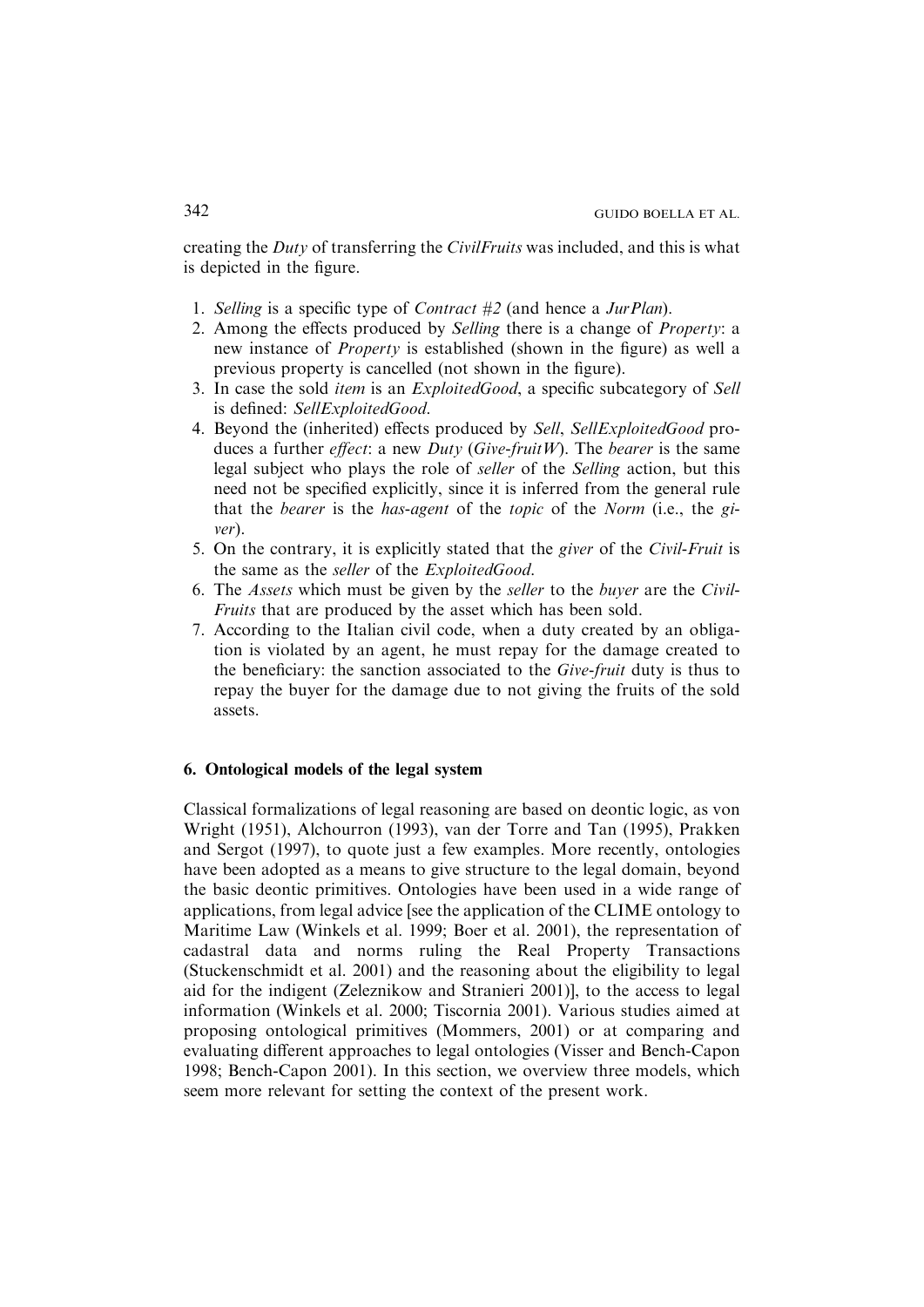In various papers, Breuker, Valente and Winkels (BVW) have described a 'functional model' of legal systems. The model, which is very articulated, and covers many aspects of legal knowledge and reasoning, is based on the idea that

''the legal system as a whole (and therefore each of its components) exists to accomplish a certain function, in order to obtain certain social goals. The legal system is thus viewed as an entity with a certain internal structure, behaving in an environment, and that was designed to work in a certain way in order to be able to accomplish specified social goals. The main function of the legal system is to change or influence society in specific directions, determined by certain social goals" (Breuker et al. 1997).

The goal of BVW's research activity is to provide a general framework for law, including the legal reasoning necessary to assess the cases. The knowledge required has been classified according to its function: Normative knowledge (it prescribes behaviour and defines a standard of comparison for the social reality), Meta-legal knowledge (it organizes the relative position of norms, coping with conflicts, validity, etc.), *World knowledge* (it provides the background on which norms are built and deals with both entities and behaviours), *Responsibility knowledge* (it refers to the links between causal relations and legal responsibility of agents), Reactive knowledge (how the legal system reacts to the behaviour of agents; i.e., with sanctions or rewards), and Creative knowledge (enabling the system to define new entities and new types of entities). A general schema of legal reasoning involves taking in input a case, 'translating' its description in legal terms (i.e., according to legal categories), then 'matching' it against the existing norms in order to verify if there has been a violation, then assessing the responsibilities of agents and possibly choosing the reactions of the legal system.

It is clear that BVW's perspective is much wider than ours. The present article, in fact, contributes mainly to the definition of the links between Normative knowledge and World knowledge (with a possible future impact on Responsibility knowledge). What is especially relevant in the present context is BVW's view of model-based reasoning; their approach moves away from pure heuristic reasoning towards a full representation of the principles and contents of legal knowledge. But they claim that full modelbased reasoning is not adequate for the task at hand, so that ''weaker versions of model-based reasoning that do not require full envisioning'' (Valente et al. 1999, p. 1082) are preferable.<sup>16</sup> It cannot be denied that fullblown model based reasoning is hardly feasible in a domain as complex as legal reasoning. However, it seems that some further steps towards this end can be useful to approach the goal of linking legal concepts to world knowledge.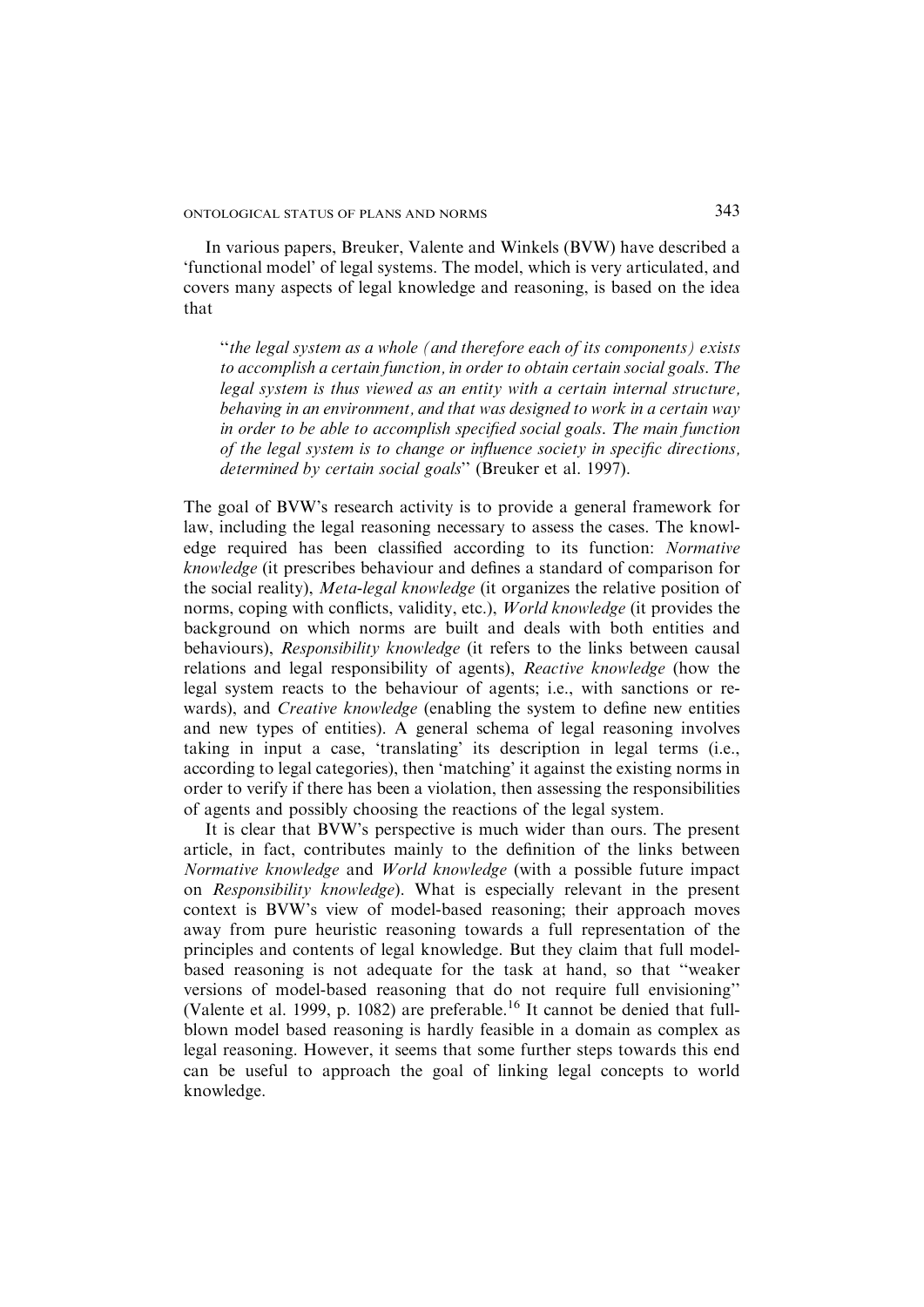In particular, we follow the suggestion of matching real-world situations against legal knowledge, but we also claim that this match can produce deeper insights on what happened and why, if the mental processes that lead people to behave in a given way are properly taken into account. Also in this respect we follow BVW, who state that:

''Primary norms address individual behavior (instances of behaviour) in the world by means of reference to patterns of behavior'' (Valente et al. 1999, p. 1093).

and

''... in law the causal reasoning is contingent upon notions of responsibility, i.e., one has to take into account also the concepts 'intention' and 'knowledge/belief''' (Valente et al. 1999, p. 1102).

Our view is that many of the concepts strictly linked to the notion of agency (i.e., behaviour, intention, knowledge/belief; see the research on BDI agents) are relevant in legal modelling, but they still lack an adequate formalization in terms of ontological primitives. We claim that BDI models, together with their involvement of desires and intentions, are one of the essential bricks required to expand and extend BVW's analysis. In fact, in assessing a case, it is not only necessary to decide if one or more norm have been broken, but it is also necessary to understand the reasons why an agent did break them. And this cannot be done, unless one has a view of the reasoning mechanism that led the agent to choose that specific line of behaviour. This is also made clear in the description of Agent causation in (Lehmann et al. 2003):

''The agreement around cases of agent causation is not reached as easily as in case of physical causation. This is due to the problem of detecting the beliefs, desires and intentions of the agent that starts the physical process. Usually a non intentional action does not fully qualify the agent that performs it as an agential cause, despite him being the physical cause'' (Lehmann et al. 2003, pp. 21–22).

The present article tries to specify which is the link between an agent's intentions, her/his behaviour and the norms that affect them. In this sense, it can be seen as an extension of BVW's model, although our focus is more on the reasoning of the agent than on the reasoning of the legal system that has the task of inferring (abducing) it from the agent's behaviour.

Similar comments apply to the system described in (Kralingen et al. 1999), where the "conceptual frame-based ontology" includes three types of frames: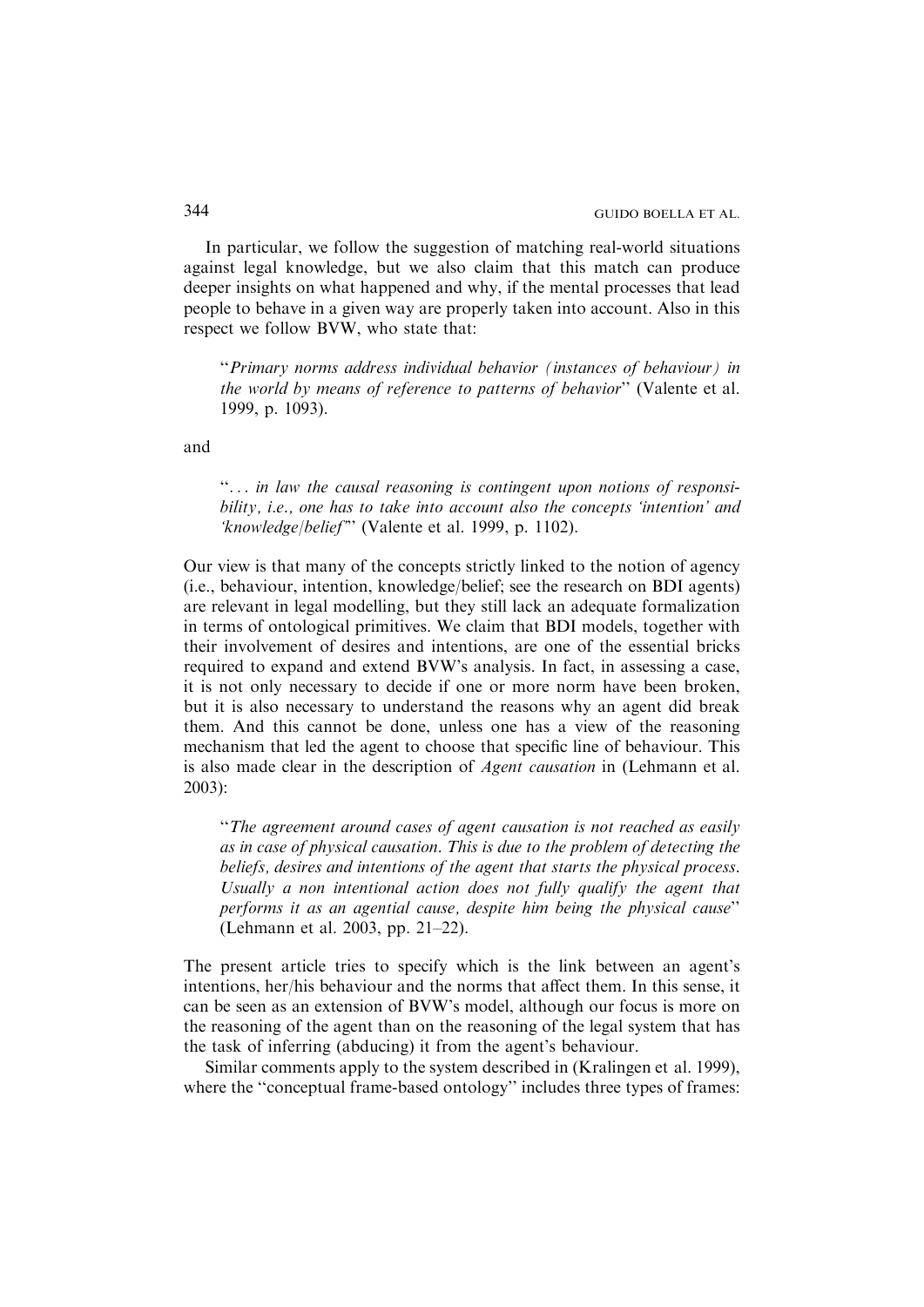norm frames, act frames, and concept-description frames. In the description of the Norm Frames, the authors state:

''A legal subject attempts to stay within the law and attempts to avoid the breach of norms. The reason for this behaviour, whether it is social pressure or threat of sanctions, is not important to our discussion of norms'' (Kralingen et al. 1999, p. 1133).

And, in fact, the norm frames include five slots, which describe the subject of the norm, the legal modality of the norm (duty-imposing, permission or power-conferring), the action to which the norm refers to (What must be done or forborne?), and some extra conditions of application (place and time). As we have seen, we assume that a sixth slot is required, i.e., the sanction. In our view, this is essential in the task of explaining how the existence of a norm affects the behaviour of agents, who have to take into account the various aspect of the situation (including the existence of norms and possible sanctions) in order to choose a line of behaviour. Actually, the act frame includes three slots that are related to agent behaviour: cause, aim, and intentionality, but it is not clear if they have any impact on the actual model. In any case, the glosses reveal that these terms are used in a rather different way than we do (see Section 4).

In order to give an example of the importance of a deep model of actions, we may refer to the domain used in (Kralingen et al. 1999), i.e., the Imperial College Library Regulation (ICLR). One of the norms refers to the maximum number of books that can be borrowed. In particular, it states that that number cannot be exceeded; it is split into two norms, the first ones specifies that a borrower cannot take a book, if s/he has already reached the limit; the second one says that the librarian should not lend a book to a person who has reached the limit. Since the system has the goal of assessing if some norm has been broken, this means that, in fact, norms can be broken. But why? If this can happen, then the librarian must have had some reasons for doing that (an error or a principled choice). In our view, the librarian must also have some reason for not always breaking the rule (sanctions); but if he did that, it could depend on the fact that the borrower was told by her thesis advisor that she had to read a book before the day after, that she has reached the limit, that she lives very far from the library, and that she promised to bring back one or more book the day after. In such a case, we assume that the librarian made the right choice, even if it goes against the norm. And this must be taken into account when the case is assessed, if any action has to be taken against him.

A third model which is relevant here is the one presented in Hage and Verheij (1999). It is based on three conceptual primitives, i.e., states of affairs, events and rules. States of affairs concern any type of piece of reality (as 'John is a thief', or 'A minor cannot make a valid will'), and are changed by events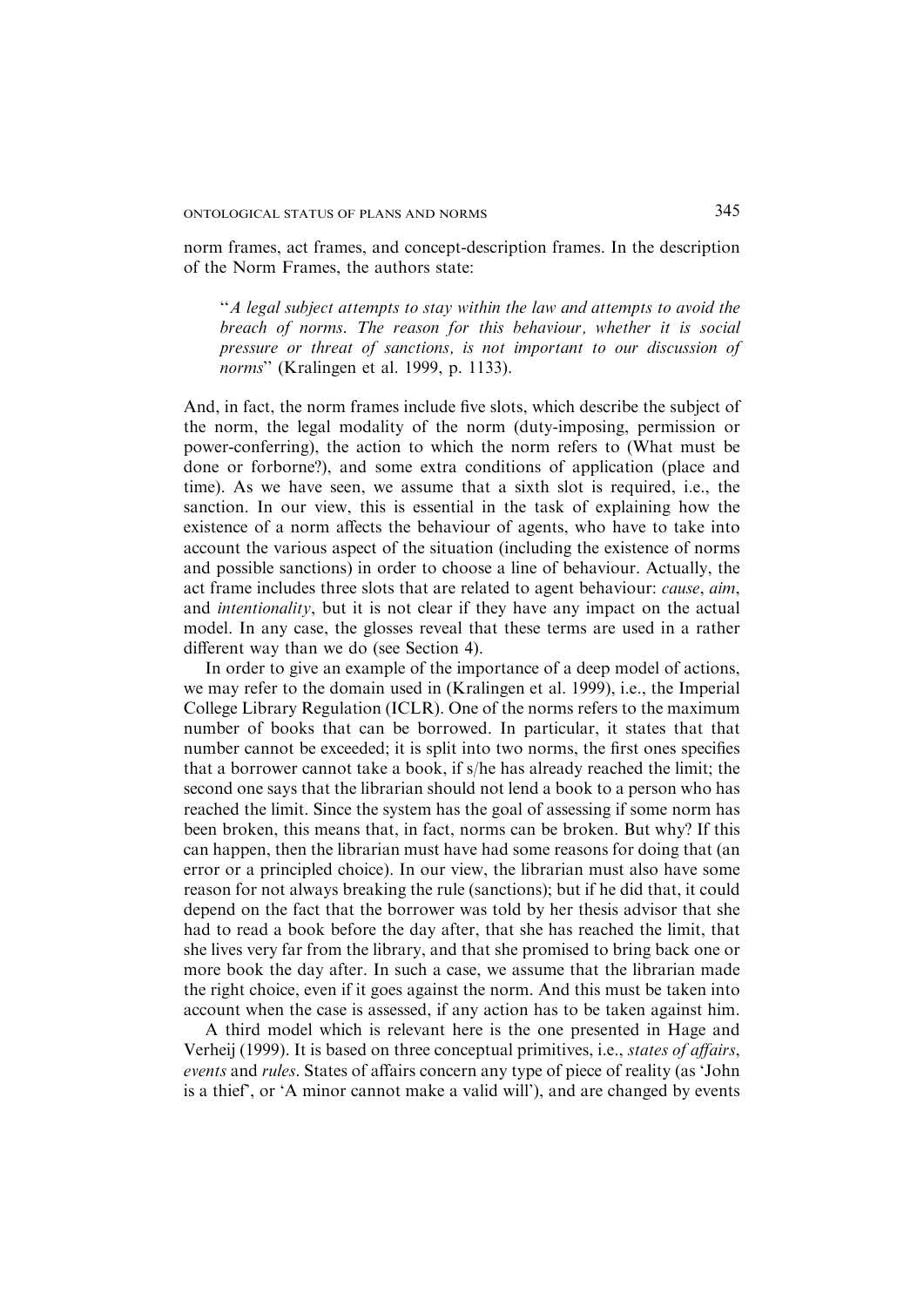(as 'John taking away the car of Gerald' or 'An international treaty being ratified'). There are subcategories of events:

''A special kind of events are acts: events that consist of the intentional behaviour of an individual. A special category of acts are the so-called juristic acts" (Hage and Verheij, 1999, p. 1049).

In our view, one of the most important features of Hage and Verheij proposal is the parallel existing between the pair  $\le$  event, causality  $>$  and the pair <rule,constitution>. The events change the state of affair 'obtaining' (i.e holding) before the event into a new state of affair obtaining after the event. And the new state of affairs is causally related (via its 'effects') to the event. On the contrary, two state of affairs (that occur simultaneously) are related via a constitution relation (called supervenience) if there is a rule establishing the existence of this relation. For instance, the event 'signing of a contract' is causally related to the state of affair 'the contract is signed', and 'the two contractors are under a contractual bond' supervenes to the latter. It seems that the concept of supervenience is strictly related to what Pollack (1990) called 'generation': in her case, the difference is mainly a matter of description, one of the example being 'press the switch' and 'turn the light on': they are not different actions (the agent has not done two different things), but the first only produces the second if some conditions apply (there is electric power, the wires are not cut, etc.). In the case of supervenience, we have that the conditions for the existence of the relation are not physical, but conventional: it is not different to have the contract signed and to have two individuals under a contractual bond, provided that there is a rule stating the correspondence; so, it is mainly a problem of description of a state of affairs which actually is a single one. The 'conventionality' of 'supervenience' is of paramount importance, and has been discussed in Section 4. What is also interesting is that the chain of (inverse) supervenience starting from the signing of a contract passes through 'one of the two contractors (A) is under an obligation towards the other (B)', and ends in 'A ought to perform some action': again an explicit reference to agent behaviour.

According to the previous discussion, we claim that actions, the way people use their knowledge about actions, and the way people decide which goal(s) to pursue via their actions, are all elements that have a basic role in defining a legal ontology. The next section is devoted to the introduction of a few proposals about the representation of plans in ontologies.

## 7. Ontological models of plans

Although planning is one of the main topics of AI research, not many attempts have been made to provide a principled formalization of planning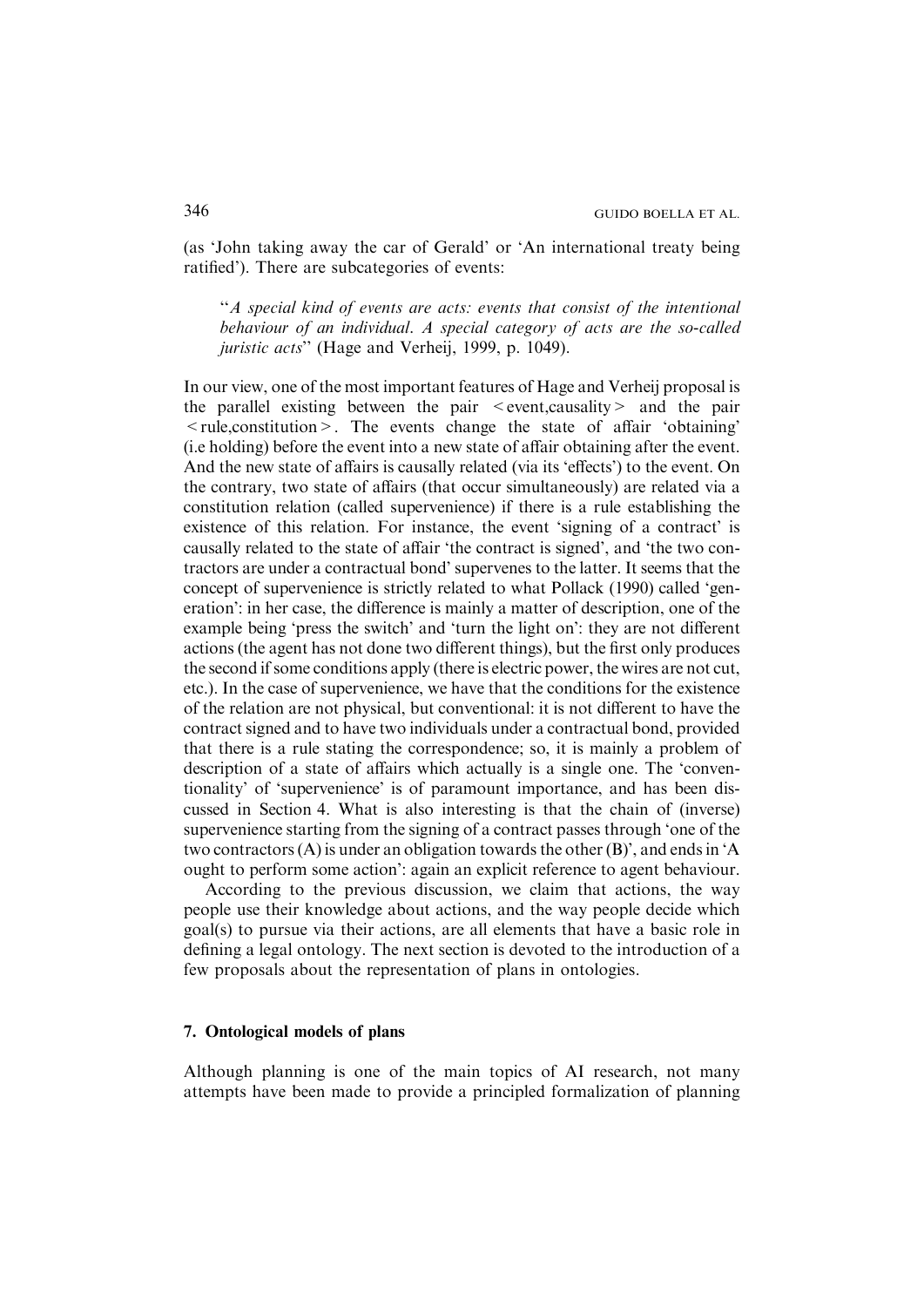concepts. Presumably, one of the main difficulties stands on the fact that knowledge about planning is mostly embodied in procedures, which are notoriously hard to represent declaratively (as an ontology demands<sup>17</sup>).

The input to a planning procedure (planner) includes at least the following elements: a set of goals of the planning agent, an expressions of the preferences of the agent, a description of the current situation, and background knowledge. The latter, in turns, includes both knowledge about entities and relations existing in the world, and knowledge about the actions that can be performed in the world (with conditions for their execution and, possibly non-deterministic, effects). The output of a planning procedure is an intention, i.e., a sequence (more or less detailed) of actions that the agent has decided to execute; so, an intention is a specific plan of actions which the agent has committed to. In principle, the planner has to produce all possible plans that enable the agent to achieve one or more of his goals (using the goals, the current situation and the background knowledge), and then must choose one of them (using the preferences), which becomes the agent intention. Of course, the process cannot be carried out in this way, because of the combinatorial explosion in the number of candidate plans; so actual planners become rather complex, because of the need to reduce the search space via heuristics and interleaving of various steps.

The most extensive attempt to formalize the notion of plan has been made within the Planning Initiative of DARPA, resulting in Shared Planning and Activity Representation (SPAR) (Polyak and Tate 1998, 1999). The results of this study are impressive, and their main features are the coverage of the formalization (which includes also probabilities and uncertainty) and range of sources which have contributed to the final model, among which representation languages [as PIF: Lee et al. (1998)], tools [as Prodigy: Carbonell et al. (1991)] and true ontologies [as Ozone: Smith and Becker (1997)]; see Polyak and Tate (1998, pp. 3–4) for a complete listing. However, the strength of SPAR seems to bring with itself some weaknesses: the fact that various requirements come mainly from industrial environments (e.g. the need for standards in process specifications), and the necessity to quickly approach the core of planning has made the top-level ontology somewhat confused, including as sisters (under the topmost concept 'entity') concepts rather dishomogenous, as Environment, Activity, TimePoint, Issue, EvaluationCriterion, WorldModel, WorldModelSpecification, to quote just some of them. It seems clear that many of the concept and features appearing in the SPAR proposal are of paramount importance; but is seems equally clear that the connections to a foundational ontology need be refined.

A model which suffers from some of the drawbacks of SPAR (i.e., unclear connections to a top-level ontology) is PLANET (Gil and Blythe 2000). However, it includes a very nice feature, i.e., an explicit representation of the partial structures which must be built and managed during the planning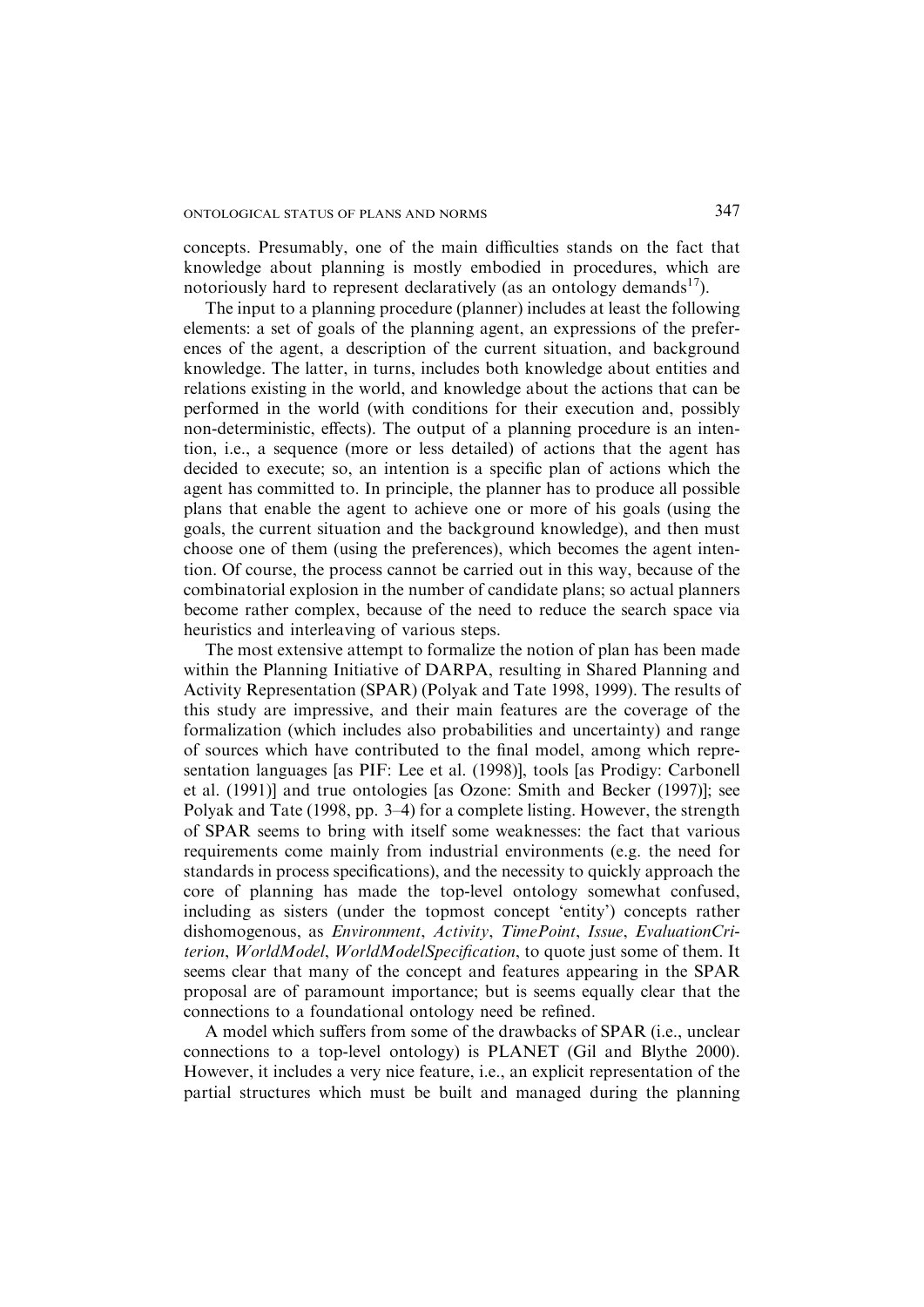process. PLANET includes four main structures: planning-problem-contexts, which describe the background knowledge, the constraints that the resulting plans must satisfy, and the initial situation, plan-task-descriptions, which refers to plan templates (i.e., knowledge about actions) and plan tasks (i.e., instantiated portions of plans), goal-specifications, which describes the goals the planner must try to achieve, and plans. We want to stress here just that there is a relation between plans and planning-problem-context called candidate-plans, which carries information about the suitability of the plan for that problem; the possible values of this feature are unexplored, rejected, feasible, selected. So, it is modelled the fact that plans are built as solution hypotheses for a problem, and are then evaluated, on the basis of some criteria, in order to make a final choice. This is especially important in our model too, where norms have exactly the role of further constraints on plans, affecting the final choice of the agent.

## 8. Conclusions

In this article, we have presented an ontological model of norms, based on the behaviour of agents. We have shown that norms can be characterized as constraints on behaviour, i.e., as statements specifying what an agent can and cannot do, and what happens when a norm is broken. The basic idea is that agents choose a line of behaviour according to the utility they may gain; and usually the breach of a norm produces a decrease in the estimated utility, because of the risk of being sanctioned.

In order to include in the ontology knowledge about behaviour, we have provided a sketch of an ontological representation of plans and intentions, showing how a *Norm* can affect the planning process: the presence of a *Norm* can urge an agent to adopt a given line of behaviour (complying with the norm) instead of another (breaching the norm). This is obtained by introducing the notion of utility and by letting the agent determine his intention according to the expected maximal utility.

Although the article has mainly addressed primary norms, by also showing how they are related to the basic Hohfeldian Legal Relations, it has also shown that the proposed model covers authorities, i.e., it enables one to express explicitly the role of authorities in a legal system, and the way they are created. Finally, we have shown how the model applies to a specific case study (Goods and Fruits).

Two final comments concern the degree of coverage of the article with respect to the various components of a legal system and the complexity of the representation. As we have stated in the introduction, the goal of this paper is not to develop a general model of a legal system (see the models described in Section 6), but only to give an ontological characterization of a specific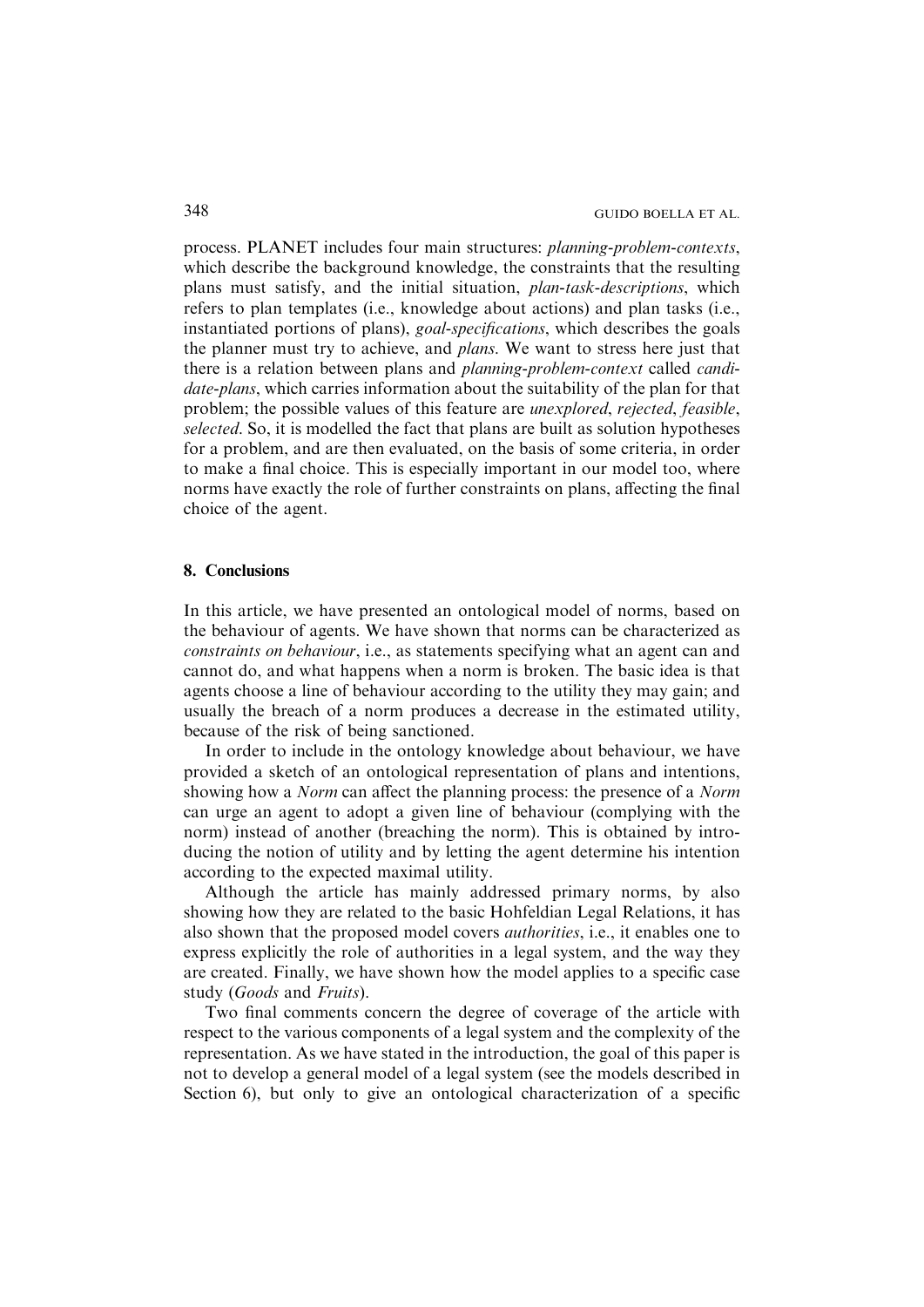aspect, i.e., the role of primary norms. In principle, norms are just a small portion of such a model, although they are a very important component, as we have argued in Section 2. Representing norms in an ontologically plausible way is the first step towards the implementation of a general model, which can be grounded on the behaviour of agents; the agents are the entities which populate the societies that are being regulated by legal systems and adopting them as the foundation for the representation is, in our view, the main contribution of this work. Of course, other agents do exist, most noticeably the judges and the members of the courts, that must decide about the behaviour of other agents; also judges (as all agents) are subject to norms, but they also have the role of assessing cases; this is a particular activity, that is not addressed in this paper, but that can be arguably assimilated to a kind of diagnostic reasoning: given some evidence (symptoms), classify the situation according to the categories appearing in the system. Since, in doing that, the court must respect some norms, it seems reasonable to assume that the model applies to it equally well, provided that a suitable representation is associated with the process of assessing the case.

Finally, the complexity of the representation. It is a matter of taste if a graphical representation (as the one we have adopted in this paper) is more or less readable than an equivalent representation respecting the linear syntax of a terminological language (see Appendix A). However, independently of the graphical way the ontology is presented, there is the usual contrast between the expressivity of the language and the computational complexity of the reasoning procedures. We have argued in favour of a language including some constructs that makes the language computationally hard. Although this is not the focus of the paper, we must stress that this appears to be unavoidable, unless one is able to show that the same concepts can be represented with simpler constructs, or that the knowledge expressed by these concepts can be left out of the ontology without loss of information. We believe that neither is the case, so that we hope that suitable heuristics can help a reasoner to obtain results within acceptable time limits.

## **Notes**

- <sup>1</sup> A complex network of physiological causes and effects with respect to "I feel bad".
- $2$  "Since the norm is the most salient construct of the legal domain, we have selected it as the point of departure for our intermediate representation'' (Kralingen et al. 1999, p. 1128).
- <sup>3</sup> In the text, we sometime use the category names in the plural. Although this is imprecise, we believe it makes the reading more fluent.
- <sup>4</sup> By 'considering', we mean here the process of moving around (e.g. from LTM to STM) pieces of descriptions.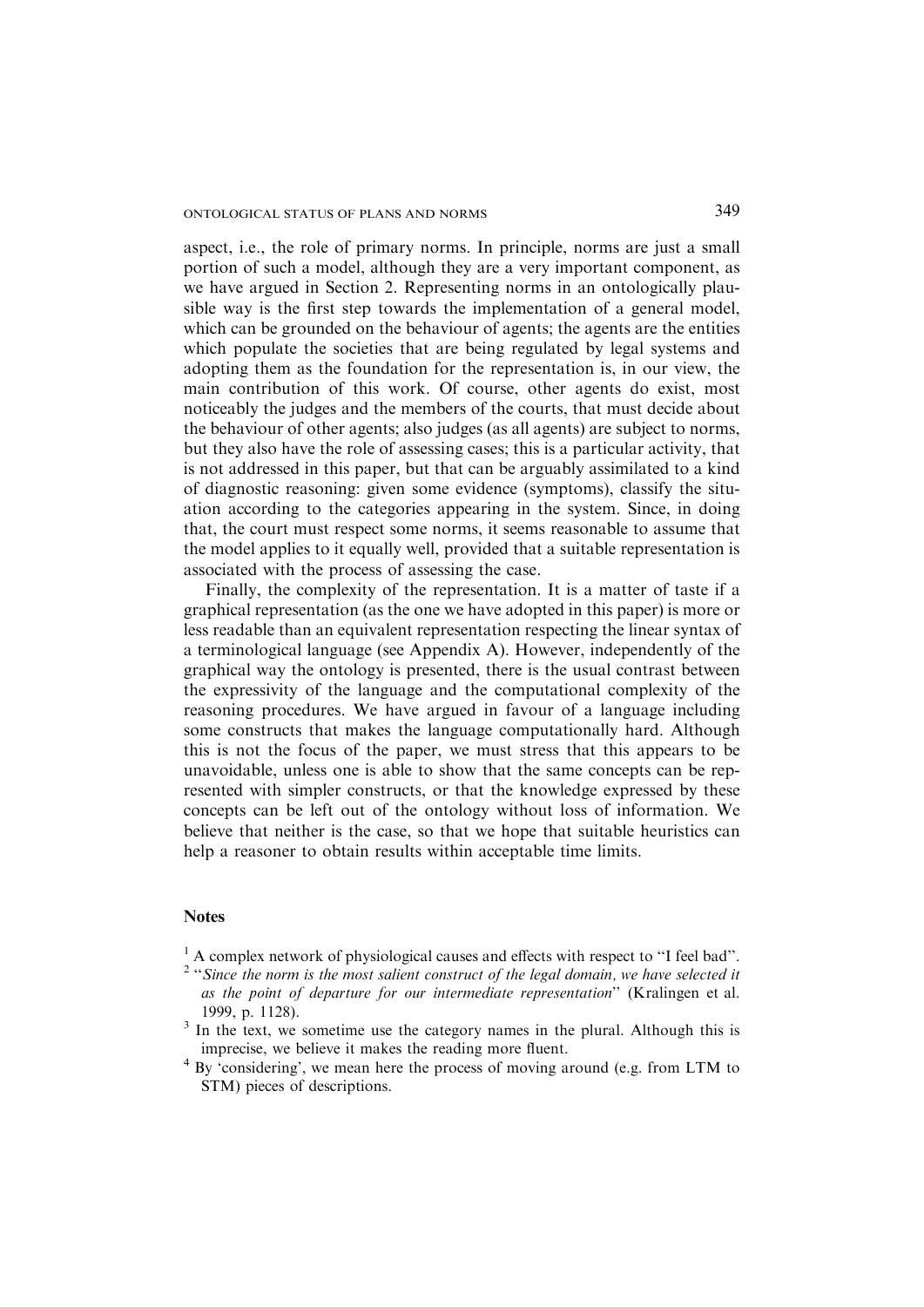- <sup>5</sup> More formally, by taking relations as functions, we have:  $\forall x$  [Intention(x)  $\rightarrow$  $(in\text{-}mind\text{-}of(x) = has\text{-}agent(p\text{-}effect\text{-}of(x))]$  Of course, one can preserve relations, but the formula becomes less readable.
- $6$  Often called *explicit permissions* (Boella and van der Torre 2003).
- $<sup>7</sup>$  Note, however, that in Gangemi et al. (2003), Duty, Right, etc. are subcategories of</sup> Regulation, i.e., sisters of *Law* and *Obligation*.<br><sup>8</sup> For different positions on the role of sanctions in law, see Kelsen (1945) and Hart
- (1961).
- $9$  The term *topic* is inspired to Ross (1968)'s "theme".
- <sup>10</sup> The fact that only DUTY appears in the figure is not intended to mean that all other relations are reduced to  $DUTY$  + polarity. Only  $DUTY$  is relevant in this example, but the other relations are there as sisters of DUTY.
- <sup>11</sup> Since *Planning* is an *Action*, it is the domain of the *has-agent* relation; however, since Planning is a mental action, its agent could more properly be called *author* rather than actor, since the effect is a mental representation. Consequently, we could say that the author of a plan and its actor do coincide. The 'invented' plan could actually involve more than one 'actor', but we simplify the matter by calling actor the primary participant (the host of the dinner, and not the cook, the waiters, etc).
- <sup>12</sup> We are dealing here with 'normative' rules. In other cases, the sanction may be replaced by a reward.
- $13$  This is consistent with Hart (1961), p. 33, who characterizes power-conferring norms as recipes for creating duties.
- $14$  Actually, an organization as a *Company* can also create an internal system of rules that constrain and organize the behaviour of its personnel. So, in principle, it can also be seen as an Authority. A partial solution is to create a special type of LegalSubject which refers to aggregates having a rich internal organization, some
- of whose internal organism have the role of *Authorities*.<br><sup>15</sup> As one referee pointed to us, the specification of what may constitute a *Good* from a legal point of view requires a more careful analysis. It is unclear, for instance, whether a *Description* may be a *Good*, while it is certain that some kinds of Activities (i.e., services) certainly are Goods. Since the focus of this example is on Fruits, and, at least in principle, any *Good* can produce Fruits, we leave open the problem of a better characterization of *Goods*.
- <sup>16</sup> On this point see also Bench-Capon and Visser (1996).
- <sup>17</sup> It is worth stating here again that we are using the world 'ontology' a-critically. Breuker pointed to us that ''Planning is a problem solving task, so the perspective is an epistemological, rather than an ontological one''. This comment reflects the view that any 'role' taken by a physical entity in a process concerns epistemology, i.e., the way people conceptualize the process. We share Breuker's view, but we cannot disregard that mental processes, as planning, have, as a physical substratum, the agents' brains, which are ontological objects. However, the literature in the field of philosophy of mind concerning the relationships between mind and brain is vast and growing at increasing speed. Consequently, we simply declare that we agree that a 'description' of mental processes in terms of intentionality, beliefs, etc. should more properly fall within the domain of epistemology, how-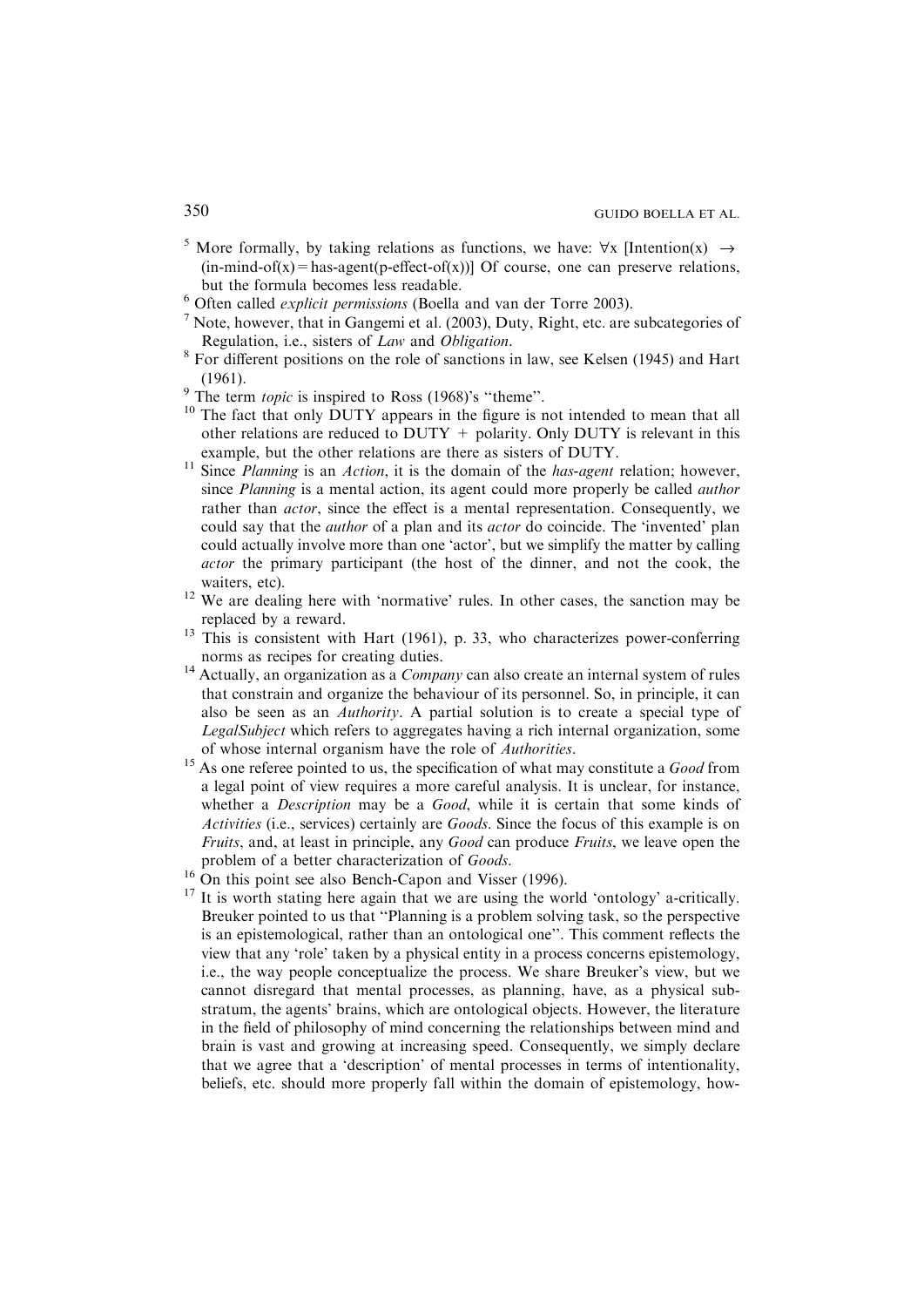ever, we keep the term 'ontology' as the only term that can be used without an in-depth discussion, which is outside the scope of this article.

### Appendix A: Example of LOOM representation

In order to give an idea of the actual meaning of the structures presented in the figures, we report here a LOOM version of the contents of Figure 10, assuming that the semantics of LOOM is clearly defined (see [http:// www.isi.edu/isd/LOOM/LOOM-HOME.html]). Some comments are reported within the definitions, using the: annotations slot. In order to simplify the match between the figure and the LOOM definition, we have split the latter into three boxes, which have no representational function. The fourth box reports an example of a LOOM query; when executed, it retrieves all civil fruits known to the system. This last box has been included to show that, although LOOM does not allow for role constraints, they can be enforced in a query, as constraints on the data to be retrieved.

```
PropertyRel,
                and its roles:
(defrelation source)
  :constraints (and (:domain CivilFruit)(:range ExploitedGood))
  :annotations ('source' is a binary relation between a 'CivilFruit' and
                an 'ExploitedGood'))
(defrelation owner
  :constraints (and (:domain PropertyRel) (:range Legally-Constructed-Person))
  :annotations ('owner' is a binary relation between a 'PropertyRel' and
                a 'Legally-Constructed-Person))
(defrelation ownee
  : constraints (and (: domain PropertyRel) (: range Asset))
  :annotations ('ownee' is a binary relation between a 'PropertyRel' and
                an 'Asset'))
(defrelation prop-of
  : is (inverse ownee)
  :annotations (the relation 'prop-of' is the inverse relation of
                 'ownee': x, y (prop-of (x, y) ownee (y, x)))
(defconcept PropertyRel
  :is (and Relation
          (at-least 1 owner)
           (at-least 1 ownee))
  :annotations ('PropertyRel' is a subcategory of 'Relation'; for each
                instance of 'PropertyRel' there is at least one instance
                of 'owner' and at least one instance of 'ownee'))
```

```
Goods and Fruits:
(defconcept Good)
(defconcept Asset
  :is SubjectToProperty
  :annotations ('Asset' is a subcategory of 'SubjectToProperty'))
(defconcept CivilFruit
  : is (and Asset Fruit)
  :annotations (a 'CivilFruit' is both an 'Asset' and a 'Fruit';
             x (CivilFruit (x) Asset (x) Fruit (x))))
```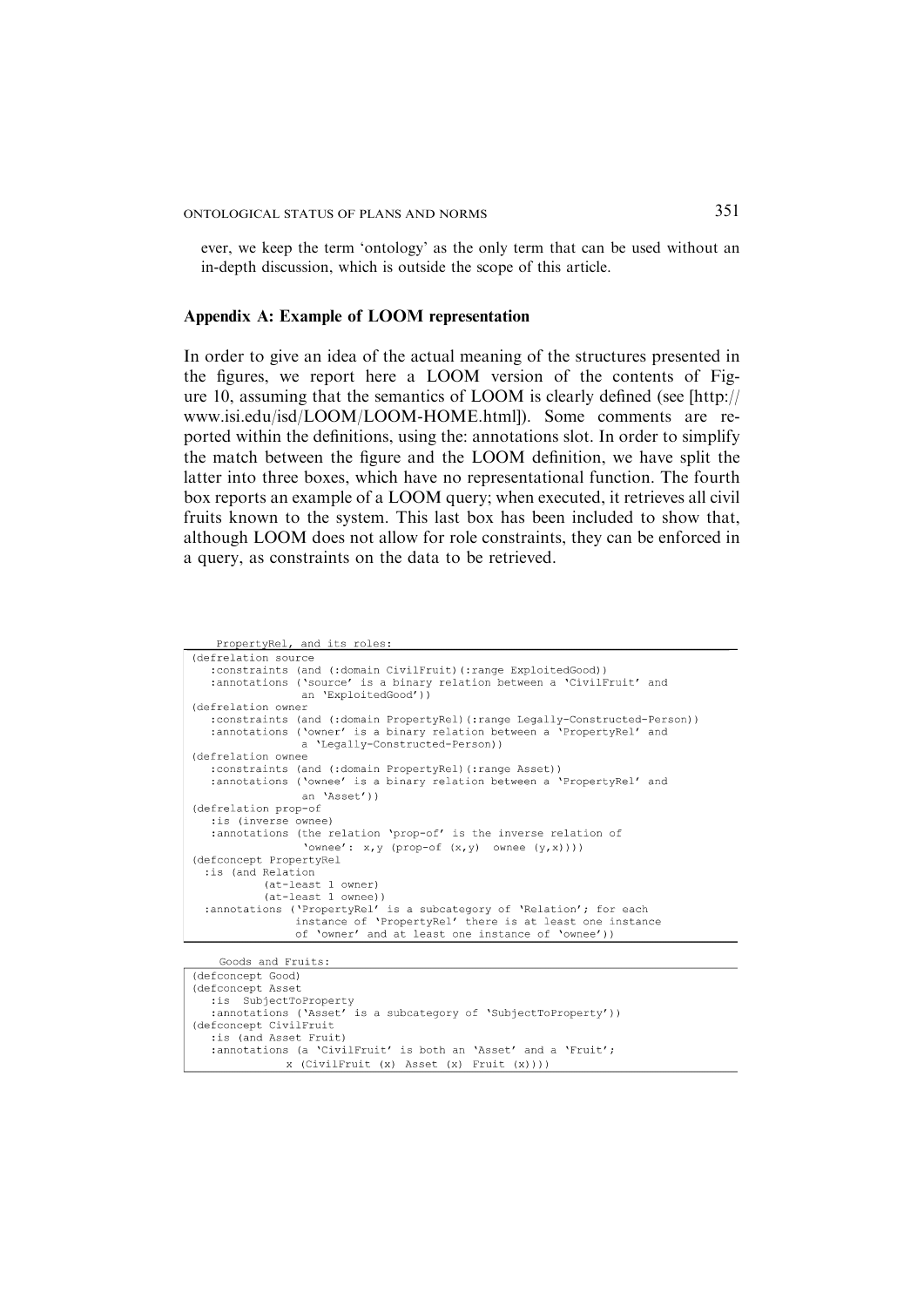352 GUIDO BOELLA ET AL.

```
Contracts between two subjects:
(defrelation contractor
   :constraints (and (:domain Contract#2)(:range Legally-Constructed-Person))<br>:annotations ('contractor' is a binary relation between a 'Contract#2'
                      and a 'Legally-Constructed-Person'))
(defrelation giver
    :is contractor
    :annotations ('giver' is a subrelation of 'contractor'))
(defrelation receiver
   :is contractor
    :annotations ('receiver' is a subrelation of 'contractor'))
(defrelation exchanged
   :constraints (and (:domain Contract#2) (:range Asset))
   :constraints (and (:domain Contract#2)(:range Asset))<br>:annotations ('exchanged' is a binary relation between a 'Contract#2'<br>and an 'Asset'))
(defrelation primary
   :is exchanged
    :annotations ('primary' is a subrelation of 'exchanged'))
(defrelation secondary
   :is exchanged
    :annotations ('secondary' is a subrelation of 'exchanged'))
(defconcept Contract#2
   :is (and JurPlan
               (exactly 2 contractor)
               (exactly 1 giver)
               (exactly 1 receiver)
               (exactly 2 exchanged)
               (exactly 2 exchange)<br>(exactly 1 primary)
               (exactly 1 primary)<br>(exactly 1 secondary)<br>(exactly 2 effect)
                  (some effect PossessX)
   (some effect Property))<br>
(some effect Property))<br>
:annotations ('Contract#2' is a subcategory of 'JurPlan', with exactly<br>
two 'contractor', one 'giver', one 'receiver', two<br>
'exchanged', one 'primary', one 'secondary', and
                       'effects'; some effect is a 'PossessX', some
                       is a 'PropertyY')))
(defconcept PropertyX
: is (: the (: inverse effect) Contract#2))<br>(defconcept PossessY
  : is (:the (:inverse effect) Contract#2))
```
Retrieving data about fruits:

```
(detun get-frutti)(retrieve (?c ?g ?r ?o ?p ?f ?n)<br>
i *** retrieve all 7-tuples such that<br>
i ?c is a 'Contract#2'
              ?g is its 'giver'<br>?r is its 'receiver'
    \cdot\cdot:
               ?o is its 'primary'
    \cdot?f is its 'secondary'
               ?n is the resulting 'PossessX'
    \cdot(and (Contract#2 ?c)
                       (contract+2:c)<br>(giver ?c ?g)<br>(receiver ?c ?r)
                        (primary ?c ?o)
                        (PropertyRel ?p)
                        ( \overline{ \text{owane } ?p} ?o )<br>( \overline{ \text{owner } ?p} ?q )(secondary \, ?c \, ?f)(PossessX ?n)
                        ((:inverse effect) ?n ?c)
                        (possessor ?n ?g)
                       (possessor ?n ?g)<br>(possessee ?n ?f) (CivilFruit ?f)<br>(source ?f ?o)))
```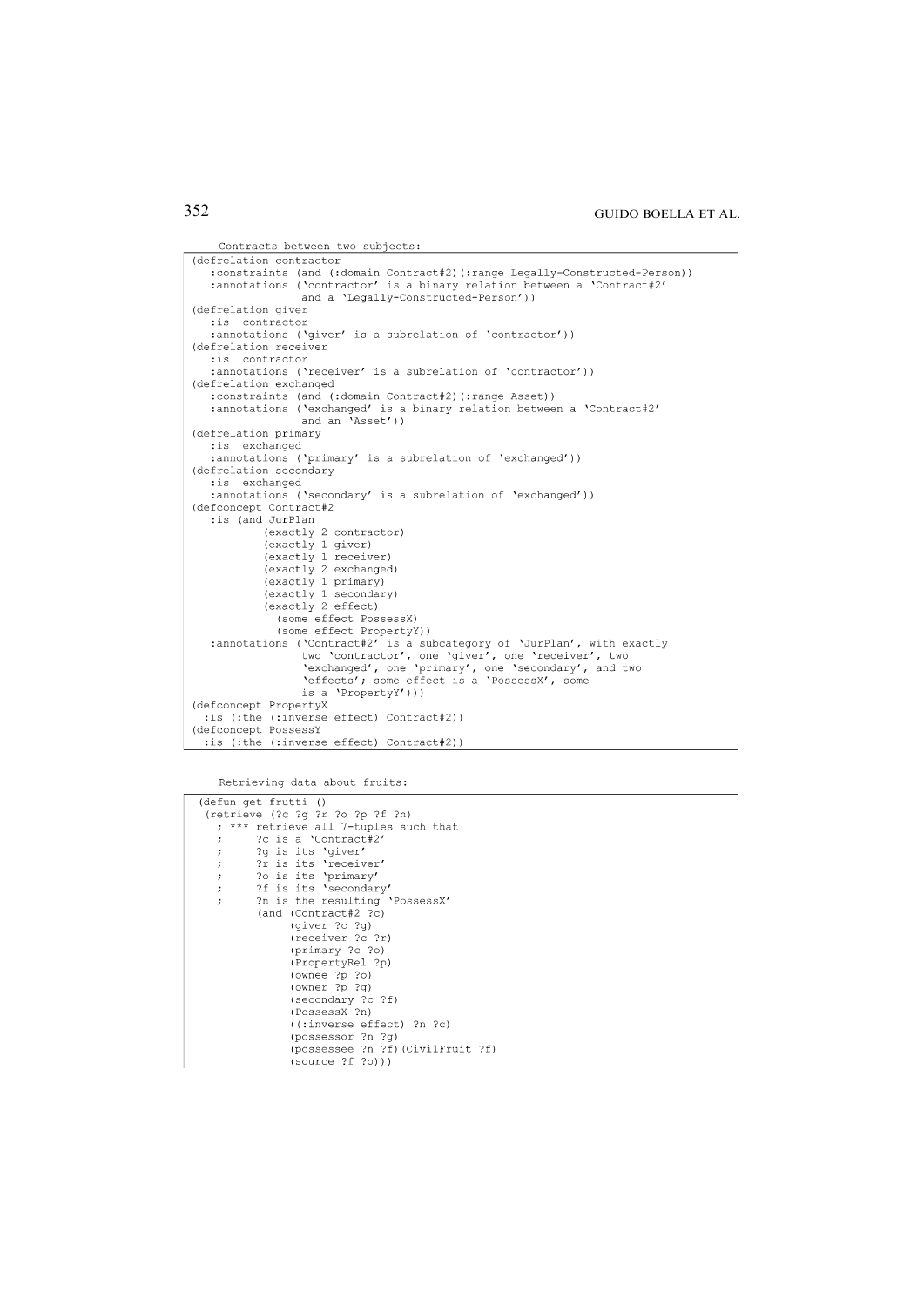### Appendix B: The planning process

In this appendix, we present a simple model of the planning process. This has to be viewed as a preliminary attempt at an ontological representation of a complex activity as planning. We describe here the features that are depicted in Figure 12. Note that the content of the figure is a sort of procedure; although a procedure is inherently a 'procedural' representation of a process, its expression in a programming language also has a declarative (descriptive) flavour, since it can be inspected as a static object (for instance by a compiler). In order to provide an ontological representation, we need the equivalent of some basic programming concepts, as input parameter,



Figure 12. Structure of the Planning activity.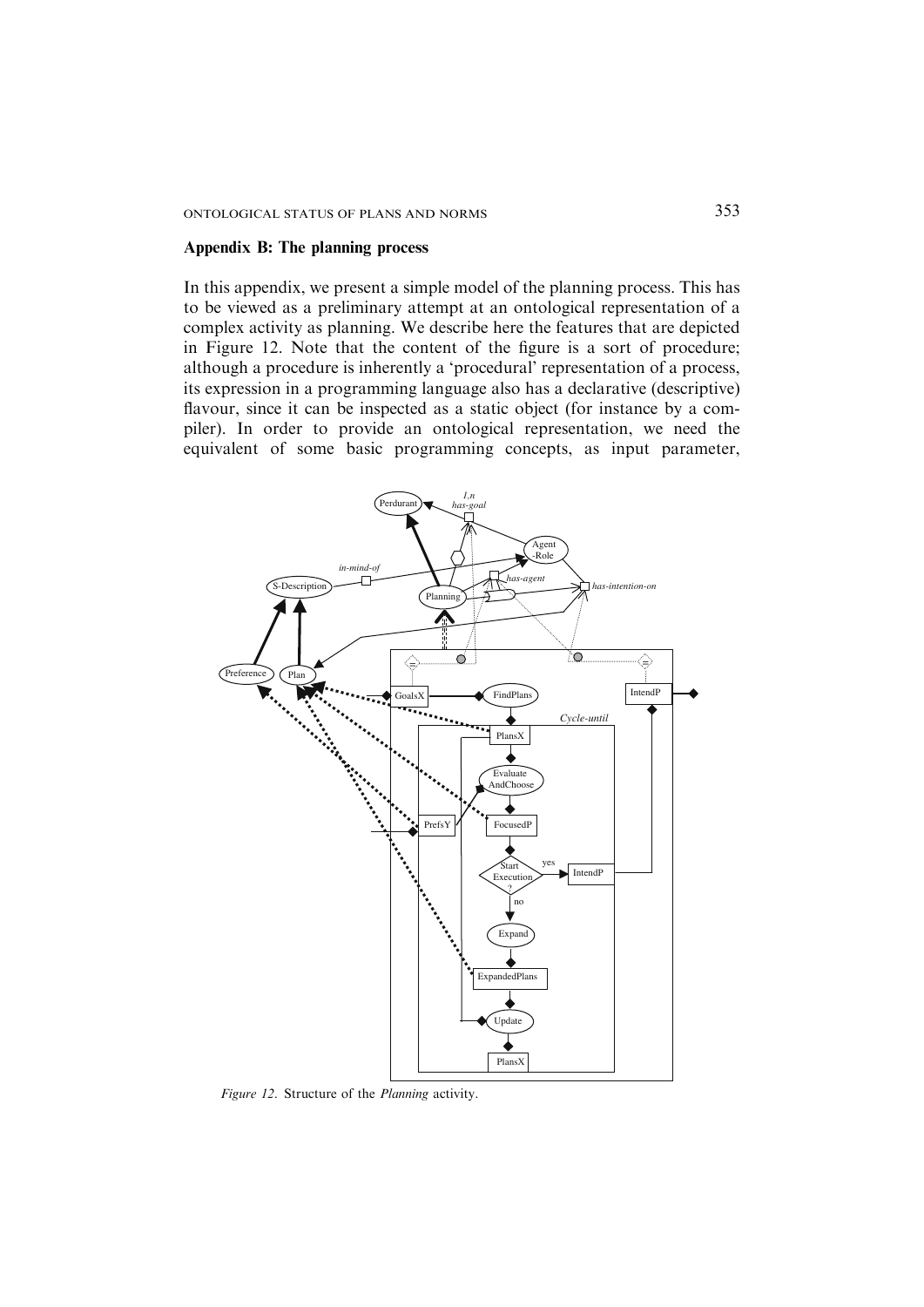variable, sequence of operations, loop, etc. A first proposal appears in DOLCE in the section related to the Task concept (Masolo et al. 2003, pp. 238–241). Here, we have adopted the following graphical conventions:

- 1. Planning is linked to its 'body' (the large box) via a dashed arrow. This notion corresponds to the 'decomposition' of a complex action in its steps. In DOLCE, we have that a Course (which is a Description) sequences a Perdurant. Since a Task is a subcategory of Course, the large box in the figure can be taken as the complex Task that sequences (the dotted upward large arrow) the Planning Perdurant.
- 2. The sequence of operations is represented as lines ending in a black diamond. Some lines having this form enter the 'body' box: they are the input data, and the small box they enter is the parameter name (ex. GoalsX); some of these arrows exit the box: they are the result (the return values).
- 3. The sequence of steps is an alternation of ovals (e.g. FindPlans) and rectangles (e.g. PlansX); the former are sub-procedures (steps, or Sub-Tasks), while the latter are intermediate results (local variables).
- 4. In particular, FindPlans retrieves from the knowledge of the planning agent all the *Plans* that have as *p*-effects one or more of the *Goals* in GoalsX.
- 5. The Cycle-Until box expresses a loop (in DOLCE, it is a subcategory of Complex-Task): all the steps inside the box are repeated until the exit condition (StartExecution?) is satisfied. The predicate is assumed to be true if a single plan has remained in the focus (FocusedP) and the initial steps of the focused plan are executable; this last condition holds if that step refers to a 'basic action', i.e., to an action that can drive the actuators of the agent.
- 6. EvaluateAndChoose aims at evaluating the foreseeable utility of the different alternatives (see Section 2.4); it gets as input the preferences of the planning agent  $(PrefsX)$ .
- 7. Expand takes into account all remaining focused plans (which may be more than one in case no commitment has been made), and finds ways for executing non-basic actions. After *Expand*, the resulting *Plans* are more specific than the original ones.
- 8. It is specified (via the usual constraints on roles) that the input goals  $(GoalsX)$  are the ones of the planning agent. A similar specification should be given for the preferences; we have omitted it because of space constraints.
- 9. Finally, it is specified that the final plan which is the result of the whole process *(IntendP)* is the one that becomes the intention of the planning agent (has-intention-on). This is the connection (effects of planning) to the concepts appearing in Figure 4.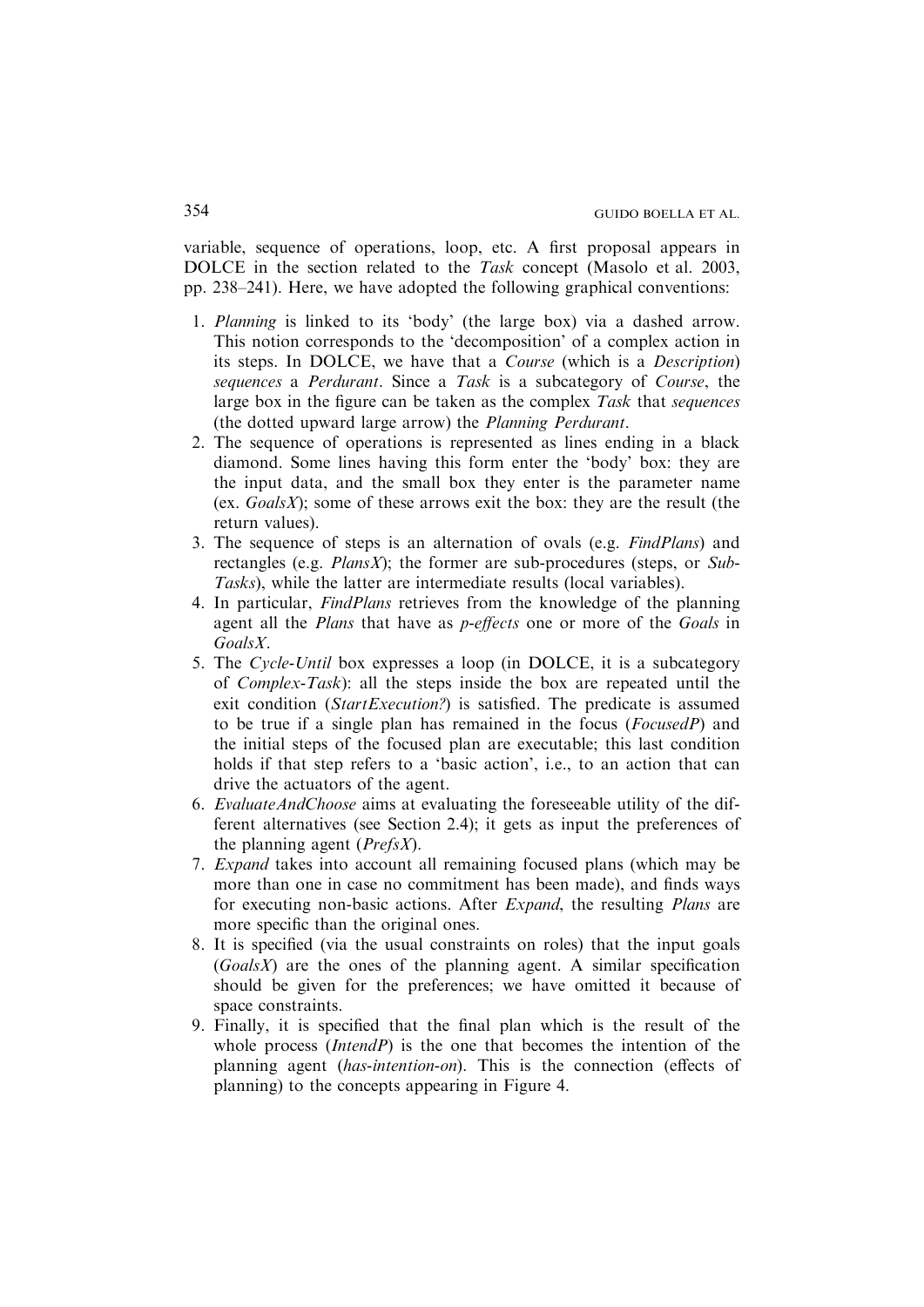## ONTOLOGICAL STATUS OF PLANS AND NORMS 355

#### References

- Alchourron, C. (1993). Philosophical Foundations of Deontic Logic and the Logic of Defeasible Conditionals. In Meyer, J.-J. and Wieringa, R. (eds.), Deontic Logic in Computer Science: Normative System Specification, 43–84. John Wiley & Sons.
- Allen, L. E. and Saxon, C. S. (1995). Better Language, Better Thought, Better Communication: The A-Hohfeld Language for Legal Analysis. In Proceedings of 5th International Conference on Artificial Intelligence and Law. ACM Press.
- Bench-Capon, T. J. M. and Visser, P. R. S. (1996). Deep Models, Ontologies, and Legal Knowledge Based Systems. In van Kralingen, R. W., van den Herik, H. J., Prins, J. E. J., Sergot, M. and Zeleznikow, J. (eds.), Proceedings of JURIX '96: Foundations of Legal Knowledge Systems, 3–13. Tilburg University Press.
- Bench-Capon, T. J. M. (2001). Task Neutral Ontologies, Common Sense Ontologies and Legal Information Systems. In Proceedings 2nd Workshop on Legal Ontologies at Jurix, 15–19.
- Boella, G., Lesmo, L., and Favali, L. (2001). The Definition of Legal Relations in a BDI Multiagent Framework. In Proceedings of AI\*IA 01, 225–236. Berlin: Bari, Springer Verlag.
- Boella, G. and Lesmo, L. (2002). A Game Theoretic Approach to Norms. Cognitive Science Quarterly 2: 492–512.
- Boella, G. and van der Torre, L. (2003). Obligations and Permissions as Mental Entities. In Proceedings of IJCAI Workshop on Cognitive Modeling of Agents and Multi-Agent Interactions. Acapulco.
- Boer, A., Hoekstra, R., and Winkels, R. (2001). The CLIME Ontology. In Proceedings of 2nd Workshop on Legal Ontologies at Jurix, 37–47.
- Brachman, R. J. and Schmolze, J. (1985). An Overview of kl-one. Knowledge Representation System. Cognitive Science 9: 171–216.
- Breuker, J. (1997). André Valente and Radboud Winkels: Legal Ontologies: A Functional View. In Proceedings of the First International Workshop on Legal Ontologies, 23–36.
- Breuker, J. and Winkels, R. (In press). Use and Reuse of Legal Ontologies in Knowledge Engineering and Information Management. AI & Law.
- Carbonell, J. G., Etzioni, O., Gil, Y., Joseph, R., Knoblock, C. A., Minton, S., and Veloso, M.M. (1991). PRODIGY: An Integrated Architecture for Planning and Learning 2: 51–55.
- Gangemi, A., Pisanelli, D. M., and Steve, G. (2001). A Formal Ontology Framework to Represent Norm Dynamics. In 2nd International Workshop on Legal Ontologies. University of Amsterdam.
- Gangemi, A., Guarino, N., Masolo, C., Oltramari, A., and Schneider, L. (2002). Sweetening Ontologies with DOLCE. In Proceedings of EKAW 2002. Spain: Siguenza.
- Gangemi, A., Sagri, M. T., and Tiscornia, D. (2003). Metadata for Content Description in Legal Information. In Proceedings of LegOnt 2003 Workshop. Edinburgh.
- Gil, Y. and Blythe, J. (2000). PLANET: A Shareable and Reusable Ontology for Representing Plans. In Proceedings of AAAI 2000 Workshop on Representational Issues for Real-world Planning Systems.
- Guarino, N. (1998). Some Ontological Principles for Designing Upper Level Lexical Resources. In Proceedings of First International Conference on Language Resources and Evaluation (LREC 1998). Granada.
- Guarino, N. and Welty, C. (2000). A Formal Ontology of Properties. In Proceedings of EKAW 2000. 97–112.
- Guarino, N. and Welty, C. (2002). Evaluating Ontological Decisions with OntoClean. Communications of the ACM 45: 61–65.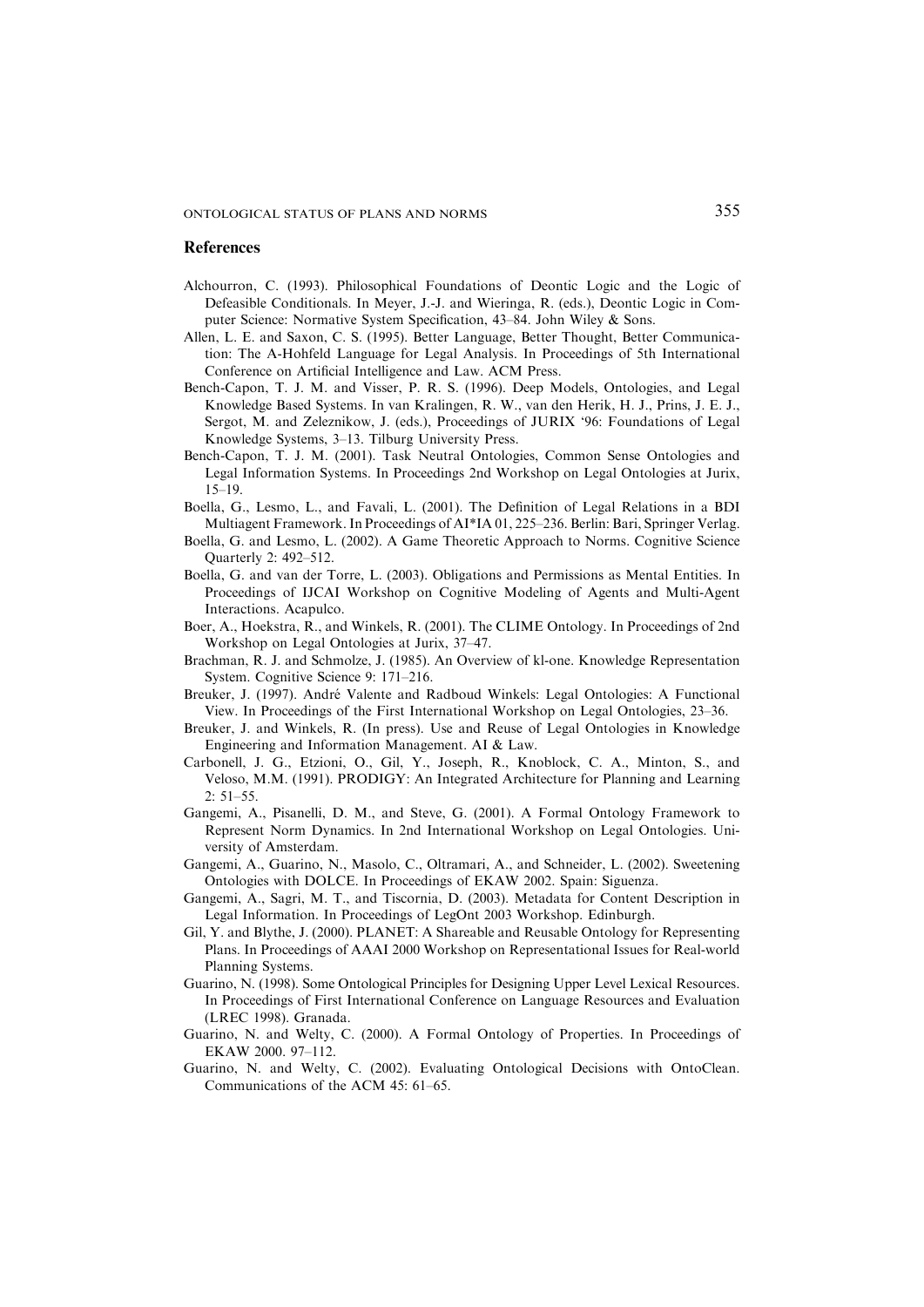- Hage, J. and Verheij, B. (1999). The Law as a Dynamic Interconnected System of States of Affairs: a Legal Top Ontology. International Journal of Human-Computer Studies 54: 1043–1077.
- Hart, H. (1961). The Concept of Law. Clarendon Press: Oxford.
- Herrestad, H. and Krogh, C. (1995). Obligations Directed from Bearers to Counterparties. In Proceedings of 5th International Conference on Artificial Intelligence and Law. ACM Press.
- Hohfeld, W. N. (1919). Fundamental Legal Conceptions as Applied in Judicial Reasoning and Other Legal Essays. New Haven, Conn.: Yale University Press.
- Kelsen, H. (1945). General Theory of Law and State (Wedberg trans.). Russell & Russell: New York.
- van Kralingen, R. W., Visser, P. R. S., Bench-Capon, T. J. R., and van den Herik, H. J. (1999). A Principled Approach to Developing Legal Knowledge Systems. Int. J. Human-Computer Studies 54: 1127–1154.
- Lee, J., Gruninger, M., Jin, Y., Malone, T., Tate, A., and Yost, G. (1998). Process Interchange Format and Framework. In Uschold, M. and Tate, A. (eds.), The Knowledge Engineering Review 13. Special Issue on Ontologies, http://ccs.mit.edu/pif/.
- Lehmann, J., Breuker, J., and Brouwer, B. (2003). Causation in AI & Law. In ICAIL 2003 Workshop on Legal Ontologies & Web Based Legal Information Management, 1–34. Edinburgh, June 2003.
- Masolo, C., Borgo, S., Gangemi, A., Guarino, N., and Oltramari, A. (2003). WonderWeb Deliverable D18. Ontology Library. Final Report (ver. 1.0, 31-12-2003).
- MacGregor, R. M. (1991). Using a Description Classifier to Enhance Deductive Inference. In Proceedings of 7th IEEE Conference on AI Applications, 141–147.
- MacGregor, R. M. and Brill, D. (1992). Recognition Algorithms for the Loom Classifier. In Proceedings of 10th National Conference on Artificial Intelligence (AAAI 92), 774–779.
- Mommers, L. (2001). A Knowledge-based ontology of the legal domain. Proceedings of the Second Workshop on Legal Ontologies at Jurix 2001: 1–7.
- Pollack, M. E. (1990). Plans as Complex Mental Attitudes. In Cohen, P. R., Morgan, J. and Pollack, M. E. (eds.), Intentions in Communication, 77–103. MIT Press.
- Polyak, S. and Tate, A. (1998). Planning Initiative: Shared Planning and Activity Representation – SPAR, Version 0.1a. DARPA Internal Report, April 1998.
- Polyak, S. and Tate, A. (1999). Planning Initiative: Shared Planning and Activity Representation – SPAR. DARPA Internal Report, March 1999.
- Prakken, H. and Sergot, M. (1997). Dyadic Deontic Logic and Contrary-to-duty Obligations. In Nute, D. (ed.), Defeasible Deontic Logic, 223–262. Kluwer.
- Ross, A. (1968). Directives and Norms. Humanities Press: New York.
- Sen, A. (1999). Development as Freedom. Oxford University Press.
- Smith, S. F. and Becker, M. A. (1997). An Ontology for Constructing Scheduling Systems. In Proceedings of AAAI-97 Spring Symposium on Ontological Engineering.
- Stuckenschmidt, H., Stubkjaer, E., and Schlieder, C. (2001). Modeling Land Transactions: Legal Ontologies in Context. In 2nd Workshop on Legal Ontologies at Jurix 2001, 58–66.
- Tiscornia, D. (2001). Ontology-driven Access to Legal Information. In DEXA 2001 Workshop LISA, Legal Information Systems and Application. Munich, September 2001.
- Valente, A., Breuker, J., and Brouwer, B. (1999). Legal Modelling and Automated Reasoning with ON-LINE. Int. J. Human-Computer Studies 54: 1079–1125.
- Visser, P. R. S. and Bench-Capon, T. J. M. (1998). A Comparison of Four Ontologies for the Design of Legal Knowledge Systems. Artificial Intelligence and Law 6: 27–57.